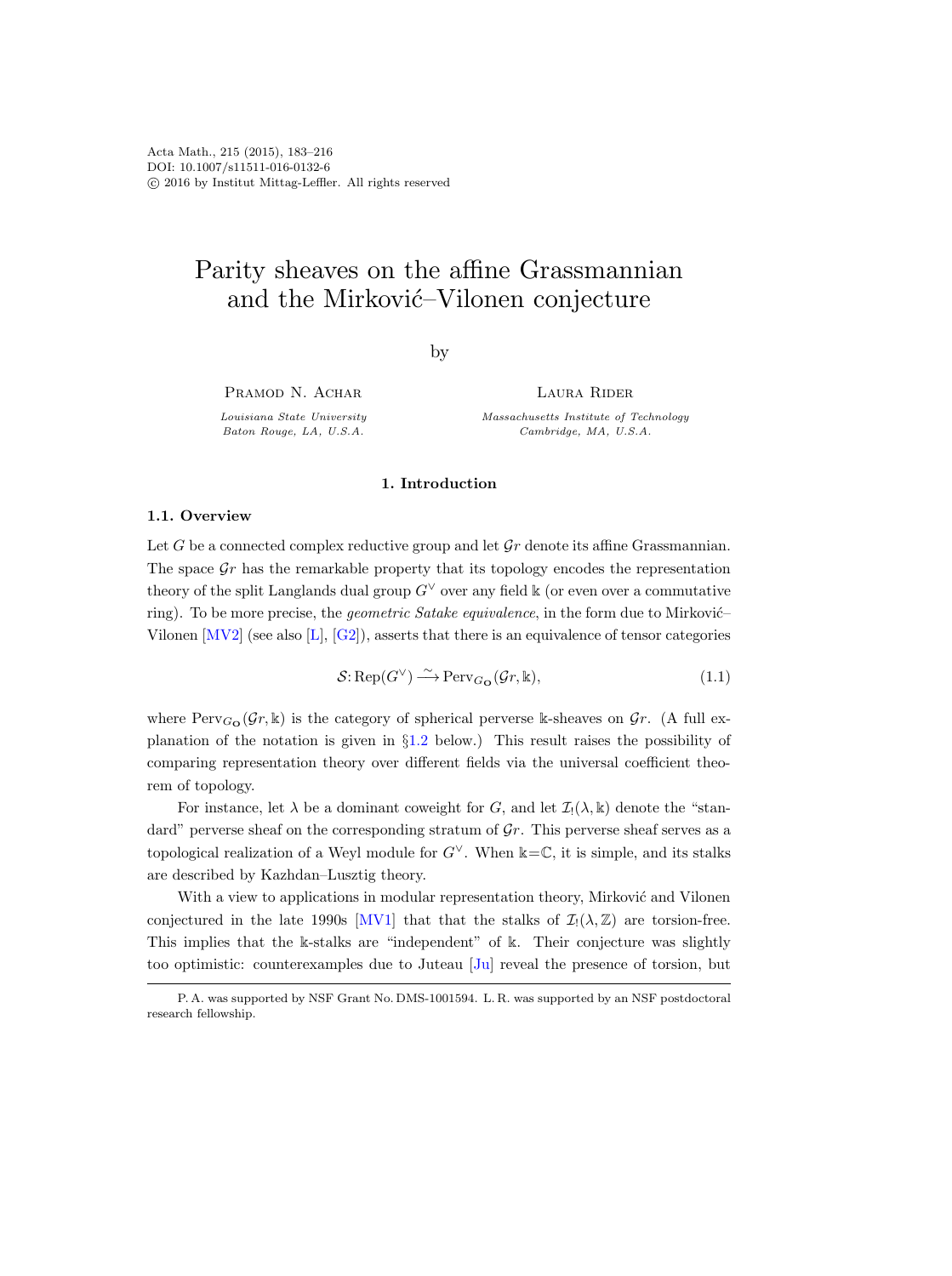| Type       | Bound   | Type            | Bound  |
|------------|---------|-----------------|--------|
| $A_n$      | any $p$ | $E_6, F_4, G_2$ | p > 3  |
| $B_n, D_n$ | p > 2   | Ŀ7              | p > 19 |
| $C_n$      | p > n   | Еs              | p > 31 |

<span id="page-1-1"></span>Table 1. Currently known bounds (see footnote  $(1)$  on next page) for JMW primes.

only at bad primes. Juteau proposed a modified conjecture, asserting that there is no p-torsion as long as p is a good prime for  $G^{\vee}$ . In this paper, we prove the following result, confirming this conjecture in nearly all cases.

<span id="page-1-2"></span>THEOREM 1.1. If p is a JMW prime for  $G^{\vee}$  (see Table [1\)](#page-1-1), then the stalks of  $\mathcal{I}_1(\lambda,\mathbb{Z})$ have no p-torsion. Similarly, if  $\Bbbk$  is a field whose characteristic is a JMW prime, then the stalks of  $\mathcal{I}_!(\lambda,\mathbb{k})$  have a parity-vanishing property.

An outline of the proof will be explained below, after some preliminaries. In a subsequent paper [\[AR\]](#page-32-1), the authors exploit this result to establish a modular analogue of the derived equivalence of [\[ABG,](#page-32-2) Theorem 9.4.3].

# <span id="page-1-0"></span>1.2. The constructible side

Recall that  $\mathcal{G}r = G_{\mathbf{K}}/G_{\mathbf{O}}$ , where  $\mathbf{K} = \mathbb{C}((t))$  and  $\mathbf{O} = \mathbb{C}[[t]]$ . For the remainder of the introduction, k will denote an algebraically closed field. Let  $D^b_{(G_O)}(\mathcal{G}r, k)$  denote the bounded derived category of complexes of  $\Bbbk$ -sheaves on  $\mathcal{G}r$  that are constructible with respect to the G<sub>O</sub>-orbits, and let  $Perv_{G\bullet}(\mathcal{G}r,\mathbb{k})\subset D^b_{(G\bullet)}(\mathcal{G}r,\mathbb{k})$  be the subcategory of perverse sheaves. Those  $G_{\mathbf{O}}$ -orbits are naturally in bijection with the set  $\mathbf{X}^+$  of dominant coweights for G. For  $\lambda \in \mathbf{X}^+$ , let  $i_\lambda: \mathcal{G}r_\lambda \hookrightarrow \mathcal{G}r$  be the inclusion map of the corresponding orbit.

For  $\lambda \in \mathbf{X}^+$ , the irreducible (resp. Weyl, dual Weyl, indecomposable tilting)  $G^{\vee}$ module of highest weight  $\lambda$  is denoted by  $L(\lambda)$  (resp.  $M(\lambda)$ ,  $N(\lambda)$ ,  $T(\lambda)$ ). The perverse sheaves corresponding to these objects under S are denoted by  $\text{IC}(\lambda, \mathbb{k})$ , (resp.  $\mathcal{I}_1(\lambda, \mathbb{k})$ ,  $\mathcal{I}_*(\lambda, \mathbb{k}), \mathcal{T}(\lambda, \mathbb{k})$ . Of course, IC( $\lambda, \mathbb{k}$ ) is a simple perverse sheaf. We saw  $\mathcal{I}_!(\lambda, \mathbb{k})$  earlier;  $\mathcal{I}_*(\lambda, \mathbb{k})$  is its Verdier dual, a costandard perverse sheaf.

What about the  $\mathcal{T}(\lambda, \mathbb{k})$ ? It is a deep insight of Juteau–Mautner–Williamson that these perverse sheaves should be characterized by a topological property: specifically, they ought to be parity sheaves in the sense of [\[JMW1\]](#page-33-4).

<span id="page-1-3"></span>Definition 1.2. A prime number p is said to be a JMW prime for  $G^{\vee}$  if it is good for  $G^{\vee}$  and, whenever k has characteristic p, each  $\mathcal{T}(\lambda, \mathbb{k})$  is a parity sheaf on  $\mathcal{G}_r$ .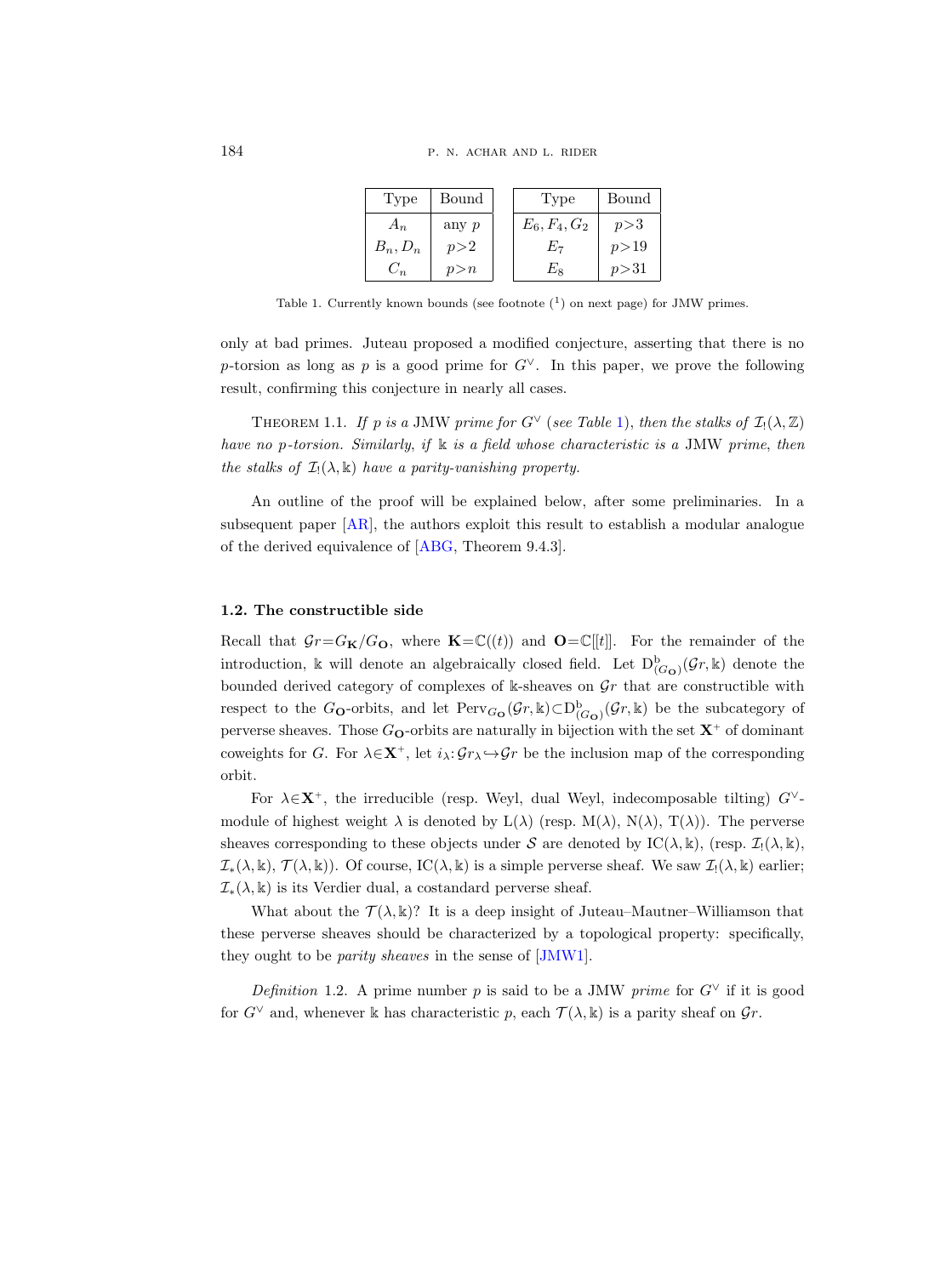Juteau, Mautner, and Williamson have shown in [\[JMW2,](#page-33-5) Theorem 1.8] that for quasi-simple  $G^{\vee}$ , the primes in Table [1](#page-1-1) are JMW primes. They conjectur[e\(](#page-2-0)<sup>1</sup>) that every good prime is JMW (see [\[JMW2,](#page-33-5) Conjecture 1.10]).

## <span id="page-2-3"></span>1.3. The coherent side

The main idea of the proof of Theorem [1.1](#page-1-2) is to translate the problem into an algebraic question about coherent sheaves on the nilpotent cone  $\mathcal N$  for  $G^{\vee}$ . The motivation comes from an old result of Ginzburg [\[G2,](#page-32-0) Proposition 1.10.4]: when  $\Bbbk = \mathbb{C}$ , he showed that for all  $V_1, V_2 \in \text{Rep}(G^{\vee})$ , there is an isomorphism of graded vector spaces

<span id="page-2-2"></span>
$$
\text{Hom}^{\bullet}_{\mathcal{D}^{\mathbf{b}}_{(G_{\mathbf{O}})}(\mathcal{G}_{r},k)}(\mathcal{S}(V_1),\mathcal{S}(V_2)) \cong \text{Hom}^{\bullet}_{\text{Coh}^{G^{\vee}\times\mathbb{G}_{m}}(\mathcal{N})}(V_1 \otimes \mathcal{O}_{\mathcal{N}}, V_2 \otimes \mathcal{O}_{\mathcal{N}}). \tag{1.2}
$$

For details on the category  $\mathrm{Coh}^{G\vee\ltimes\mathbb{G}_{\mathrm{m}}}(\mathcal{N})$ , see §[2.4.](#page-10-0)

To imitate this in positive characteristic, we need control over the algebraic geometry of N. To this end, we impose the following condition on  $G^{\vee}$ :

> <span id="page-2-1"></span>The derived group of  $G^{\vee}$  is simply connected and its Lie algebra admits a non-degenerate  $G^{\vee}$ -invariant bilinear form. (1.3)

This condition holds for  $GL(n)$  and for every simply connected quasi-simple group that is not of type A. See  $[32, §2.9]$  for a discussion of other situations where condition  $(1.3)$ holds. Under this condition, it is feasible to adapt Ginzburg's argument, provided that  $\mathcal{S}(V_1)$  and  $\mathcal{S}(V_2)$  are parity.

To push this result further, we need the following observation: coherent sheaves of the form  $V \otimes \mathcal{O}_N$  also lie in the category of *perverse-coherent sheaves*, denoted

$$
\operatorname{PCoh}^{G^{\vee}\!\times\mathbb{G}_{\mathrm{m}}}(\mathcal{N}),
$$

or simply  $P\text{Coh}(\mathcal{N})$ . This category, which is the heart of a certain t-structure on  $D^{\text{b}}\text{Coh}^{G^{\vee}\times\mathbb{G}_{\text{m}}}(\mathcal{N})$ , looks very different from  $\text{Coh}^{G^{\vee}\times\mathbb{G}_{\text{m}}}(\mathcal{N})$ . For instance, every object of  $P\text{Coh}(\mathcal{N})$  has finite length. We will not use the details of its definition in this paper, we just require a structural property discussed in §[2.4.](#page-10-0)

Interpreting the right-hand side of  $(1.2)$  as a Hom-group in  $P\text{Coh}(\mathcal{N})$  leads to new avenues for generalizing that result. For  $\mu \in \mathbf{X}^+$ , let  $\text{PCoh}(\mathcal{N})_{\leq \mu} \subset \text{PCoh}(\mathcal{N})$  be the Serre subcategory generated by  $N(\nu)\otimes\mathcal{O}_N\langle n\rangle$  with  $\nu\leqslant\mu$ . (Here,  $\langle n\rangle$  indicates a twist of the  $\mathbb{G}_{m}$ -action.) In §[5](#page-21-0) we prove the following result, which seems to be new even for  $k=\mathbb{C}$ .

<span id="page-2-0"></span> $(1)$  Since this paper appeared in preprint form, Mautner and Riche have proved that every good prime is a JMW prime [\[MR\]](#page-33-7), confirming [\[JMW2,](#page-33-5) Conjecture 1.10].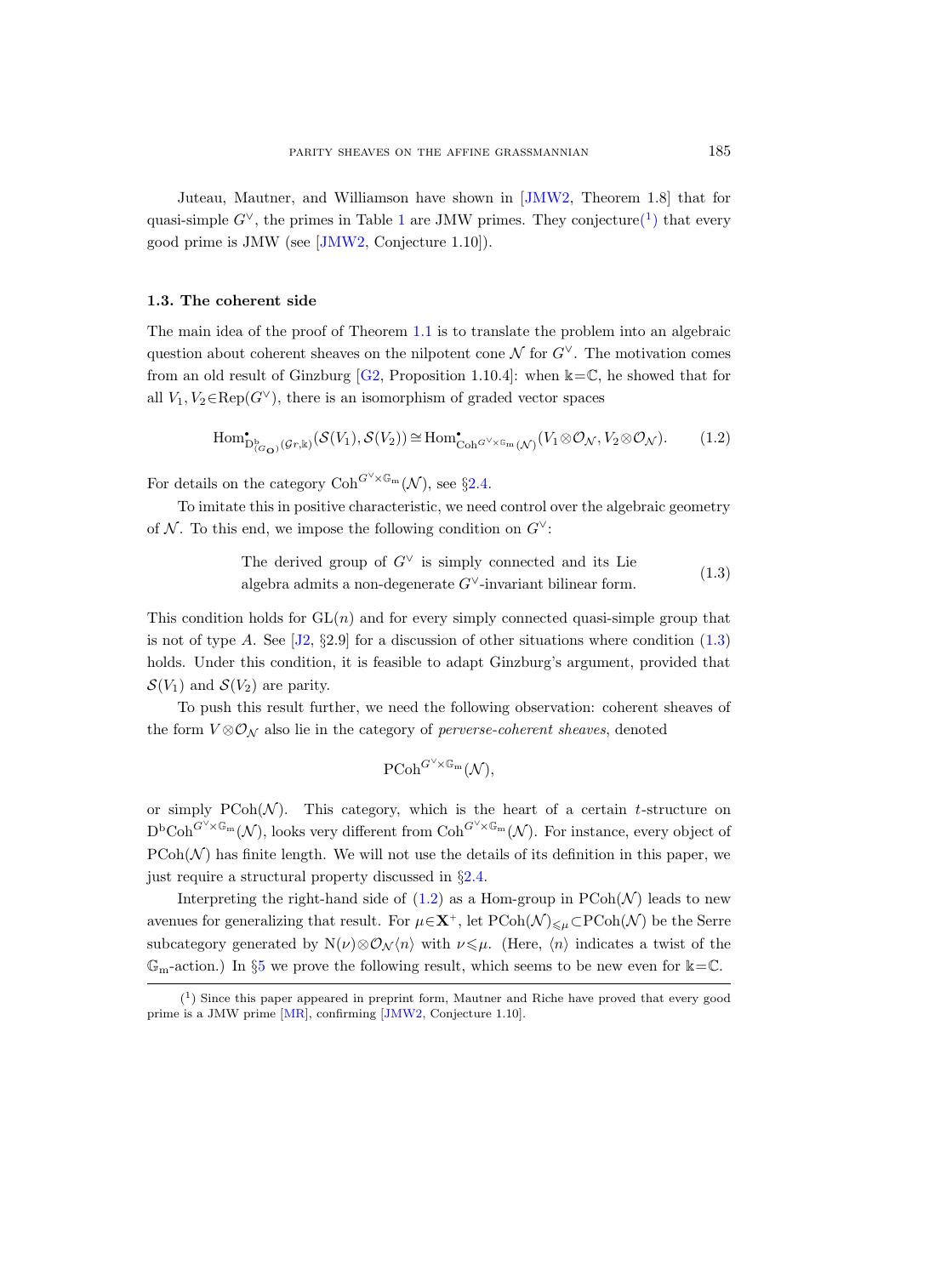<span id="page-3-1"></span>THEOREM 1.3. Let char k be a JMW prime for  $G^{\vee}$ , and assume that [\(1.3\)](#page-2-1) holds for  $G^{\vee}$ . Let  $j: \mathcal{G}_r \backslash \overline{\mathcal{G}_r}_\lambda \rightarrow \mathcal{G}_r$  be the inclusion map and let

$$
\Pi\colon\mathrm{PCoh}(\mathcal{N})\longrightarrow\mathrm{PCoh}(\mathcal{N})/\mathrm{PCoh}(\mathcal{N})_{\leqslant\lambda}
$$

be the Serre quotient functor. If  $V_1 \in \text{Rep}(G^{\vee})$  has a Weyl filtration and  $V_2 \in \text{Rep}(G^{\vee})$ has a good filtration, then there is a natural isomorphism

$$
\operatorname{Hom}^{\bullet}(j^*{\mathcal S}(V_1), j^*{\mathcal S}(V_2)) \cong \operatorname{Hom}^{\bullet}(\Pi(V_1 \otimes {\mathcal O}_{\mathcal N}), \Pi(V_2 \otimes {\mathcal O}_{\mathcal N})).
$$

Intuitively, this theorem gives us an algebraic counterpart in  $D<sup>b</sup>Coh<sup>G<sup>V</sup>×G<sub>m</sub></sup>(N)$  of the geometric notion of "restricting to an open subset" in  $\mathcal{G}_r$ . Once we have that, it is not difficult to translate the problem of studying stalks of  $\mathcal{I}_1(\lambda, k)$  into an algebraic question about certain objects in  $P\text{Coh}(\mathcal{N})$  and its quotients. The latter question turns out to be quite easy (see Lemma [2.12\)](#page-8-0).

# 1.4. Outline of the paper

In §[2](#page-3-0) we recall the necessary background on properly stratified categories and on the category  $P\text{Coh}(\mathcal{N})$ , largely following the work of Minn-Thu-Aye. We review the theory of parity sheaves in  $\S 3$ . In  $\S 4$ , which can be read independently of the rest of the paper, we study the cohomology of parity sheaves on flag varieties of Kac–Moody groups, generalizing earlier results of Soergel and Ginzburg. That result is a step on the way to Theorem [1.3,](#page-3-1) which is proved in  $\S5$ . Finally, the main result, Theorem [1.1,](#page-1-2) is proved in §[6.](#page-27-0)

#### 1.5. Acknowledgements

We are grateful to D. Juteau, C. Mautner, S. Riche, and G. Williamson for helpful comments on a previous draft of this paper.

# 2. Properly stratified categories

# <span id="page-3-0"></span>2.1. Definition and background

Let k be a field, and let  $\mathscr C$  be a k-linear abelian category in which every object has finite length. Assume that  $\mathscr C$  is equipped with an automorphism  $\langle 1 \rangle : \mathscr C \to \mathscr C$ , which we will refer to as the Tate twist. For  $X, Y \in \mathscr{C}$ , let  $\text{Hom}(X, Y)$  be the graded vector space given by

$$
\underline{\mathrm{Hom}}(X, Y)_n = \mathrm{Hom}(X, Y\langle n \rangle).
$$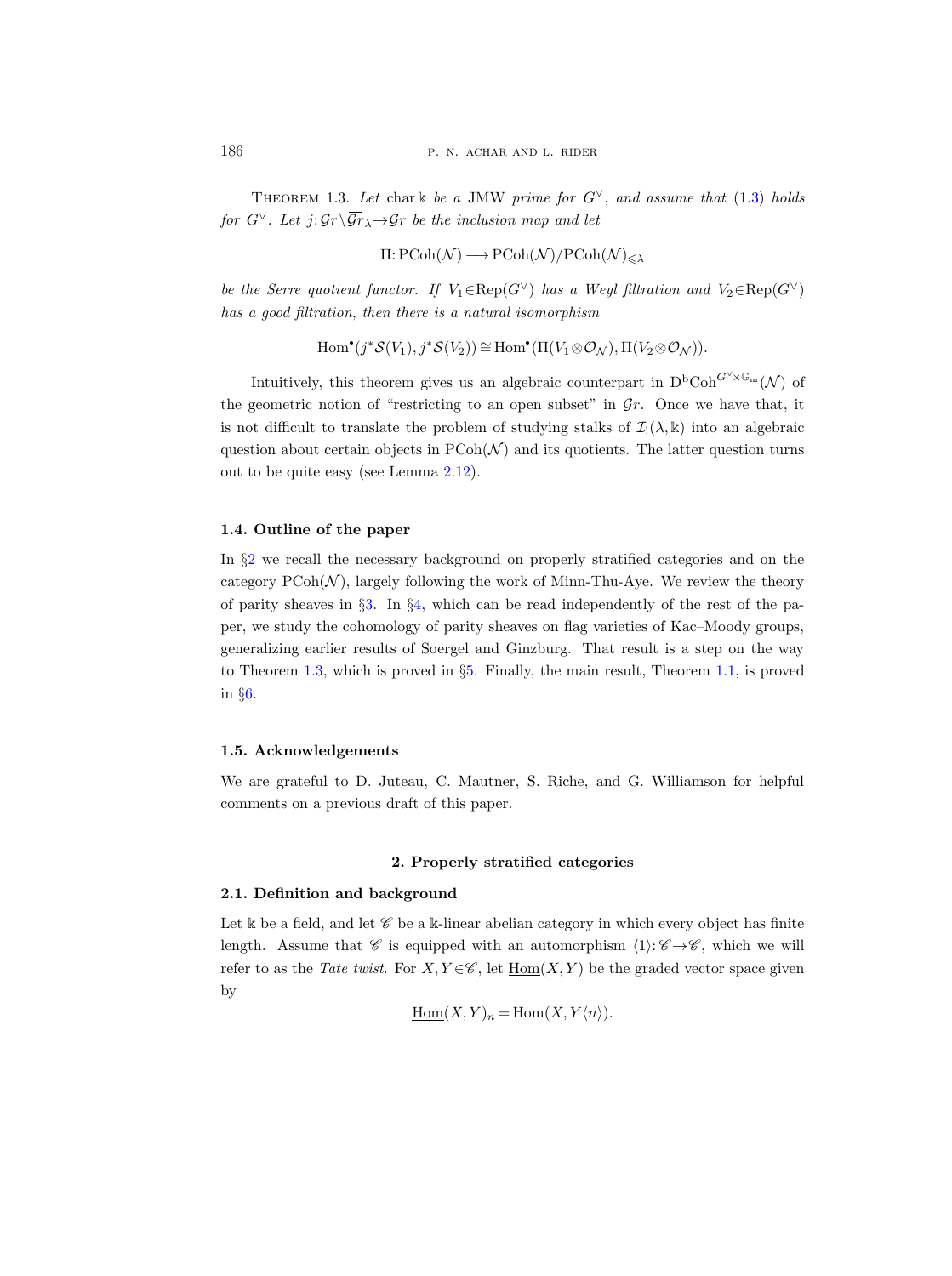The Tate twist induces an action of  $\mathbb Z$  on the set Irr( $\mathscr C$ ) of isomorphism classes of simple objects in C. Assume that this action is free, and let  $\Omega = \text{Irr}(\mathscr{C})/\mathbb{Z}$ . For each  $\gamma \in \Omega$ , choose a representative simple object  $L_{\gamma} \in \mathscr{C}$  whose isomorphism class lies in the Z-orbit  $\gamma \subset \text{Irr}(\mathscr{C})$ . Thus, every simple object in  $\mathscr{C}$  is isomorphic to some  $L_{\gamma}\langle n \rangle$  with  $\gamma \in \Omega$  and  $n \in \mathbb{Z}$ .

Assume that  $\Omega$  is equipped with a partial order  $\leq$ , and that for any  $\gamma \in \Omega$  the set  $\{\xi \in \Omega | \xi \leq \gamma\}$  is finite. For any order ideal  $\Gamma \subset \Omega$ , let  $\mathscr{C}_\Gamma \subset \mathscr{C}$  be the Serre subcategory generated by the simple objects  $\{L_{\gamma}(n)|\gamma \in \Gamma \text{ and } n \in \mathbb{Z}\}\$ . (Recall that an *order ideal* is a subset  $\Gamma \subset \Omega$  such that if  $\gamma \in \Gamma$  and  $\xi \leq \gamma$ , then  $\xi \in \Gamma$ .) As a special case, we write

<span id="page-4-0"></span>
$$
\mathscr{C}_{\leq \gamma} = \mathscr{C}_{\{\xi \in \Omega | \xi \leq \gamma\}}.\tag{2.1}
$$

The category  $\mathscr{C}_{\leq \gamma}$  is defined similarly.

<span id="page-4-1"></span>Definition 2.1. Suppose  $\mathscr{C}, \Omega$ , and  $\leq$  are as above. We say that  $\mathscr{C}$  is a graded properly stratified category if for each  $\gamma \in \Omega$  the following conditions hold:

- (1) End $(L_{\gamma}) \cong \mathbb{k}$ .
- (2) There is an object  $\bar{\Delta}_{\gamma}$  and a surjective morphism  $\phi_{\gamma} : \bar{\Delta}_{\gamma} \to L_{\gamma}$  such that
	- $\ker(\phi_\gamma) \in \mathscr{C}_{\leq \gamma}$  and  $\underline{\text{Hom}}(\bar{\Delta}_\gamma, L_\xi) = \underline{\text{Ext}}^1(\bar{\Delta}_\gamma, L_\xi) = 0$  if  $\xi \not\geq \gamma$ .
- (3) There is an object  $\overline{\nabla}_{\gamma}$  and an injective morphism  $\psi_{\gamma}: L_{\gamma} \to \overline{\nabla}_{\gamma}$  such that

 $\operatorname{cok}(\psi_\gamma) \in \mathscr{C}_{\leq \gamma}$  and  $\underline{\operatorname{Hom}}(L_{\xi}, \overline{\nabla}_{\gamma}) = \underline{\operatorname{Ext}}^1(L_{\xi}, \overline{\nabla}_{\gamma}) = 0$  if  $\xi \ngeq \gamma$ .

(4) In  $\mathscr{C}_{\leq \gamma}$ ,  $L_{\gamma}$  admits a projective cover  $\Delta_{\gamma} \to L_{\gamma}$ . Moreover,  $\Delta_{\gamma}$  admits a filtration whose subquotients are of the form  $\bar{\Delta}_{\gamma} \langle n \rangle$  for various  $n \in \mathbb{Z}$ .

(5) In  $\mathscr{C}_{\leq \gamma}$ ,  $L_{\gamma}$  admits an injective envelope  $L_{\gamma} \to \nabla_{\gamma}$ . Moreover,  $\nabla_{\gamma}$  admits a filtration whose subquotients are of the form  $\overline{\nabla}_{\gamma}(n)$  for various  $n \in \mathbb{Z}$ .

(6) We have  $\underline{\text{Ext}}^2(\Delta_\gamma, \overline{\nabla}_\xi) = \underline{\text{Ext}}^2(\overline{\Delta}_\gamma, \nabla_\xi) = 0$  for all  $\gamma, \xi \in \Omega$ .

An object in  $\mathscr C$  is said to be standard (resp. costandard, proper standard, proper costandard) if it is isomorphic to some  $\Delta_{\gamma}\langle n \rangle$  (resp.  $\nabla_{\gamma}\langle n \rangle$ ,  $\overline{\Delta}_{\gamma}\langle n \rangle$ ,  $\overline{\nabla}_{\gamma}\langle n \rangle$ ).

More generally, a standard (resp. costandard, proper standard, proper costandard) filtration of an object of  $\mathscr C$  is a filtration whose subquotients are all standard (resp. costandard, proper standard, proper costandard) objects.

Routine arguments (see [\[B,](#page-32-3) Lemma 1]) show that when objects  $\bar{\Delta}_{\gamma}$ ,  $\bar{\nabla}_{\gamma}$ ,  $\Delta_{\gamma}$ , and  $\nabla_{\gamma}$ with the above properties exist, they are unique up to isomorphism. It may happen that  $\bar{\Delta}_{\gamma} \cong \Delta_{\gamma}$  and  $\bar{\nabla}_{\gamma} \cong \nabla_{\gamma}$ ; in that case, C is usually called a *highest weight* or *quasi*hereditary category. The class of objects in  $\mathscr C$  admitting a standard (resp. costandard, proper standard, proper costandard) filtration is denoted

$$
\mathscr{F}(\Delta) \quad (\text{resp. } \mathscr{F}(\nabla), \, \mathscr{F}(\bar{\Delta}), \, \mathscr{F}(\bar{\nabla})).
$$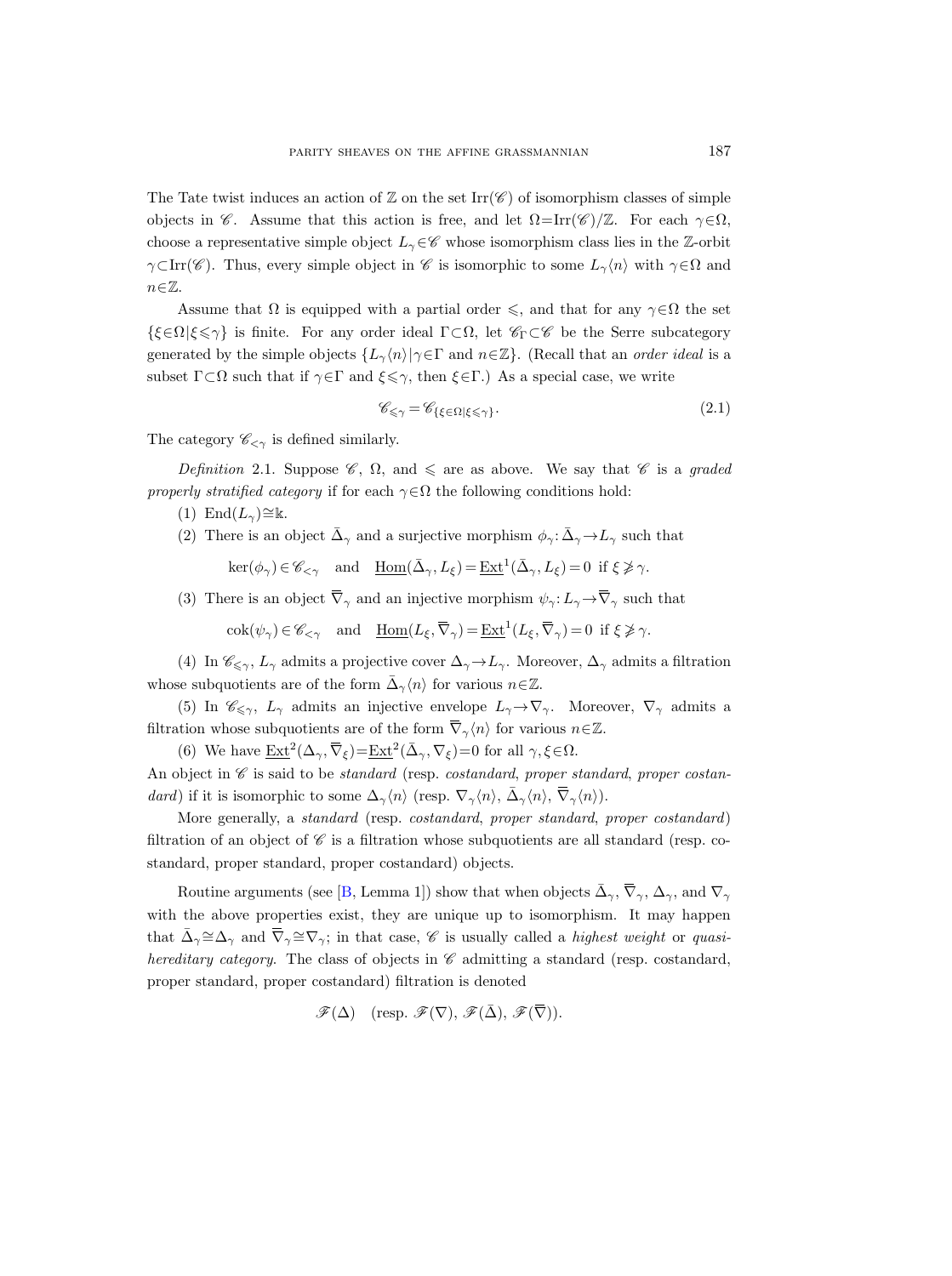188 **p. n. achar and l. rider** 

The relationship between the notions above and the notion of a properly stratified algebra  $[D]$ ,  $[FM]$  is explained in  $[Mi]$ . In particular, results in  $[Mi]$  explain how to transfer results from the literature on properly stratified algebras to our setting. For instance, the following result is a restatement of [\[D,](#page-32-4) Definition 4 and Theorem 5].

<span id="page-5-0"></span>PROPOSITION 2.2. Let  $\Gamma \subset \Omega$  be a finite-order ideal. Then the Serre quotient  $\mathscr{C}/\mathscr{C}_{\Gamma}$ is again a graded properly stratified category, and  $\text{Irr}(\mathscr{C}/\mathscr{C}_{\Gamma})/\mathbb{Z}$  is naturally identified with  $\Omega \backslash \Gamma$ . Indeed, we have a recollement diagram



Here, the superscripts  $L$  and  $R$  indicate the left and right adjoints, respectively, of  $\imath$ and Π. An important property implied by the preceding proposition is that

$$
\underline{\operatorname{Ext}}^k(\Delta_\gamma, \overline{\nabla}_\xi) = \underline{\operatorname{Ext}}^k(\bar{\Delta}_\gamma, \nabla_\xi) = 0 \quad \text{for all } k > 0.
$$

Also implicit in Proposition [2.2](#page-5-0) (or explicit in its proof) are the next two lemmas, which express the compatibility of the various functors with the properly stratified structure. For analogues in the quasi-hereditary case, see [\[CPS\]](#page-32-6).

<span id="page-5-2"></span>LEMMA 2.3. The functors  $\iota$  and  $\Pi$  are t-exact and preserve the property of having a standard (resp. costandard, proper standard, proper costandard) filtration.

The remaining functors in the recollement diagram are not  $t$ -exact in general, but they do send certain classes of objects to the heart of the t-structure.

<span id="page-5-1"></span>LEMMA 2.4. The functors  $i^L$  and  $\Pi^L$  preserve the property of having a standard or proper standard filtration. The functors  $i^R$  and  $\Pi^R$  preserve the property of having a costandard or proper costandard filtration.

# 2.2. Tilting objects

In contrast with the quasi-hereditary case, there are, in general, two inequivalent notions of "tilting" in a properly stratified category.

Definition 2.5. A tilting object is an object in  $\mathscr{F}(\Delta) \cap \mathscr{F}(\overline{\nabla})$ . A cotilting object is an object in  $\mathscr{F}(\bar{\Delta}) \cap \mathscr{F}(\nabla)$ .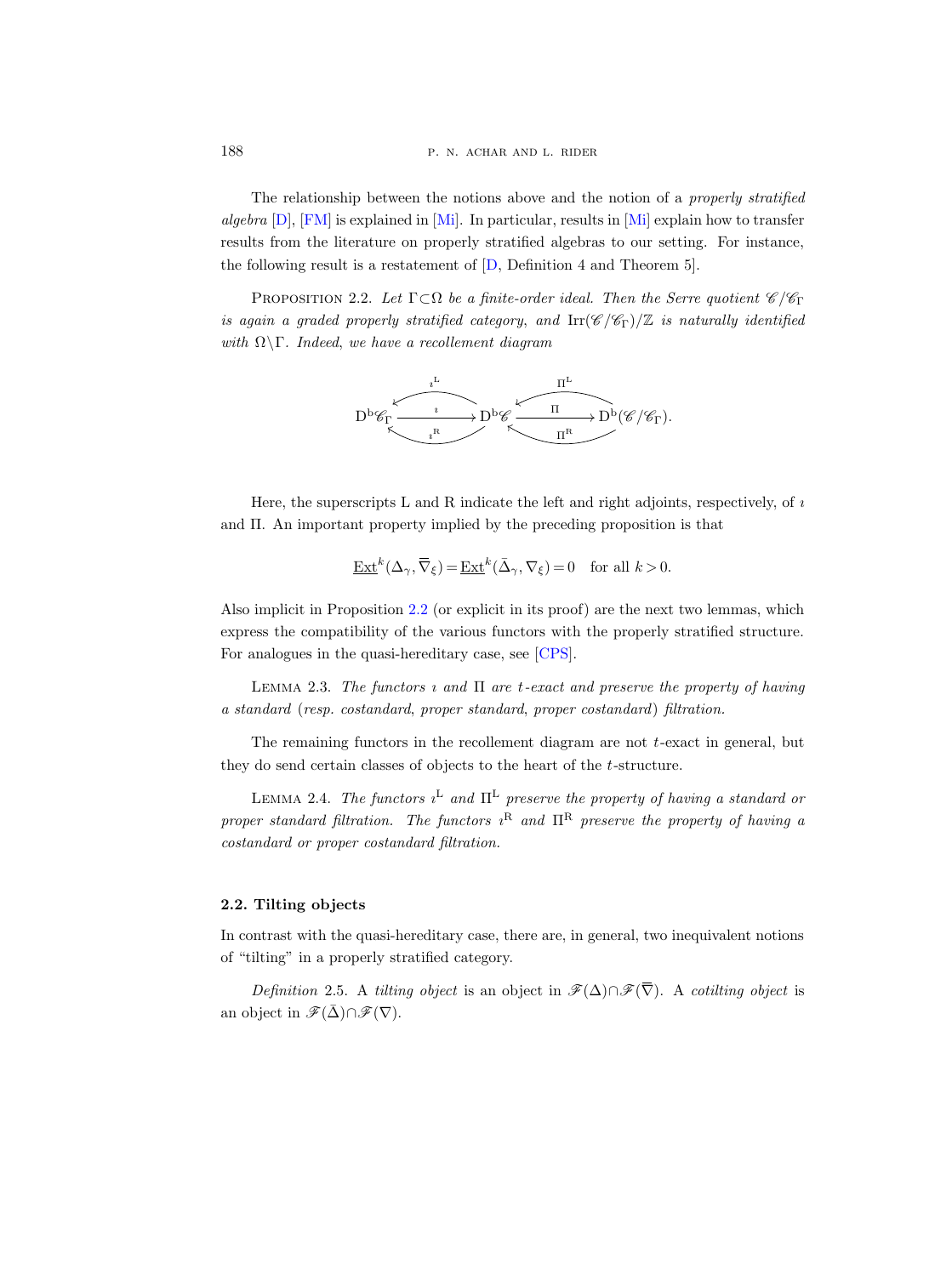The next proposition gives the classification of indecomposable tilting and cotilting objects. (See  $\left[\text{ÁHLU}\right]$  for a similar statement for properly stratified algebras.)

<span id="page-6-0"></span>PROPOSITION 2.6. For each  $\gamma \in \Omega$ , there is an indecomposable tilting object  $T_{\gamma}$ , unique up to isomorphism, that fits into the short exact sequences

 $0 \longrightarrow \Delta_{\gamma} \longrightarrow T_{\gamma} \longrightarrow X \longrightarrow 0$  and  $0 \longrightarrow Y \longrightarrow T_{\gamma} \longrightarrow \overline{\nabla}_{\gamma} \longrightarrow 0$ 

with  $X \in \mathscr{F}(\Delta)_{\leq \gamma}$  and  $Y \in \mathscr{F}(\overline{\nabla})_{\leq \gamma}$ . Dually, there is an indecomposable cotiling object  $T'_{\gamma}$ , unique up to isomorphism, with short exact sequences

$$
0 \longrightarrow \bar{\Delta}_{\gamma} \longrightarrow T'_{\gamma} \longrightarrow X' \longrightarrow 0 \quad and \quad 0 \longrightarrow Y' \longrightarrow T'_{\gamma} \longrightarrow \nabla_{\gamma} \longrightarrow 0
$$

with  $X' \in \mathscr{F}(\bar{\Delta})_{\leq \gamma}$  and  $Y' \in \mathscr{F}(\nabla)_{\leq \gamma}$ . Also, every indecomposable tilting (resp. cotilting) object is isomorphic to some  $T_{\gamma}\langle n\rangle$  (resp.  $T'_{\gamma}\langle n\rangle$ ).

<span id="page-6-1"></span>LEMMA 2.7. Assume that the tilting and cotilting objects in  $\mathscr C$  coincide, i.e., that for each  $\gamma \in \Omega$ , there is an integer  $m_{\gamma}$  such that  $T_{\gamma} \cong T'_{\gamma} \langle m_{\gamma} \rangle$ . Then

- (1) if  $\gamma \in \Omega$  is minimal, then  $\Delta_{\gamma} {\cong} T_{\gamma} {\cong} T'_{\gamma} \langle m_{\gamma} \rangle {\cong} \nabla_{\gamma} \langle m_{\gamma} \rangle;$
- (2) for any  $\gamma \in \Omega$ , we have  $\underline{\operatorname{Ext}}^1(\nabla_\gamma, \overline{\nabla}_\gamma) = 0$ ;
- (3) for any  $\gamma \in \Omega$ , there are natural isomorphisms

$$
\underline{\mathrm{Hom}}(\Delta_{\gamma}, \Delta_{\gamma}) \cong \underline{\mathrm{Hom}}(\Delta_{\gamma}, \nabla_{\gamma} \langle m_{\gamma} \rangle) \cong \underline{\mathrm{Hom}}(\nabla_{\gamma}, \nabla_{\gamma}).
$$

Proof. (1) This is immediate from the short exact sequences in Proposition [2.6.](#page-6-0) (2) Consider the long exact sequence

$$
\dots \longrightarrow \underline{\mathrm{Hom}}(Y', \overline{\nabla}_{\gamma}) \longrightarrow \underline{\mathrm{Ext}}^1(\nabla_{\gamma}, \overline{\nabla}_{\gamma}) \longrightarrow \underline{\mathrm{Ext}}^1(T'_{\gamma}, \overline{\nabla}_{\gamma}) \longrightarrow \dots.
$$

The first term vanishes because  $Y' \in \mathscr{C}_{\leq \gamma}$ , and the last term vanishes because

$$
T'_{\gamma} \cong T_{\gamma} \langle -m_{\gamma} \rangle \in \mathscr{F}(\Delta).
$$

The result follows.

(3) It is easy to see that the natural maps

 $\underline{\mathrm{Hom}}(\Delta_{\gamma}, \Delta_{\gamma}) \longrightarrow \underline{\mathrm{Hom}}(\Delta_{\gamma}, T_{\gamma})$  and  $\underline{\mathrm{Hom}}(\Delta_{\gamma}, T_{\gamma}'\langle m_{\gamma}\rangle) \longrightarrow \underline{\mathrm{Hom}}(\Delta_{\gamma}, \nabla_{\gamma}\langle m_{\gamma}\rangle)$ 

are both isomorphisms. The proof of the second isomorphism in the statement is similar.

 $\Box$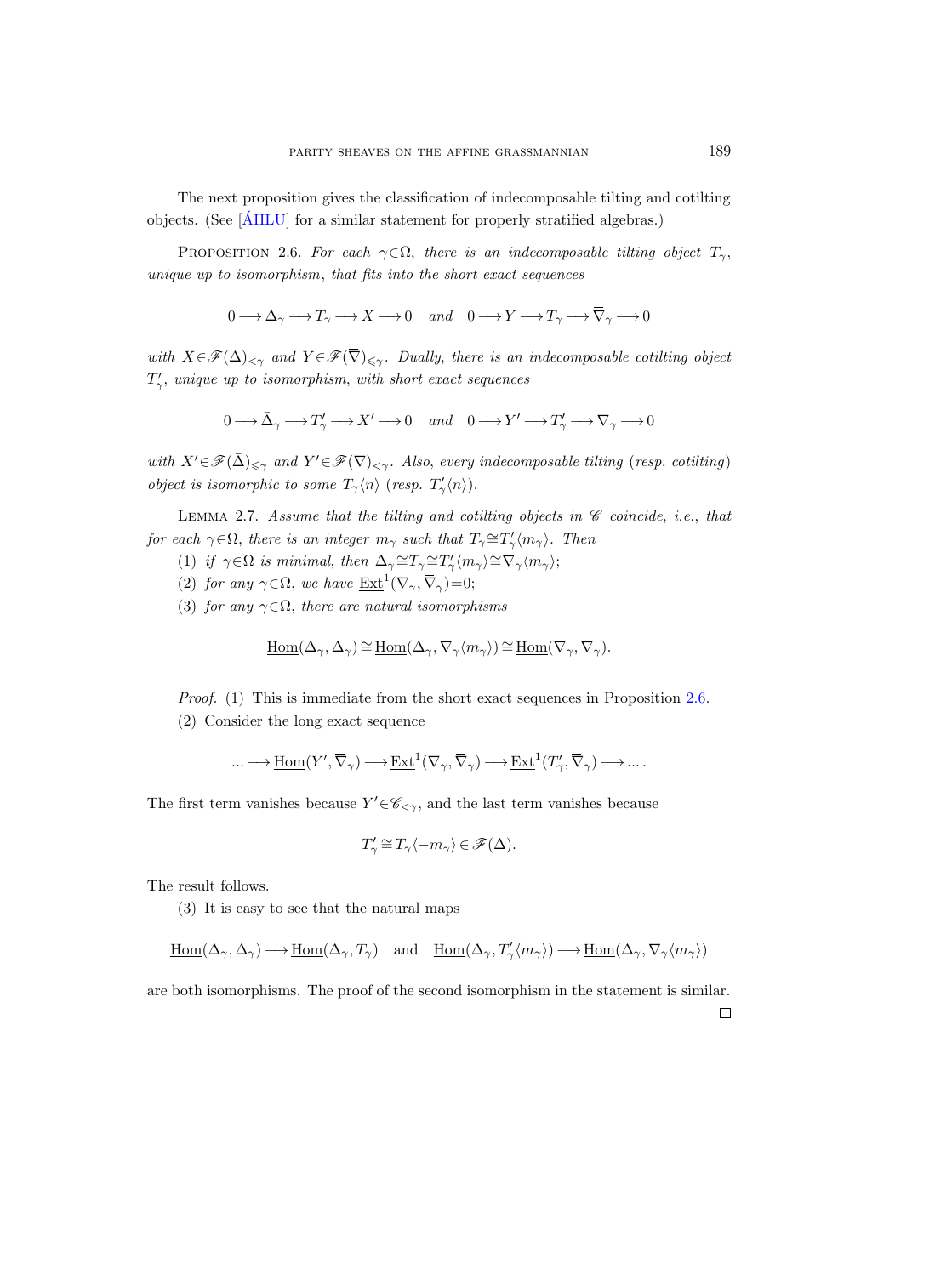PROPOSITION2.8. ([\[Mi\]](#page-33-8); cf. [\[BBM,](#page-32-8) Proposition 1.5]) Assume that the tilting and cotilting objects in  $\mathscr C$  coincide. Let  $\mathcal T \subset \mathscr C$  be the full subcategory of tilting objects, and consider its homotopy category  $K^b\mathcal{T}$ . The obvious functor

<span id="page-7-3"></span>
$$
K^{\mathrm{b}}\mathcal{T}\longrightarrow D^{\mathrm{b}}\mathscr{C}\tag{2.2}
$$

is fully faithful. In case  $\mathscr C$  is quasi-hereditary, it is an equivalence.

<span id="page-7-0"></span>PROPOSITION 2.9. Assume that the tilting and cotiling objects in  $\mathscr C$  coincide. The following conditions are equivalent:

(1)  $X \in \mathscr{F}(\Delta);$ 

(2) there is an exact sequence  $0 \to X \to T^0 \to T^1 \to \dots \to T^k \to 0$ , where all the  $T^i$ 's are tilting.

Before proving this, we record one immediate consequence.

Definition 2.10. For  $X \in \mathscr{F}(\Delta)$ , we define the tilting dimension of X, denoted by tdim X, to be the smallest integer k such that there exists a resolution of X of length  $k$ by tilting objects, as in Proposition [2.9.](#page-7-0)

<span id="page-7-1"></span>COROLLARY 2.11. If  $X \in \mathscr{F}(\Delta)$ , then there is a short exact sequence

<span id="page-7-2"></span>
$$
0 \longrightarrow X \longrightarrow T \longrightarrow X' \longrightarrow 0,
$$
\n
$$
(2.3)
$$

where T is tilting,  $X' \in \mathscr{F}(\Delta)$ , and tdim  $X' = \text{tdim } X - 1$ .

*Proof of Proposition* [2.9](#page-7-0). Let  $\mathcal{F}(\Delta)$  be the class of objects X satisfying condition (2) above. The notion of tilting dimension makes sense for objects of  $\mathcal{F}(\Delta)$ '. Moreover, if we replace every occurrence of  $\mathscr{F}(\Delta)$  by  $\mathscr{F}(\Delta)'$  in the statement of Corollary [2.11,](#page-7-1) then the resulting statement is true. An argument by induction on tilting dimension, using the short exact sequence [\(2.3\)](#page-7-2), shows that  $\mathscr{F}(\Delta)'\subset\mathscr{F}(\Delta)$ .

Next, let  $K^0\subset K^b\mathcal{T}$  be the full subcategory consisting of objects isomorphic to a bounded complex of tilting modules  $(X^{\bullet}, d)$  satisfying the following two conditions:

(1) the complex is concentrated in non-negative degrees;

(2) the cohomology of the complex vanishes, except possibly in degree 0.

It is easy to see that  $\mathscr{F}(\Delta)$ ' consists precisely of the objects that lie in the image of  $K^0$ under the functor [\(2.2\)](#page-7-3). In particular, we see that  $\mathscr{F}(\Delta)'$  is stable under extensions, because  $K^0$  is. Thus, to prove that  $\mathscr{F}(\Delta) \subset \mathscr{F}(\Delta)'$ , it suffices to show that each  $\Delta_{\gamma}$ lies in  $\mathscr{F}(\Delta)$ '. This follows from the first short exact sequence in Proposition [2.6,](#page-6-0) by induction on  $\gamma$ .  $\Box$ 

The next lemma is ultimately the source of the torsion-freeness in Theorem [1.1.](#page-1-2)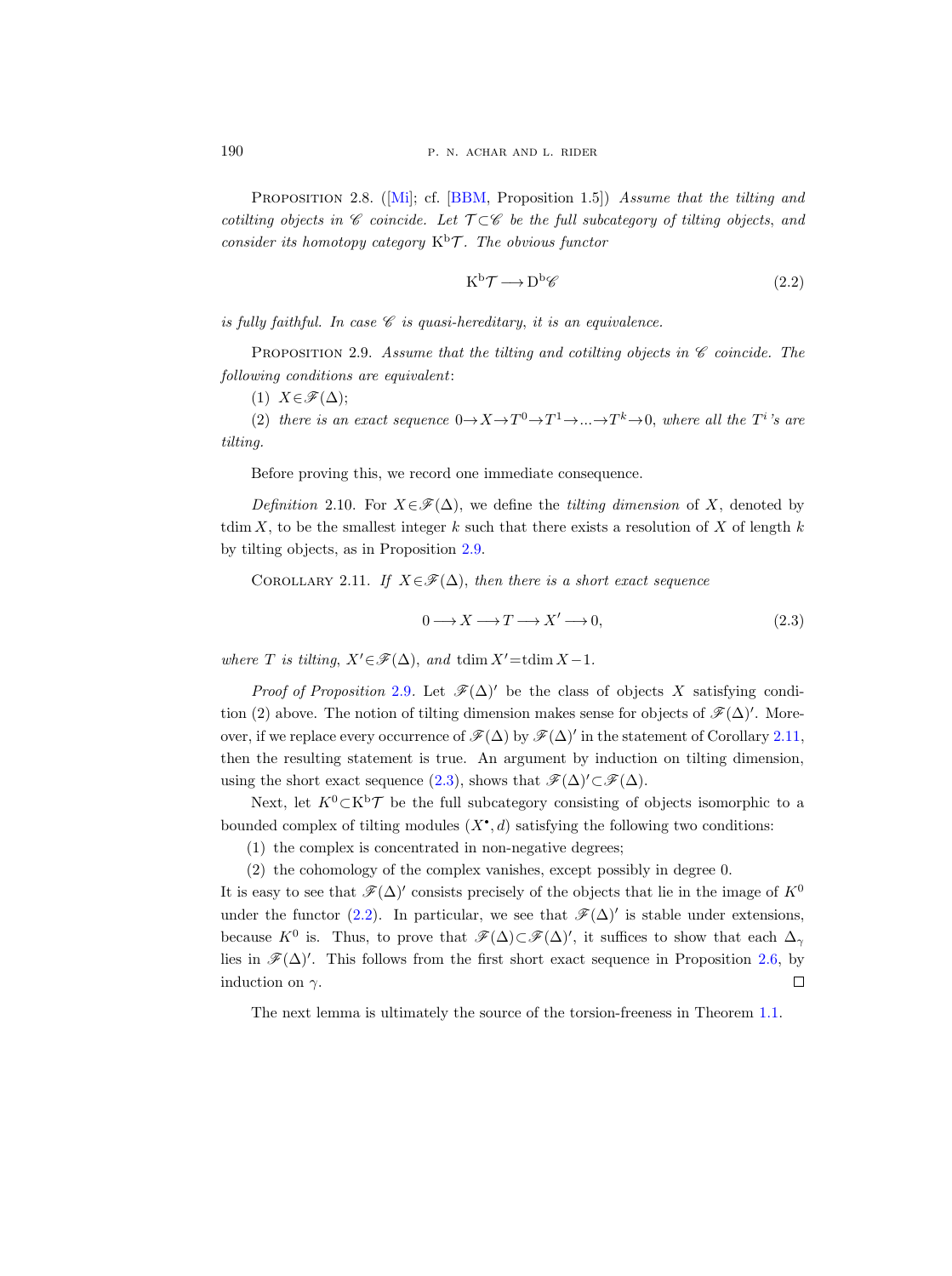<span id="page-8-0"></span>LEMMA 2.12. Assume that the tilting and cotilting objects in  $\mathscr C$  coincide. If  $X \in$  $\mathscr{F}(\Delta)$ , then  $\underline{Hom}(X,\nabla_{\gamma})$  is a free module over the graded ring  $\underline{End}(\nabla_{\gamma})$ .

Proof. We proceed by induction on the number of steps in a standard filtration of X. If  $0 \to X' \to X \to X'' \to 0$  is an exact sequence with  $X', X'' \in \mathcal{F}(\Delta)$ , then we obtain a short exact sequence

$$
0 \longrightarrow \underline{\mathrm{Hom}}(X'', \nabla_{\gamma}) \longrightarrow \underline{\mathrm{Hom}}(X, \nabla_{\gamma}) \longrightarrow \underline{\mathrm{Hom}}(X', \nabla_{\gamma}) \longrightarrow 0
$$

of  $\text{End}(\nabla_{\gamma})$ -modules. If the first and last terms are free, the middle term must be as well. Thus, we are reduced to considering the case where X is a standard object, say  $X = \Delta_{\xi} \langle n \rangle$ . If  $\xi \neq \gamma$ , then  $\underline{\text{Hom}}(X, \nabla_{\gamma})=0$ . If  $\xi = \gamma$ , then  $\underline{\text{Hom}}(X, \nabla_{\gamma})$  is a free  $\underline{\text{End}}(\nabla_{\gamma})$ -module by Lemma [2.7](#page-6-1) (3).  $\Box$ 

# 2.3. Quotients of the category of tilting objects

The next result compares the Serre quotient  $\mathscr{C}/\mathscr{C}_{\Gamma}$  to a "naive" quotient category. If  $\mathscr{A}$ is an additive category and  $\mathscr{B}\subset\mathscr{A}$  is a full subcategory, we write  $\mathscr{A}/\mathscr{B}$  for the category with the same objects as  $\mathscr A$ , but with morphisms given by

<span id="page-8-4"></span> $\text{Hom}_{\mathscr{A}/\mathscr{B}}(X, Y) = \text{Hom}_{\mathscr{A}}(X, Y)/\{f \mid f \text{ factors through an object of } \mathscr{B}\}.$  (2.4)

<span id="page-8-3"></span>PROPOSITION 2.13. Assume that the tilting and cotilting objects in  $\mathscr C$  coincide, and let  $\Gamma \subset \Omega$  be a finite-order ideal. Then the quotient functor  $\Pi: \mathscr{C} \to \mathscr{C}/\mathscr{C}_{\Gamma}$  induces an equivalence of categories

<span id="page-8-2"></span>
$$
\overline{\Pi} : \text{Tilt}(\mathscr{C}) / \text{Tilt}(\mathscr{C}_{\Gamma}) \xrightarrow{\sim} \text{Tilt}(\mathscr{C}/\mathscr{C}_{\Gamma}). \tag{2.5}
$$

*Proof.* Let  $Q: \text{Tilt}(\mathscr{C}) \rightarrow \text{Tilt}(\mathscr{C}) / / \text{Tilt}(\mathscr{C}_{\Gamma})$  be the quotient functor. It is clear that  $\Pi(Tilt(\mathscr{C}_{\Gamma}))=0$ , so there is a unique functor  $\overline{\Pi}$  such that  $\overline{\Pi}$ ∘ $Q$ ≃Π. From the classification of tilting objects in Proposition [2.6,](#page-6-0) it is clear that every indecomposable object in Tilt( $\mathscr{C}/\mathscr{C}_{\Gamma}$ ) occurs as a direct summand of some object in the image of  $\overline{\Pi}$ . If  $\overline{\Pi}$  were already known to be fully faithful, it would send indecomposable objects to indecomposable objects, and would therefore be essentially surjective.

It suffices, then, to prove that  $\overline{\Pi}$  is fully faithful. We proceed by induction on the size of Γ. Suppose first that Γ is a singleton. Let  $T, T' \in Tilt(\mathscr{C})$  and consider the diagram

<span id="page-8-1"></span>
$$
\underline{\text{Hom}}_{\mathscr{C}}(T,T') \xrightarrow{\text{Hom}_{\text{Tilt}(\mathscr{C})//\text{Tilt}(\mathscr{C}_{\Gamma})}(T,T') \xrightarrow{\text{Hom}_{\mathscr{C}/\mathscr{C}_{\Gamma}}(\Pi(T),\Pi(T'))} (2.6)
$$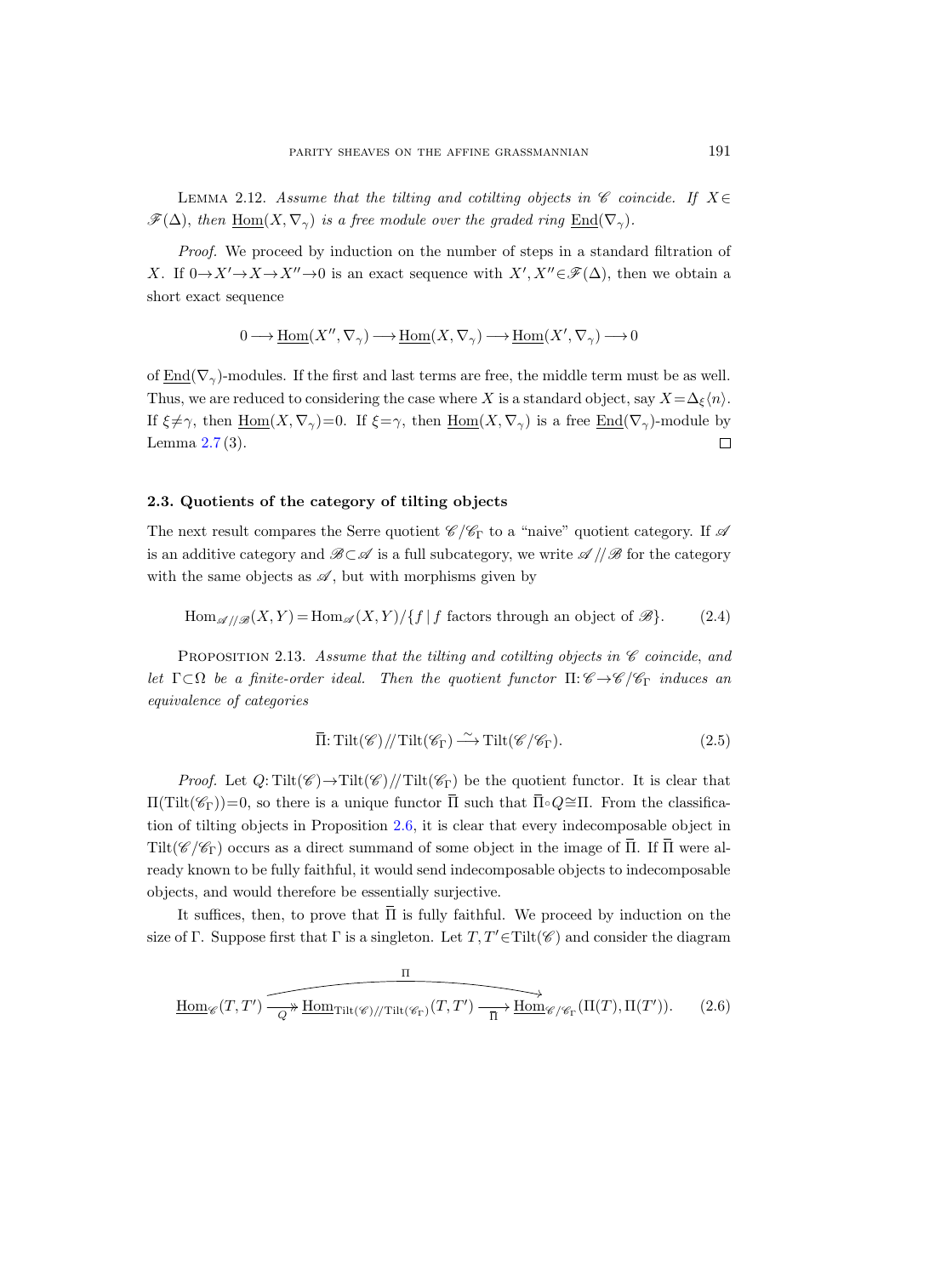By Lemma [2.4,](#page-5-1) all three terms of the functorial distinguished triangle  $\Pi^L\Pi(T) \to T \to$  $u^L(T) \to \text{lie in } \mathscr{C}$ , so that the distinguished triangle is actually a short exact sequence. Apply  $\underline{\text{Hom}}(-,T')$  to get the long exact sequence

<span id="page-9-0"></span>
$$
0 \longrightarrow \underline{\text{Hom}}(i^{L}(T), i^{R}(T')) \longrightarrow \underline{\text{Hom}}(T, T') \longrightarrow \underline{\text{Hom}}(\Pi(T), \Pi(T'))
$$
  

$$
\longrightarrow \underline{\text{Ext}}^{1}(i^{L}(T), i^{R}(T')) \longrightarrow \dots.
$$
 (2.7)

The last term vanishes because (by Lemma [2.4](#page-5-1) again)  $i^L(T)$  has a standard filtration and  $i^R(T')$  has a costandard filtration. It follows that the map labeled  $\Pi$  in  $(2.6)$  is surjective, and its kernel can be identified with the space

$$
K = \{ f: T \to T' \mid f \text{ factors as } T \to u^L(T) \to u^R(T') \to T' \}.
$$

We deduce that  $\overline{\Pi}$  is surjective as well. Now, the kernel of Q in [\(2.6\)](#page-8-1) is the space

 $K' = \{f: T \to T' | f \text{ factors through an object of } Tilt(\mathscr{C}_{\Gamma})\}.$ 

We already know that  $K'\subset K$ . But since  $\Gamma$  is a singleton  $\{\gamma\}$  with  $\gamma$  necessarily minimal in  $\Omega$ , we see from Lemma [2.7](#page-6-1)(1) that  $i^{\text{L}}(T)$  is actually tilting (and not merely in  $\mathscr{F}(\Delta)$ ), and likewise for  $i^R(T')$ . So  $K = K'$ , and we conclude that  $\overline{\Pi}$  in ([2.6\)](#page-8-1) is an isomorphism.

For the general case, choose a non-empty proper ideal  $\Upsilon \subset \Gamma$ . Then  $\Upsilon$  and  $\Gamma \setminus \Upsilon$  are both smaller than  $\Gamma$ , and by induction, we have natural equivalences

$$
\operatorname{Tilt}(\mathscr{C})/\!/ \operatorname{Tilt}(\mathscr{C}_{\Upsilon}) \cong \operatorname{Tilt}(\mathscr{C}/\mathscr{C}_{\Upsilon}),
$$
  
\n
$$
\operatorname{Tilt}(\mathscr{C}_{\Gamma})/\!/ \operatorname{Tilt}(\mathscr{C}_{\Gamma}) \cong \operatorname{Tilt}(\mathscr{C}_{\Gamma}/\mathscr{C}_{\Upsilon}),
$$
  
\n
$$
\operatorname{Tilt}(\mathscr{C}/\mathscr{C}_{\Upsilon})/\!/ \operatorname{Tilt}(\mathscr{C}_{\Gamma}/\mathscr{C}_{\Upsilon}) \cong \operatorname{Tilt}(\mathscr{C}/\mathscr{C}_{\Upsilon})/\!/ \mathscr{C}_{\Gamma}/\mathscr{C}_{\Upsilon}) \cong \operatorname{Tilt}(\mathscr{C}/\mathscr{C}_{\Gamma}).
$$

It is also easy to see that there is a canonical equivalence

$$
\operatorname{Tilt}(\mathscr{C})/\!/ \operatorname{Tilt}(\mathscr{C}_{\Gamma}) \cong (\operatorname{Tilt}(\mathscr{C})/\!/ \operatorname{Tilt}(\mathscr{C}_{\Gamma}))/\!/ (\operatorname{Tilt}(\mathscr{C}_{\Gamma})/\!/ \operatorname{Tilt}(\mathscr{C}_{\Gamma})).
$$

Combining all these yields the desired equivalence [\(2.5\)](#page-8-2).

The next corollary is immediate from [\(2.7\)](#page-9-0) and the discussion following it.

<span id="page-9-1"></span>COROLLARY 2.14. Assume that the tilting and cotilting objects in  $\mathscr C$  coincide, and let  $\Gamma \subset \Omega$  be a finite-order ideal. If  $X \in \mathscr{F}(\Delta)$  and  $Y \in \mathscr{F}(\nabla)$ , then the map  $\underline{\text{Hom}}_{\mathscr{C}}(X, Y) \rightarrow$  $\underline{\mathrm{Hom}}_{\mathscr{C}/\mathscr{C}_{\Gamma}}(\Pi(X), \Pi(Y))$  is surjective.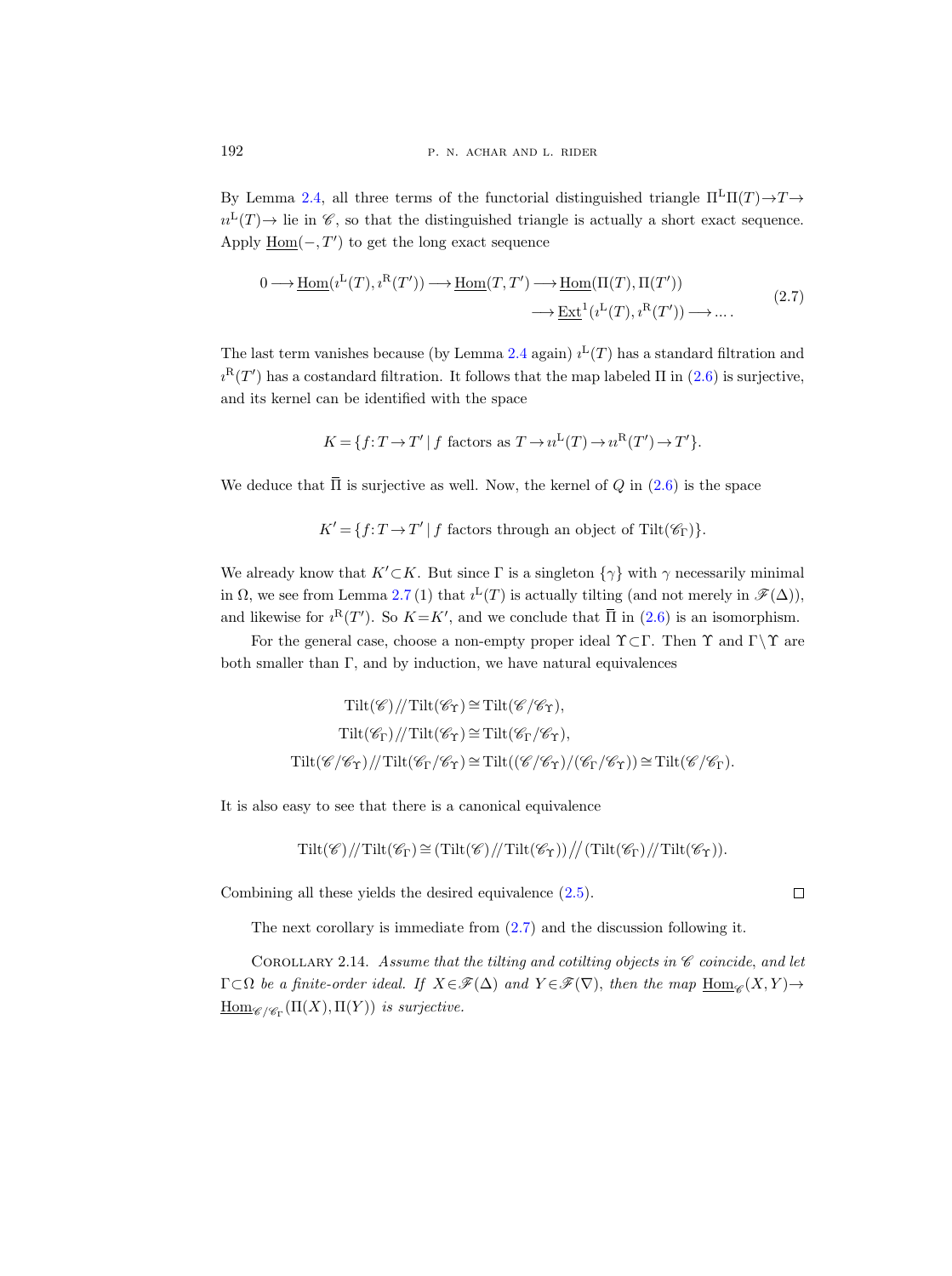## <span id="page-10-0"></span>2.4. Perverse-coherent sheaves on the nilpotent cone

In this subsection, we assume that  $\Bbbk$  is an algebraically closed field whose characteristic is good for  $G^{\vee}$ , and that the derived group of  $G^{\vee}$  is simply connected. Recall that N denotes the nilpotent cone of  $G^{\vee}$ . Let  $G^{\vee}\times\mathbb{G}_{\mathrm{m}}$  act on N by  $(g, z)\cdot x = z^{-2}\mathrm{Ad}(g)(x)$ . We write  $\mathrm{Coh}^{G\vee\!\times\mathbb{G}_{\mathrm{m}}}(\mathcal{N})$ , or simply  $\mathrm{Coh}(\mathcal{N})$ , for the category of  $(G\vee\!\times\mathbb{G}_{\mathrm{m}})$ -equivariant coherent sheaves on  $N$ .

Let PCoh(N) be the category of  $(G^{\vee}\times\mathbb{G}_{m})$ -equivariant perverse-coherent sheaves on N. This is the heart of a certain remarkable t-structure on  $D<sup>b</sup>Coh(\mathcal{N})$ . We refer the reader to [\[AB\]](#page-32-9), [\[B\]](#page-32-3), and [\[A\]](#page-32-10) for details on the definition and properties of this category. Here are some basic facts about  $P\text{Coh}(\mathcal{N})$ :

• every object in  $P\text{Coh}(\mathcal{N})$  has finite length;

• it is stable under  $\mathcal{F} \mapsto \mathcal{F}\langle 1 \rangle$ , where  $\langle 1 \rangle: D^{\mathrm{b}}\mathrm{Coh}(\mathcal{N}) \to D^{\mathrm{b}}\mathrm{Coh}(\mathcal{N})$  is given by a twist of the  $\mathbb{G}_{m}$ -action;

• the set Irr(PCoh( $\mathcal{N}$ ))/ $\mathbb{Z}$  is naturally in bijection with  $\mathbf{X}^+$ .

Remark 2.15. For any  $V \in \text{Rep}(G^{\vee})$ , the coherent sheaf  $V \otimes \mathcal{O}_{\mathcal{N}}$  is perverse-coherent. The proof of [\[A,](#page-32-10) Lemma 5.4] can be generalized to work for any  $V \in \text{Rep}(G^{\vee})$ . Alternatively, one can give a more direct argument using the definition of the perverse-coherent t-structure from  $[B]$  and the fact that  $\mathcal N$  is Cohen–Macaulay.

For  $\lambda \in \mathbf{X}^+$ , let  $\delta_{\lambda}$  be the length of the shortest Weyl group element w such that w $\lambda$  is antidominant. We define a subcategory  $P\text{Coh}(\mathcal{N}) \leq \lambda \text{CPOoh}(\mathcal{N})$  as in [\(2.1\)](#page-4-0). (The theorem below implies that this agrees with the definition of  $P\text{Coh}(\mathcal{N})_{\leq \lambda}$  given in §[1.3.](#page-2-3)) For our purposes, the most important fact about  $P\text{Coh}(\mathcal{N})$  is the following result of Minn-Thu-Aye, which refines the description given in [\[A\]](#page-32-10) and [\[B\]](#page-32-3).

<span id="page-10-1"></span>THEOREM 2.16. (Minn-Thu-Aye [\[Mi\]](#page-33-8)) Assume that chark is good for  $G^{\vee}$ , and that the derived group of  $G^{\vee}$  is simply connected. Then the category  $P\text{Coh}(\mathcal{N})$  is a graded properly stratified category. Moreover,

(1) the tilting and cotilting objects in  $P\text{Coh}(\mathcal{N})$  coincide and are given by

 $T_{\lambda} = (\mathcal{T}(\lambda) \otimes \mathcal{O}_{\mathcal{N}})\langle -\delta_{\lambda} \rangle$  and  $T'_{\lambda} = (\mathcal{T}(\lambda) \otimes \mathcal{O}_{\mathcal{N}})\langle \delta_{\lambda} \rangle;$ 

- (2) the object  $M(\lambda)\otimes\mathcal{O}_N$  lies in  $P\text{Coh}(\mathcal{N})_{\leq \lambda}$  and has a standard filtration;
- (3) the object N( $\lambda$ )⊗O<sub>N</sub> lies in PCoh( $\mathcal{N}$ )  $\leq \lambda$  and has a costandard filtration.

For completeness, we include a proof of this theorem. The following argument is adapted from [\[Mi,](#page-33-8) Chapter 4].

*Proof.* Throughout this proof, we will freely make use of the main result of  $[A]$ , which states that  $D^b P \text{Coh}(\mathcal{N})$  and  $D^b \text{Coh}(\mathcal{N})$  are equivalent. In particular, we will compute Ext-groups for  $\text{PCoh}(\mathcal{N})$  by computing Hom-groups in  $D^{\text{b}}\text{Coh}(\mathcal{N})$ .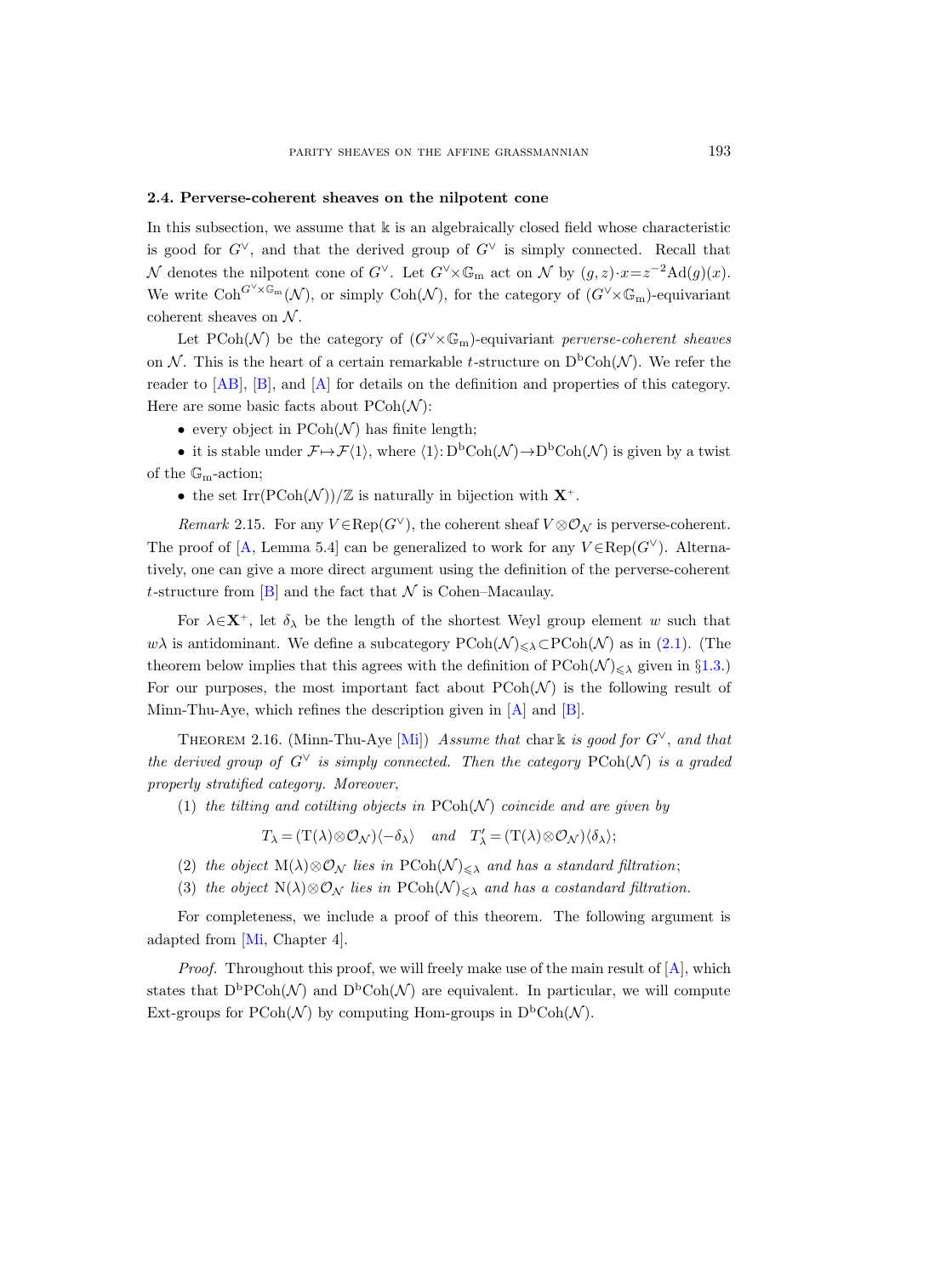Let  $\widetilde{\mathcal{N}}$  denote the cotangent bundle of the flag variety for  $G^{\vee}$ , and let  $\pi: \widetilde{\mathcal{N}} \rightarrow \mathcal{N}$ be the Springer resolution. Any weight  $\lambda \in \mathbf{X}$  determines a line bundle  $\mathcal{O}_{\tilde{\mathcal{N}}}(\lambda)$  on  $\tilde{\mathcal{N}},$ obtained by pulling back from the flag variety. For  $\lambda \in \mathbf{X}^+$ , let

$$
\bar{\Delta}_{\lambda} = \pi_* \mathcal{O}_{\widetilde{\mathcal{N}}} (w_0 \lambda) \langle \delta_{\lambda} \rangle \quad \text{and} \quad \overline{\nabla}_{\lambda} = \pi_* \mathcal{O}_{\widetilde{\mathcal{N}}} (\lambda) \langle -\delta_{\lambda} \rangle,
$$

where  $w_0$  is the longest element of the Weyl group. (Here,  $\pi_*$  is the derived functor  $D<sup>b</sup>Coh(\mathcal{N}) \rightarrow D<sup>b</sup>Coh(\mathcal{N})$ .) According to [\[A,](#page-32-10) Proposition 6.1], parts (2) and (3) of Defi-nition [2.1](#page-4-1) hol[d\(](#page-11-0)<sup>2</sup>) for PCoh( $\mathcal{N}$ ). For  $\lambda \in \mathbf{X}^+$ , let  $L_\lambda$  denote the unique simple subobject of  $\overline{\nabla}_{\lambda}$ , or equivalently the unique simple quotient of  $\overline{\Delta}_{\lambda}$ .

That result also says that the  ${\{\overline{\nabla}_\lambda\}_{\lambda \in \mathbf{X}^+}}$  form a "graded quasi-exceptional sequence" (see [\[A,](#page-32-10) Definition 2.4]). This implies that part (1) of Definition [2.1](#page-4-1) also holds. Furthermore, by [\[B,](#page-32-3) Lemma 4], the recollement formalism is available, and hence so are the parts of Lemmas [2.3](#page-5-2) and [2.4](#page-5-1) involving proper standard or proper costandard objects.

Fix  $\lambda \in \mathbf{X}^+$  and let

$$
\imath\!:\!D^b\mathrm{PCoh}(\mathcal{N})_{<\lambda}\longrightarrow\!D^b\mathrm{PCoh}(\mathcal{N})\;\;\mathrm{and}\;\; \Pi\!:\!D^b\mathrm{PCoh}(\mathcal{N})\longrightarrow\!D^b(\mathrm{PCoh}(\mathcal{N})/\mathrm{PCoh}(\mathcal{N})_{<\lambda}
$$

be the inclusion and quotient functors, respectively. We will denote their adjoints as in Proposition [2.2.](#page-5-0) Let

$$
\Delta_{\lambda} = \Pi^{\mathcal{L}} \Pi(M(\lambda) \otimes \mathcal{O}_{\mathcal{N}}) \langle -\delta_{\lambda} \rangle.
$$

By [\[A,](#page-32-10) Lemma 5.4],  $M(\lambda)\otimes\mathcal{O}_{\mathcal{N}}$  lies in  $P\text{Coh}(\mathcal{N})_{\leq \lambda}$ , so  $\Delta_{\lambda}$  also lies in  $P\text{Coh}(\mathcal{N})_{\leq \lambda}$  and, by Lemma [2.4,](#page-5-1) it has a filtration by various  $\bar{\Delta}_{\lambda}\langle n\rangle$ . We claim that

<span id="page-11-1"></span>
$$
\text{Hom}(\Delta_{\lambda}, \overline{\nabla}_{\mu} \langle n \rangle) \cong \begin{cases} 0, & \text{if } \mu < \lambda \text{, or if } \mu = \lambda \text{ and } n \neq 0, \\ \mathbb{k}, & \text{if } \mu = \lambda \text{ and } n = 0. \end{cases}
$$
 (2.8)

By adjunction, we have  $\text{Hom}(\Delta_\lambda, \overline{\nabla}_\mu \langle n \rangle) \cong \text{Hom}(\text{M}(\lambda) \otimes \mathcal{O}_\mathcal{N}, \Pi^R \Pi(\overline{\nabla}_\mu) \langle n + \delta_\lambda \rangle)$ . If  $\mu < \lambda$ then clearly  $\Pi(\overline{\nabla}_{\mu})=0$ , and if  $\mu=\lambda$  then  $\Pi^{R}\Pi(\overline{\nabla}_{\lambda})\cong \overline{\nabla}_{\lambda}$ . Due to these observations, [\(2.8\)](#page-11-1) follows from  $[A, \text{Lemma } 5.5].$ 

We will next show that, for all  $\mu \in \mathbf{X}^+$ , we have

<span id="page-11-2"></span>
$$
\underline{\operatorname{Ext}}^k(M(\lambda) \otimes \mathcal{O}_{\mathcal{N}}, \overline{\nabla}_{\mu}) = 0 \quad \text{for all } k > 0. \tag{2.9}
$$

By [\[KLT,](#page-33-9) Theorem 2], the object  $\overline{\nabla}_{\mu}$  is actually a coherent sheaf. Let  $\Gamma(\overline{\nabla}_{\mu})$  be its space of global sections. As in the proof of  $[A, \text{Lemma } 5.5]$ , we have

$$
\underline{\operatorname{Ext}}^k(\operatorname{M}(\lambda)\otimes\mathcal{O}_{\mathcal{N}}, \overline{\nabla}_{\mu})\cong \underline{\operatorname{Ext}}^k_{G^{\vee}}(\operatorname{M}(\lambda),\Gamma(\overline{\nabla}_{\mu})),
$$

<span id="page-11-0"></span> $(2)$  That proposition, like [\[B\]](#page-32-3), actually asserts that PCoh(N) is quasi-hereditary, but the papers [\[A\]](#page-32-10) and [\[B\]](#page-32-3) use that term in a non-standard way, imposing weaker Ext-vanishing conditions on standard objects. Of course,  $P\text{Coh}(\mathcal{N})$  is not quasi-hereditary in the sense of this paper.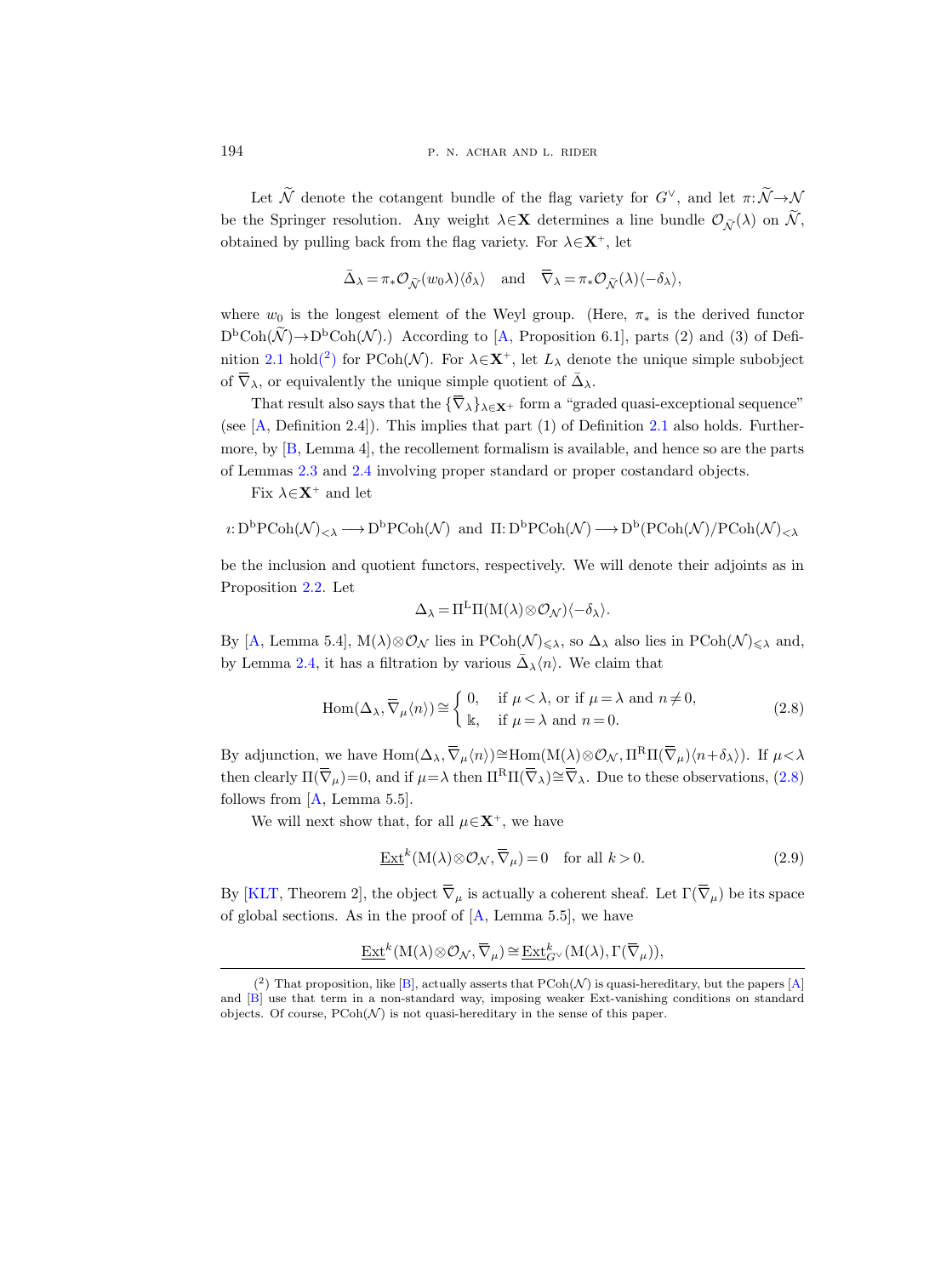and the latter vanishes because, by [\[KLT,](#page-33-9) Theorem 7], as a  $G^{\vee}$ -representation,  $\Gamma(\overline{\nabla}_{\mu})$ has a good filtration.

We also claim that, for all  $\mu \in \mathbf{X}^+$ , we have

<span id="page-12-0"></span>
$$
\underline{\operatorname{Ext}}^k(\Delta_\lambda, \overline{\nabla}_\mu) = 0 \quad \text{for all } k > 0. \tag{2.10}
$$

If  $\mu \neq \lambda$ , the claim follows from the recollement formalism. If  $\mu = \lambda$ , it follows from [\(2.9\)](#page-11-2) by a calculation like that used to prove  $(2.8)$  (again invoking  $[A, \text{Lemma } 5.5]$ ).

Since every simple object in  $\text{PCoh}(\mathcal{N})_{\leq \lambda}$  occurs as the socle of some  $\overline{\nabla}_{\mu}\langle n \rangle$  with  $\mu \leq \lambda$ , we see from [\(2.8\)](#page-11-1) that  $\Delta_{\lambda}$  has a unique simple quotient, namely  $L_{\lambda}$ .

Next, let  $K_{\mu}$  denote the cokernel of  $L_{\mu} \hookrightarrow \overline{\nabla}_{\mu}$ , and consider the exact sequence

$$
\ldots \longrightarrow \operatorname{Hom}(\Delta_\lambda,K_\mu\langle n \rangle) \longrightarrow \operatorname{Ext}^1(\Delta_\lambda,L_\mu\langle n \rangle) \longrightarrow \operatorname{Ext}^1(\Delta_\lambda,\overline{\nabla}_\mu\langle n \rangle) \longrightarrow \ldots.
$$

If  $\mu \leq \lambda$ , then  $K_{\mu}$  must lie in PCoh( $\mathcal{N}\rangle_{\leq \lambda}$ , and the preceding paragraph implies that the first term vanishes. The last term vanishes by  $(2.10)$ , so the middle term vanishes for all  $\mu \leq \lambda$ . Thus,  $\Delta_{\lambda}$  is a projective object in  $P\text{Coh}(\mathcal{N})_{\leq \lambda}$ , and hence the projective cover of  $L_\lambda$ . Since  $L_\lambda$  is the unique simple quotient of  $\bar{\Delta}_{\lambda}$ ,  $\Delta_{\lambda}$  is also the projective cover of  $\bar{\Delta}_{\lambda}$ . We have now established part (4) of Definition [2.1.](#page-4-1) The first half of part (6) holds by  $(2.10)$ .

Let S be the Serre–Grothendieck duality functor on  $D<sup>b</sup>Coh(\mathcal{N})$ . This is an antiautoequivalence that preserves PCoh(N) and swaps  $\bar{\Delta}_{\lambda}$  with  $\bar{\nabla}_{-w_0\lambda}$ . Define

$$
\nabla_\lambda = \mathcal{S}(\Delta_{-w_0\lambda}).
$$

(In fact, one can check that  $\nabla_{\lambda} \cong \Pi^R \Pi(N(\lambda) \otimes \mathcal{O}_{\mathcal{N}}) \langle \delta_{\lambda} \rangle$ .) It follows from the previously established properties of  $\Delta_{\lambda}$  that part (5) and the second half of part (6) of Definition [2.1](#page-4-1) hold for  $P\text{Coh}(\mathcal{N})$ . We have completed the proof of the fact that  $P\text{Coh}(\mathcal{N})$  is a graded properly stratified category.

We saw earlier that  $M(\lambda)\otimes\mathcal{O}_N$  lies in  $P\text{Coh}(\mathcal{N})\leq \lambda$ . By [\(2.9\)](#page-11-2) and the criterion in [\[AHLU](#page-32-7), Theorem 1.6 (iii)], we see that  $M(\lambda) \otimes \mathcal{O}_{\mathcal{N}}$  has a standard filtration. By Serre– Grothendieck duality,  $N(\lambda) \otimes \mathcal{O}_{\mathcal{N}}$  lies in  $PCoh(\mathcal{N})_{\leq \lambda}$  and has a costandard filtration. It follows immediately that  $T(\lambda)\otimes\mathcal{O}_{\mathcal{N}}$  lies in  $P\text{Coh}(\mathcal{N})_{\leq \lambda}$  and is both tilting and cotilting. There are non-zero maps  $\Delta_{\lambda} \to M(\lambda) \otimes \mathcal{O}_{\mathcal{N}} \langle -\delta_{\lambda} \rangle \to T(\lambda) \otimes \mathcal{O}_{\mathcal{N}} \langle -\delta_{\lambda} \rangle$  and  $T(\lambda) \otimes \mathcal{O}_{\mathcal{N}} \langle \delta_{\lambda} \rangle \to$  $N(\lambda) \otimes \mathcal{O}_{\mathcal{N}}\langle \delta_{\lambda} \rangle \rightarrow \nabla_{\lambda}$ . We thus obtain the desired formulas for  $T_{\lambda}$  and  $T'_{\lambda}$ .  $\Box$ 

Note that this theorem does not say that  $M(\lambda)\otimes\mathcal{O}_{\mathcal{N}}$  is itself a standard object. Indeed, the standard objects in  $P\text{Coh}(\mathcal{N})$  do not, in general, belong to  $\text{Coh}(\mathcal{N})$ . The costandard objects of  $P\text{Coh}(\mathcal{N})$  do happen to lie in  $\text{Coh}(\mathcal{N})$ , but they are not generally of the form  $N(\lambda) \otimes \mathcal{O}_{\mathcal{N}}$ .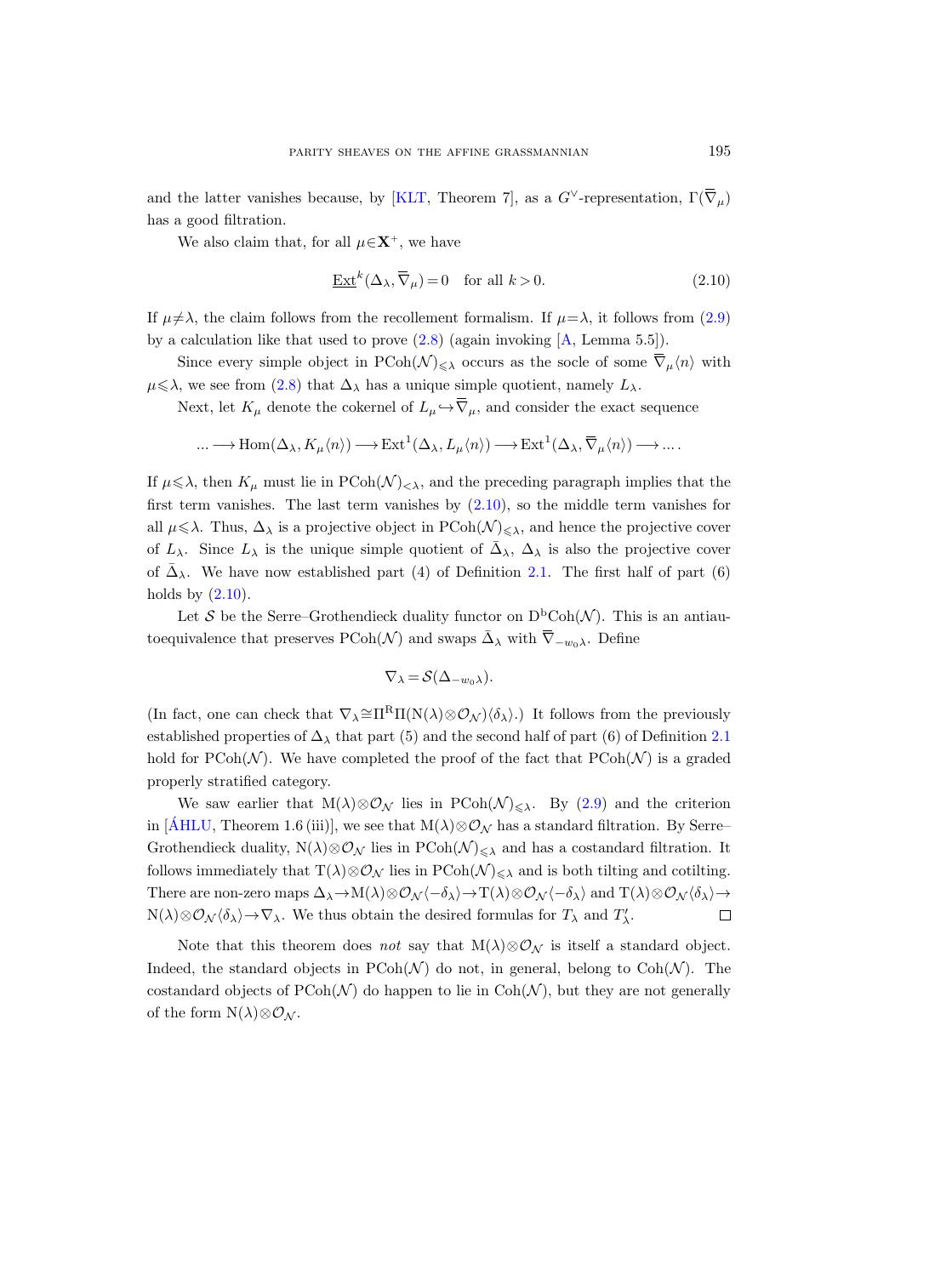<span id="page-13-1"></span>COROLLARY 2.17. Let  $\Gamma \subset \mathbf{X}^+$  be a finite-order ideal. Suppose  $V_1 \in \text{Rep}(G^{\vee})$  has a Weyl filtration, and that  $V_2 \in \text{Rep}(G^{\vee})$  has a good filtration. Then the graded vector space  $\underline{\mathrm{Hom}}(\Pi(V_1\otimes \mathcal{O}_{\mathcal{N}}),\Pi(V_2\otimes \mathcal{O}_{\mathcal{N}}))$  is concentrated in even degrees.

*Proof.* When  $\Gamma = \emptyset$ , it is clear that the space

$$
\underline{\mathrm{Hom}}_{\mathrm{Coh}(\mathcal{N})}(V_1 \otimes \mathcal{O}_{\mathcal{N}}, V_2 \otimes \mathcal{O}_{\mathcal{N}}) \cong \underline{\mathrm{Hom}}_{\mathrm{Rep}(G^\vee)}(V_1, V_2 \otimes \Bbbk[\mathcal{N}])
$$

is concentrated in even degrees, since the coordinate ring  $\mathbb{k}[N]$  is concentrated in even degrees. For general  $\Gamma$ , the result then follows from Corollary [2.14.](#page-9-1)  $\Box$ 

#### 3. Background on parity sheaves

<span id="page-13-0"></span>Let X be a complex algebraic variety or ind-variety equipped with a fixed algebraic stratification (as in [\[CG,](#page-32-11) Definition 3.2.23])  $X = \bigsqcup_{\gamma \in \Omega} X_{\gamma}$ , where  $\Omega$  is some indexing set. In the ind-variety case, we assume that the closure of each  $X_{\gamma}$  is an ordinary finitedimensional variety; in particular, the closure of each stratum should contain only finitely many other strata. Let k be a field. Assume that the following conditions hold:

- each stratum  $X_{\gamma}$  is simply connected;
- the cohomology groups  $H^k(X_\gamma; \mathbb{k})$  vanish when k is odd.

Let  $D^b(X, \mathbb{k})$ , or simply  $D^b(X)$ , denote the bounded derived category of k-sheaves on X (in the analytic topology). Let  $D_{\Omega}^{b}(X, \mathbb{k})$ , or simply  $D_{\Omega}^{b}(X)$ , denote the full triangulated subcategory consisting of complexes that are supported on the union of finitely many strata and are constructible with respect to the given stratification. For each stratum  $X_{\gamma}$ , let  $j_{\gamma}: X_{\gamma} \to X$  be the inclusion map. For a locally closed subspace  $Y \subset X$ , we denote the constant sheaf on Y by  $\underline{\mathbb{k}}_Y$ .

Definition 3.1. An object  $\mathcal{F} \in D^b_{\Omega}(X)$  is said to be \*-even (resp. !-even) if for each  $\gamma$ , the cohomology sheaves  $\mathcal{H}^k(j^*_\gamma \mathcal{F})$  (resp.  $\mathcal{H}^k(j^!_\gamma \mathcal{F})$ ) vanish for k odd. It is even if it is both ∗-even and !-even.

The terms ∗-odd, !-odd, and odd are defined similarly. An object is parity if it is a direct sum of an even object and an odd object.

The assumptions above are significantly more restrictive than those in [\[JMW1\]](#page-33-4), but we will not require the full generality of loc. cit. The following statement classifies the indecomposable parity objects.

THEOREM3.2. ([\[JMW1,](#page-33-4) Theorem 2.12]) Let  $\mathcal E$  be an indecomposable parity object. Then there is a stratum  $X_{\gamma}$  such that E is supported on  $\overline{X}_{\gamma}$ , and  $\mathcal{E}|_{X_{\gamma}}$  is a shift of the constant sheaf  $\underline{\mathbb{K}}_{X_{\gamma}}$ . Moreover, if  $\mathcal{E}'$  is another indecomposable parity object with the same support as  $\mathcal{E}$ , then  $\mathcal{E}'$  is (up to shift) isomorphic to  $\mathcal{E}$ .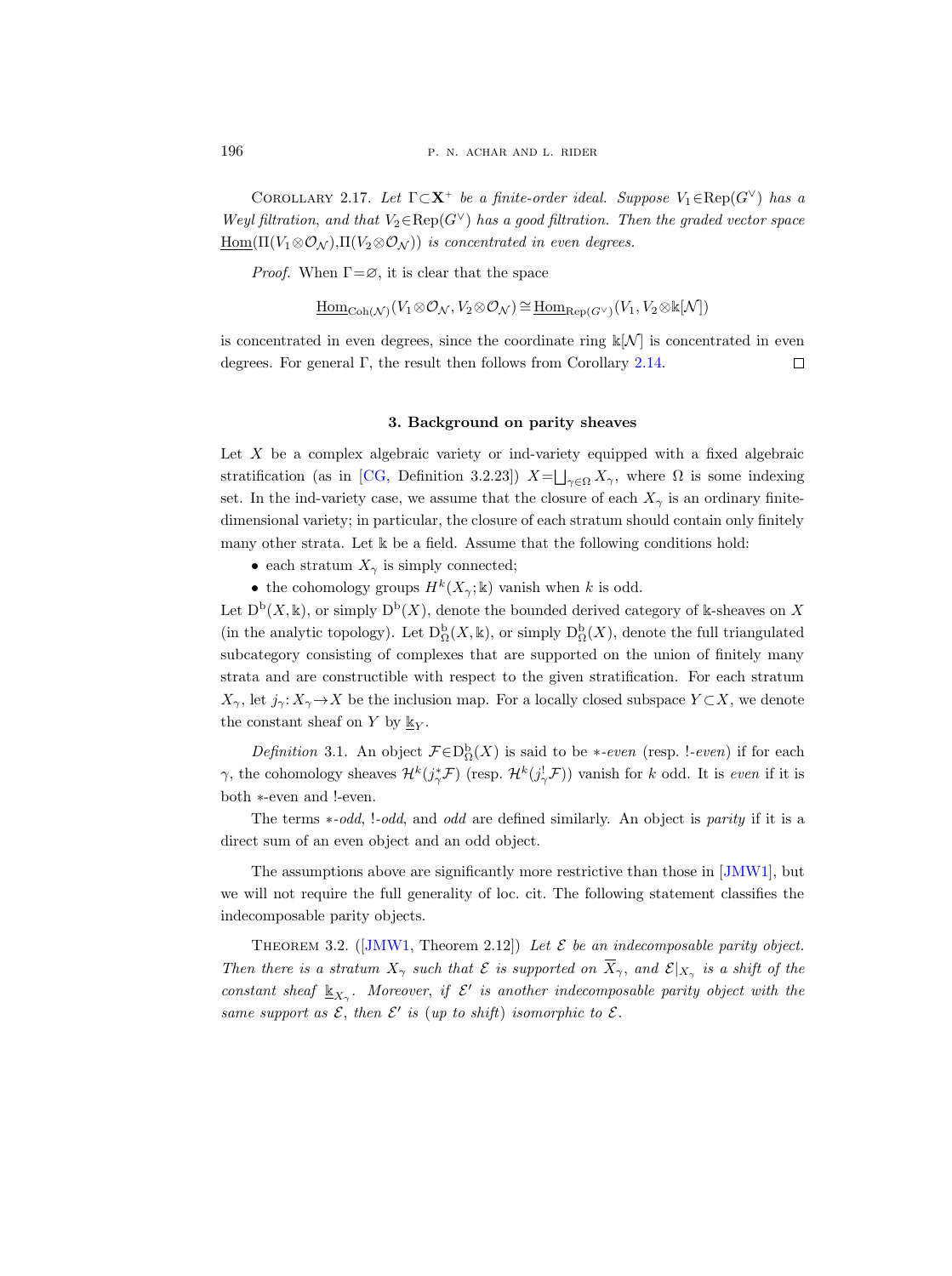Definition 3.3. The variety  $X$  is said to have enough parity objects if for every stratum  $X_{\gamma}$ , there is an indecomposable parity object  $\mathcal{E}_{\gamma}$  that is supported on the closure  $\overline{X}_{\gamma}$ , and such that  $\mathcal{E}_{\gamma}|_{X_{\gamma}} \cong \underline{\mathbb{k}}_{X_{\gamma}}[\dim X_{\gamma}].$ 

For X as above, let  $\text{Parity}(X) \subset D^b_{\Omega}(X)$  denote the full additive subcategory consisting of parity objects. The main result of this section is the following geometric analogue of Proposition [2.13,](#page-8-3) comparing a Verdier quotient of  $D^b_{\Omega}(X)$  to a "naive" quotient (cf. [\(2.4\)](#page-8-4)). The statement makes use of the following observation: for any closed inclusion of a union of strata i:  $Y \rightarrow X$ , we can identify Parity(Y) with a full subcategory of Parity(X) via  $i_*$ .

<span id="page-14-2"></span>PROPOSITION 3.4. Assume that X has enough parity objects, and let  $Y \subset X$  be a closed union of finitely many strata. Then the open inclusion  $j: X\Y \rightarrow X$  induces an equivalence of categories

<span id="page-14-1"></span>
$$
\bar{j^*} \colon \text{Parity}(X) \text{ // Parity}(Y) \xrightarrow{\sim} \text{Parity}(X \backslash Y). \tag{3.1}
$$

*Proof.* Let  $Q:$  Parity $(X)$   $\rightarrow$  Parity $(X)$  //Parity $(Y)$  be the quotient functor, and let  $i: Y \to X$  be the inclusion map. It is clear that  $j^*$ (Parity(Y))=0, so there is unique functor  $\bar{j}^*$  such that  $\bar{j}^* \circ Q \cong j^*$ . Because X has enough parity objects, every indecomposable parity object occurs as a direct summand of some object in the image of  $\bar{j}^*$ . By [\[JMW1,](#page-33-4) Proposition 2.11],  $\vec{J}^*$  sends indecomposable objects to indecomposable objects, so it is essentially surjective.

It remains to prove that  $\bar{j}^*$  is fully faithful. We proceed by induction on the number of strata in Y. Suppose first that Y consists of a single closed stratum  $X_0$ . Let  $\mathcal{E}, \mathcal{F} \in D^{\mathrm{b}}_{\Omega}(X)$ be parity objects, and consider the diagram

<span id="page-14-0"></span>
$$
\text{Hom}(\mathcal{E}, \mathcal{F}) \xrightarrow{\qquad \qquad j^*} \text{Hom}_{\text{Parity}(X)/\text{Parity}(Y)}(\mathcal{E}, \mathcal{F}) \xrightarrow{\qquad \qquad j^*} \text{Hom}(j^* \mathcal{E}, j^* \mathcal{F}).\tag{3.2}
$$

It suffices to consider the case where  $\mathcal E$  and  $\mathcal F$  are both indecomposable. If  $\mathcal E$  is even and F is odd, or vice versa, then both  $Hom(\mathcal{E}, \mathcal{F})$  and  $Hom(j^*\mathcal{E}, j^*\mathcal{F})$  vanish by [\[JMW1,](#page-33-4) Corollary 2.8, so  $\bar{j}^*$  is trivially an isomorphism. We henceforth assume that  $\mathcal E$  and  $\mathcal F$ are both even. (The case where they are both odd is identical.) Apply  $Hom(-, \mathcal{F})$  to the distinguished triangle  $j_!j^* \mathcal{E} \to \mathcal{E} \to i_*i^* \mathcal{E} \to$  to get the long exact sequence

$$
\ldots \longrightarrow \operatorname{Hom}(i^{\ast} \mathcal{E}, i^{!} \mathcal{F}) \longrightarrow \operatorname{Hom}(\mathcal{E}, \mathcal{F}) \xrightarrow{j^{\ast}} \operatorname{Hom}(j^{\ast} \mathcal{E}, j^{\ast} \mathcal{F}) \longrightarrow \operatorname{Hom}^{1}(i^{\ast} \mathcal{E}, i^{!} \mathcal{F}) \longrightarrow \ldots
$$

Since  $i^*\mathcal{E}$  is  $*$ -even and  $i^!\mathcal{F}$  is !-even, we see from [\[JMW1,](#page-33-4) Corollary 2.8] that the last term above vanishes. It follows that the map labeled  $j^*$  in  $(3.2)$  is surjective, and its kernel can be identified with the space

$$
K = \{ f \colon \mathcal{E} \to \mathcal{F} \mid f \text{ factors as } \mathcal{E} \to i_* i^* \mathcal{E} \to i_* i^! \mathcal{F} \to \mathcal{F} \}.
$$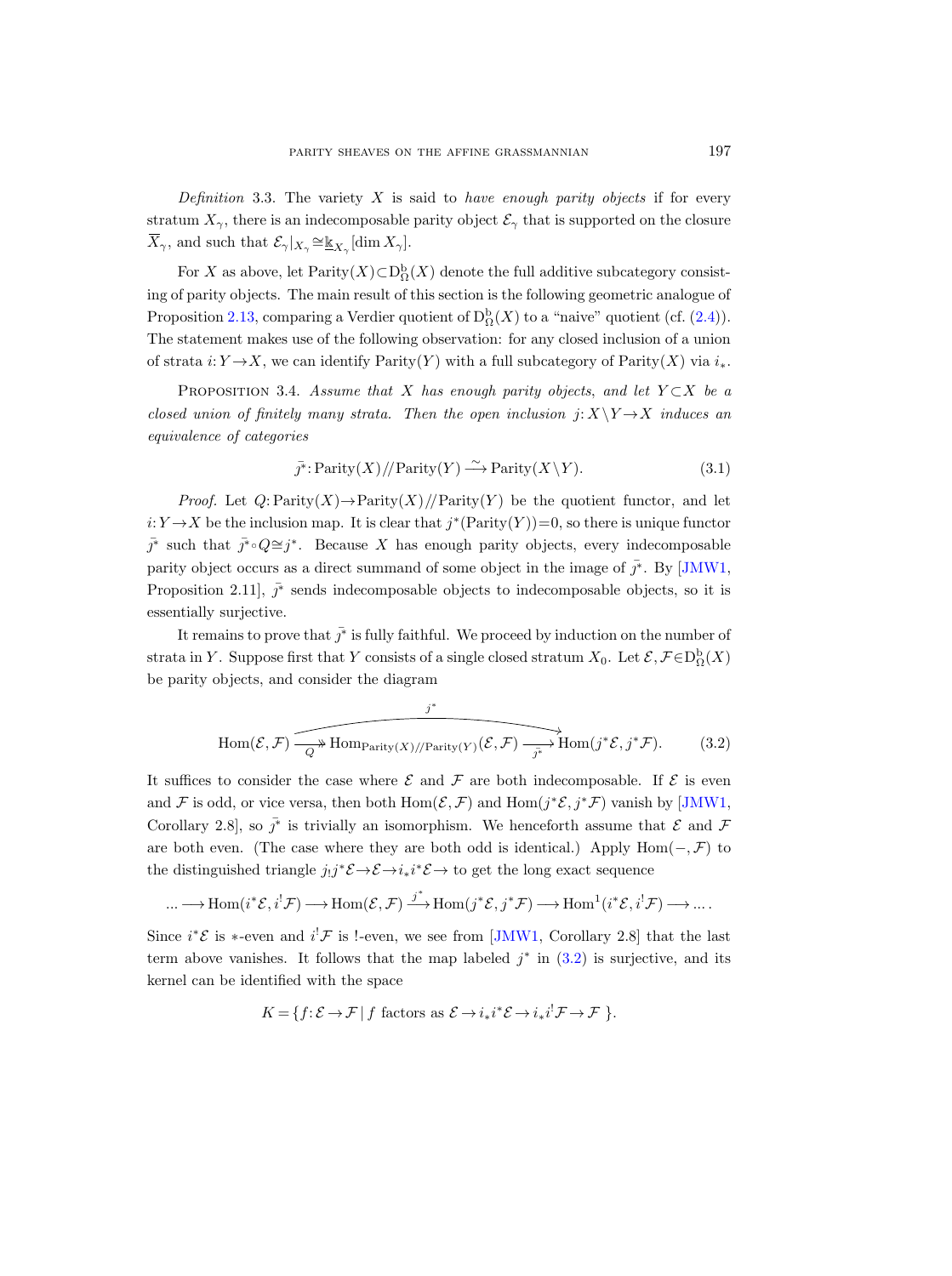We deduce that  $\bar{j}^*$  is surjective as well. Now, the kernel of Q in [\(3.2\)](#page-14-0) is the space

$$
K' = \{ f : \mathcal{E} \to \mathcal{F} \mid f \text{ factors through an object of Parity}(Y) \}.
$$

We already know that  $K'\subset K$ . But since Y consists of a single closed stratum, the object  $i^*\mathcal{E}$  is actually even (not just \*-even), and likewise for  $i^!\mathcal{F}$ . So  $K = K'$ , and we conclude that  $\bar{j}^*$  in [\(3.2\)](#page-14-0) is an isomorphism.

For the general case, let S be an open stratum in Y, and let  $B=Y \setminus S$  and  $X'=X \setminus B$ . Then  $S$  is closed in  $X'$ , and by induction, we have natural equivalences

$$
Parity(X') // Parity(S) \xrightarrow{\sim} Parity(X' \setminus S) \cong Parity(X \setminus Y),
$$
  
Parity(X) // Parity(B) \xrightarrow{\sim} Parity(X \setminus B) \cong Parity(X'),  
Parity(Y) // Parity(B) \xrightarrow{\sim} Parity(Y \setminus B) \cong Parity(S).

The desired equivalence [\(3.1\)](#page-14-1) follows from these and the general observation that

$$
Parity(X) // Parity(Y) \cong (Parity(X) // Parity(B)) // (Parity(Y) // Parity(B)). \qquad \Box
$$

# 4. Parity sheaves on Kac–Moody flag varieties

<span id="page-15-0"></span>In this section, we study Ext-groups of parity sheaves on flag varieties for Kac–Moody groups. The result below will be applied elsewhere in the paper only to affine Grassmannians, but it is no more effort to prove it in this generality. As in the previous section, k denotes an arbitrary field.

<span id="page-15-1"></span>THEOREM 4.1. Let  $X$  be a generalized flag variety for a Kac–Moody group, equipped with the Bruhat stratification, and let  $\mathcal E$  and  $\mathcal F$  be two parity objects with respect to that stratification. The natural map

$$
\operatorname{Hom}^{\scriptscriptstyle\bullet}_{\mathbf{D}^{\rm b}(X)}(\mathcal{E},\mathcal{F})\longrightarrow \operatorname{Hom}^{\scriptscriptstyle\bullet}_{H^{\scriptscriptstyle\bullet}(X;\Bbbk)}(H^{\scriptscriptstyle\bullet}(\mathcal{E}),H^{\scriptscriptstyle\bullet}(\mathcal{F}))
$$

is an isomorphism.

For finite flag varieties, this result (with some minor restrictions on char k) is due to Soergel [\[S1\]](#page-33-10), [\[S2\]](#page-33-11). In [\[G1\]](#page-32-12), Ginzburg proved a very similar result for simple perverse  $\mathbb C$ -sheaves on smooth projective varieties equipped with a suitable  $\mathbb C^{\times}$ -action. The proof below follows the outline of Ginzburg's argument quite closely. One exception occurs at a step (see [\[G1,](#page-32-12) Proposition 3.2]), where Ginzburg invokes the theory of mixed Hodge modules: here, we substitute an argument of Fiebig–Williamson that relies on the geometry of Schubert varieties.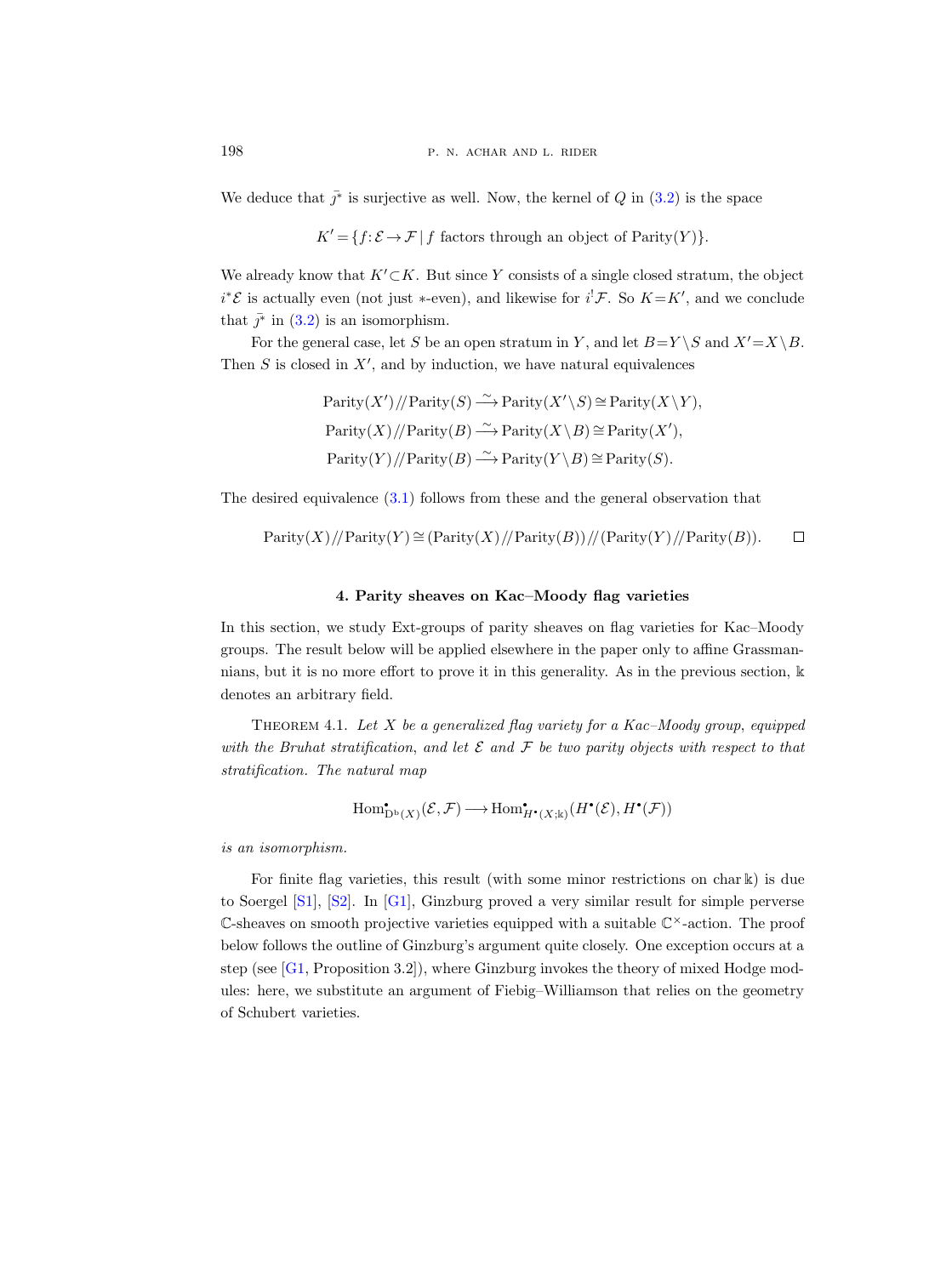Remark 4.2. When  $k=C$ , Ginzburg had already observed in a remark at the end of  $[G1]$  that his result could be generalized to the Kac–Moody case. Thus, in that case, this section can be regarded as an exposition of Ginzburg's remark.

Remark 4.3. Although only field coefficients are used in the present paper, the arguments in this section go through unchanged if we instead take k to be a complete discrete valuation ring, so Theorem [4.1](#page-15-1) holds in that setting.

We begin with some notation. Let  $\mathcal G$  be a Kac–Moody group (over  $\mathbb C$ ), with maximal torus  $\mathcal{T} \subset \mathcal{G}$  and standard Borel subgroup  $\mathcal{B} \subset \mathcal{G}$ . Let  $\mathcal{B}^- \subset \mathcal{G}$  denote the opposite Borel subgroup to B (with respect to T). Let  $\mathcal{P} \subset \mathcal{G}$  be a standard parabolic subgroup of finite type (in the sense of [\[K,](#page-33-12) §1.2.2]), with Levi factor  $L_{\mathcal{P}}$ .

For the remainder of the section, X will denote the generalized flag variety  $X=$  $\mathcal{G}/\mathcal{P}$ . Let W (resp.  $W_{\mathcal{P}}$ ) be the Weyl group of  $\mathcal{G}$  (resp.  $L_{\mathcal{P}}$ ), and let  $W^{\mathcal{P}}$  be the set of minimal-length representatives of the set of cosets  $W/W_{\mathcal{P}}$ . The length of an element  $w \in W^{\mathcal{P}}$  will be denoted by  $\ell(w)$ . It is well known that the T-fixed points and the Borbits on X are both naturally in bijection with  $W^{\mathcal{P}}$ . For  $w \in W^{\mathcal{P}}$ , let  $e_w \in X$  be the corresponding  $\mathcal T$ -fixed point, and let  $X_w = \mathcal B \cdot e_w$  be the corresponding Bruhat cell. We will also need the "opposite Bruhat cell"  $X_w^- = \mathcal{B}^- \cdot e_w$ . Recall that  $X_w \cap X_w^- = \{e_w\}$ , and that the intersection is transverse. Moreover,  $X_w$  is isomorphic to an affine space of dimension  $\ell(w)$ . In general,  $X_w^-$  may have infinite dimension, but it has codimension  $\ell(w)$  (see [\[K,](#page-33-12) Lemma 7.3.10]).

Recall that  $D^b(X)$  is the bounded derived category of all k-sheaves on X. Let  $D^{\mathrm{b}}_{(\mathcal{B})}(X)$  be the full subcategory of  $D^{\mathrm{b}}(X)$  consisting of complexes  $\mathcal F$  such that

(1)  $\mathcal F$  is constructible with respect to the stratification by  $\mathcal B$ -orbits;

(2) the support of F is contained in the union of finitely many  $\overline{X}_w$ .

Let Parity<sub>(B)</sub>(X)⊂D<sub>(B)</sub>(X) be the additive category of parity objects. Let

$$
j_w\colon\! X_w\longrightarrow X\quad\text{and}\quad \bar\jmath_w\colon\! X_w^-\longrightarrow X
$$

denote the inclusion maps. For any closed subset  $Z \subset X$ , we let  $i_Z: Z \to X$  be the inclusion map, and for an object  $\mathcal{E} \in D^{\mathbf{b}}_{(\mathcal{B})}(X)$ , we put

$$
\mathcal{E}_Z := i_{Z*} i_Z^* \mathcal{E} \quad \text{and} \quad \mathcal{E}^Z := i_{Z*} i_Z^! \mathcal{E}.
$$

For simplicity, the inclusions of closures of  $\beta$ - and  $\beta$ <sup>-</sup>-orbits are denoted

$$
i_w\colon \overline{X}_w\longrightarrow X\quad\text{and}\quad \overline{i}_w\colon \overline{X}_w^-\longrightarrow X,
$$

rather than  $i_{\bar{X}_w}$  and  $i_{\bar{X}_w}$ . Recall that  $\bar{X}_w$  is known as a *Schubert variety*, and  $\bar{X}_w$  as a Birkhoff variety.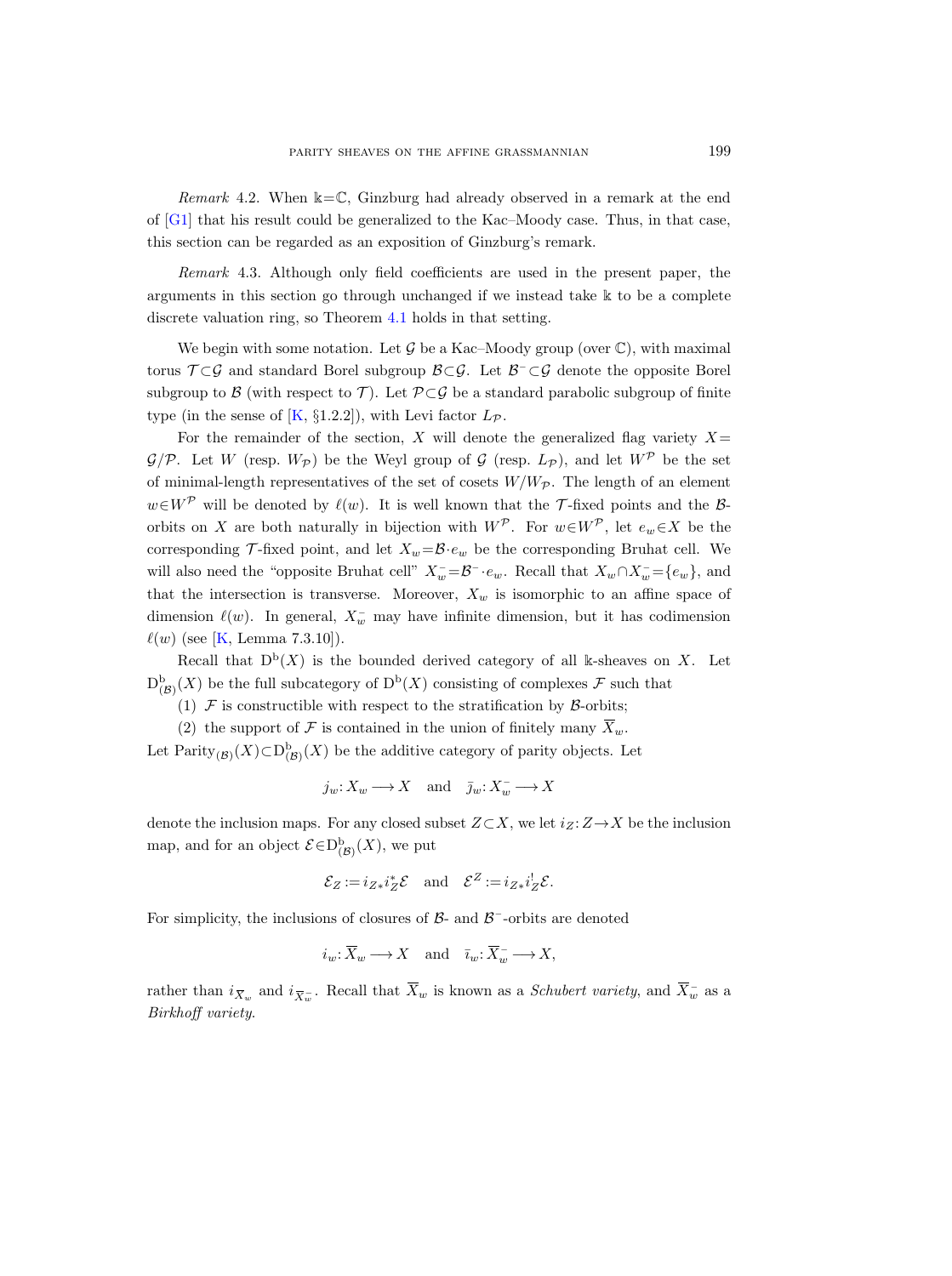200 P. N. ACHAR AND L. RIDER

Certain complexes  $\mathcal{F} \in D^b(X)$  that do not belong to  $D^b_{(\mathcal{B})}(X)$  will also appear in our arguments, including objects whose support may be infinite-dimensional and hence not locally compact. Some caution is required when working with such objects, especially when applying functors of the form  $f_!$  and  $f^!$ . In this section, whenever infinite-dimensional supports are involved, the functors  $f_!$  and  $f_!$  will only be used when f is an inclusion of a locally closed subset. See Appendix [A](#page-30-0) for the definition and basic properties of these functors on non-locally compact spaces.

LEMMA 4.4. Let  $Z\subset X$  be a finite union of Schubert varieties, and let  $X_w\subset Z$  be a Bruhat cell that is open in Z. If  $\mathcal E$  is  $*-even$ , then for each k, there is a natural short exact sequence

$$
0\longrightarrow H^k(j_{w!}j_w^!\mathcal{E}_Z)\longrightarrow H^k(\mathcal{E}_Z)\longrightarrow H^k(\mathcal{E}_{Z\backslash X_w})\longrightarrow 0.
$$

*Proof.* The constant map  $a:Z \rightarrow \{pt\}$  is a proper, even morphism in the sense of [\[JMW1,](#page-33-4) Definition 2.33] so, by [\[JMW1,](#page-33-4) Proposition 2.34], if  $\mathcal{E}' \in D^b_{(\mathcal{B})}(Z)$  is \*-even, then  $H^k(\mathcal{E}')$  vanishes when k is odd. All three terms in the distinguished triangle  $j_{w}$ ;  $j_w^!$   $\mathcal{E}_Z \rightarrow$  $\mathcal{E}_Z \rightarrow \mathcal{E}_{Z\setminus X_w}$  are ∗-even, so in the long exact sequence in cohomology, all odd terms vanish, and the even terms give short exact sequences as above.  $\Box$ 

LEMMA 4.5. Let  $Z \subset X$  be a finite union of Schubert varieties, and let  $X_w \subset Z$  be a Bruhat cell that is open in Z. If  $\mathcal E$  is a parity object, then the natural map  $H^k(\mathcal E_Z) \to$  $H^k(j_w^*\mathcal{E}_Z)$  is surjective.

*Proof.* Let  $k_w: \{e_w\} \to X$  be the inclusion map. Since  $k_w$  factors through  $j_w$ , and  $j_w$ factors through  $i_Z$ , there is a natural sequence of maps

$$
\mathcal{E} \longrightarrow i_{Z*} i_Z^* \mathcal{E} \longrightarrow j_{w*} j_w^* \mathcal{E} \longrightarrow k_{w*} k_w^* \mathcal{E}.
$$

Taking cohomology, we obtain a natural sequence of maps

<span id="page-17-0"></span>
$$
H^k(\mathcal{E}) \longrightarrow H^k(\mathcal{E}_Z) \longrightarrow H^k(j_w^*\mathcal{E}) \longrightarrow H^k(k_w^*\mathcal{E}).\tag{4.1}
$$

We claim first that the composition  $H^k(\mathcal{E}) \to H^k(k_w^*\mathcal{E})$  is surjective. This is essentially the content of [\[FW,](#page-32-13) Theorem 5.7 (2)]. That result is stated in an abstract axiomatic setting, but [\[FW,](#page-32-13) Proposition 7.1] tells us that it applies to Schubert varieties. Another concern is that  $[FW, Theorem 5.7 (2)]$  deals with T-equivariant rather than ordinary cohomology. The reader may check that the proof goes through with ordinary cohomology as well. Alternatively, note that both  $H^{\bullet}_{\mathcal{T}}(\mathcal{E})$  and  $H^{\bullet}_{\mathcal{T}}(k_w^*\mathcal{E})$  are free modules over the equivariant cohomology ring of a point  $H^{\bullet}_{\mathcal{T}}(\text{pt})$  by [\[FW,](#page-32-13) Proposition 5.6]. In that situation, the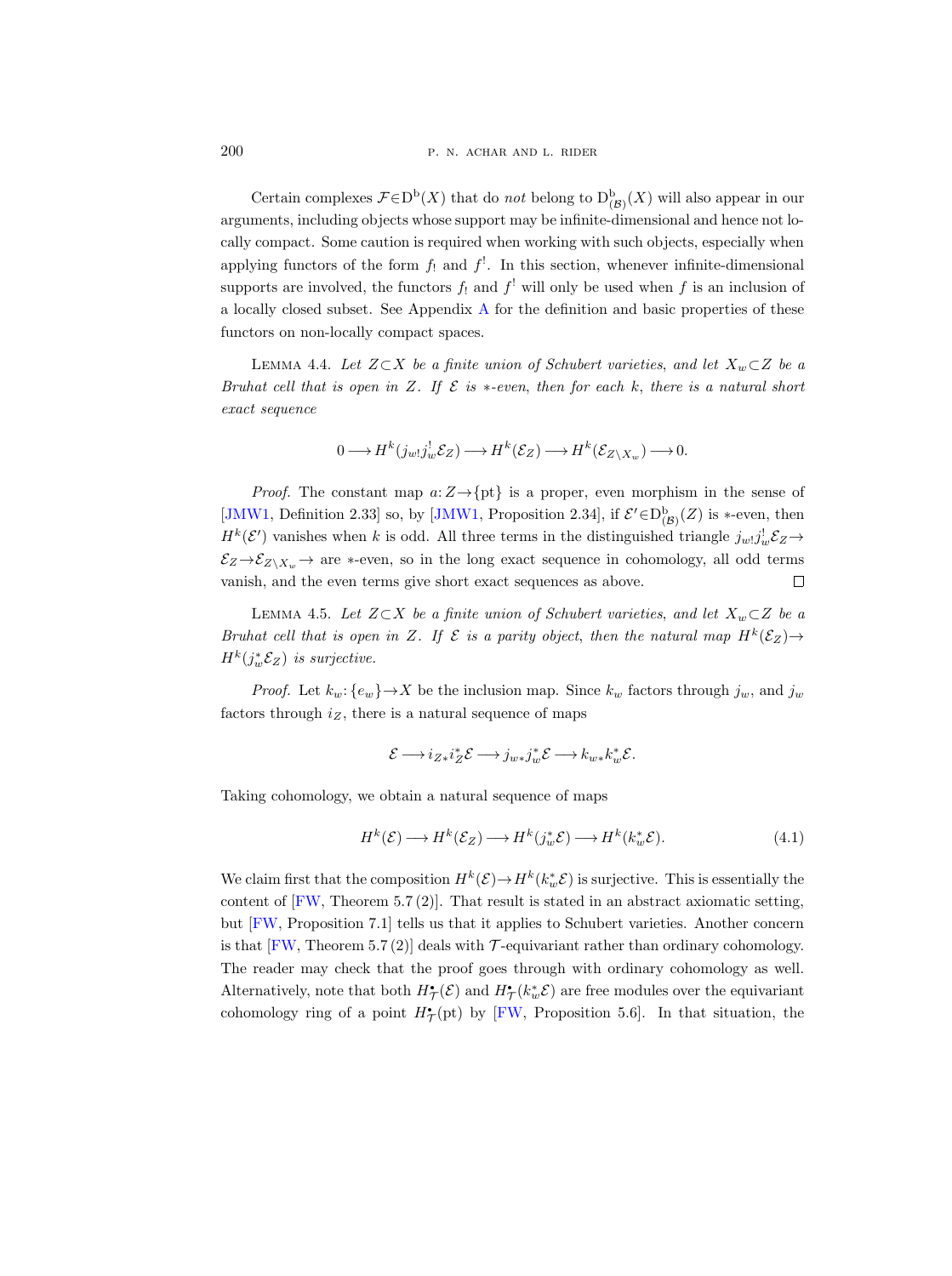ordinary cohomology is obtained from the equivariant cohomology by applying the rightexact functor  $\Bbbk \otimes_{H^{\bullet}_{\mathcal{T}}(\mathrm{pt})}$  - In particular, the surjectivity of  $H^{\bullet}_{\mathcal{T}}(\mathcal{E}) \to H^{\bullet}_{\mathcal{T}}(k_w^*\mathcal{E})$  implies the surjectivity of the corresponding map in ordinary cohomology.

Next, we claim that the third map in the sequence  $(4.1)$  is an isomorphism. Since  $j_w^* \mathcal{E}$  lies in the triangulated subcategory of  $D^b(X_w)$  generated by the constant sheaf  $\underline{\mathbb{K}}_{X_w}$ , it suffices to check that  $H^k(\underline{\mathbb{K}}_{X_w}) \to H^k(\underline{\mathbb{K}}_{\{e_w\}})$  is an isomorphism. That last claim is obvious.

From these observations it follows that  $H^k(\mathcal{E}_Z) \to H^k(j_w^*\mathcal{E}) \cong H^k(j_w^*\mathcal{E}_Z)$  is surjective  $\Box$ as well.

<span id="page-18-0"></span>LEMMA 4.6. There is a canonical isomorphism  $\bar{j}_w^! \underline{\mathbb{k}}_X \cong \underline{\mathbb{k}}_{X_w^-}[-2\ell(w)]$ .

*Proof.* Let  $U \subset \mathcal{B}$  be the pro-unipotent radical of the Borel subgroup. For  $w \in W^{\mathcal{P}}$ , let  $U_w \subset U$  be the subgroup generated by the root subgroups  $U_\alpha$  where  $\alpha$  is a positive root but  $w^{-1}\alpha$  is negative. Then  $\mathcal{U}_w$  is a finite-dimensional unipotent algebraic group. Let  $O_w = \mathcal{U}_w \cdot X_w^- \subset X$ . According to [\[K,](#page-33-12) Lemma 7.3.10], the multiplication map

$$
\mathcal{U}_w \times X_w^- \longrightarrow O_w
$$

is an isomorphism of ind-varieties. Let  $i: X_w^- \to \mathcal{U}_w \times X_w^-$  be the inclusion map  $x \mapsto (e, x)$ , where  $e \in \mathcal{U}_w$  is the identity element. Since  $O_w$  is open in  $X, \bar{J}_w^{\perp} \mathbb{K}_X$  is naturally isomorphic to  $i^!$ <u>k</u>  $u_w \times x_w^-$ .

To compute  $i^! \underline{\mathbb{k}}_{\mathcal{U}_w \times X_w^-}$ , let us consider the Cartesian square

$$
X_w^- \xrightarrow{i} \mathcal{U}_w \times X_w^-
$$
  
\n
$$
\downarrow \qquad \qquad \downarrow q
$$
  
\n
$$
\downarrow \qquad \qquad \downarrow q
$$
  
\n
$$
\downarrow e
$$
  
\n
$$
\downarrow \qquad \qquad \downarrow q
$$
  
\n
$$
\downarrow e
$$

where  $i_0$  is the inclusion map, and a and q are the obvious projection maps. The space  $X_w^-$  is contractible, and each cohomology sheaf  $\mathcal{H}^k(i^! \underline{\mathbb{k}}_{\mathcal{U}_w \times X_w^-})$  is  $\mathcal{B}^-$ -equivariant, so in fact each such cohomology sheaf must be a constant sheaf. It follows from, say, [\[KS,](#page-33-13) Corollary 2.7.7] that the adjunction map

$$
a^*a_*i^!{\underline{\mathbb k}}_{\mathcal U_w\times X_w^-}\longrightarrow i^!{\underline{\mathbb k}}_{\mathcal U_w\times X_w^-}
$$

is an isomorphism. Thus, to finish the proof, we must show that

$$
a_*i^!{\underline{\underline{\Bbbk}}_{\mathcal{U}_w\times X_w^-}}\!\cong\!{\underline{\Bbbk}}_{\{e\}}[-2\ell(w)].
$$

Using Lemma [A.4](#page-32-14) and [\[KS,](#page-33-13) Corollary 2.7.7] again, we find that

$$
a_*i^!{\underline{\mathbb{k}}}_{\mathcal{U}_w\times X_w^-}\cong i_0^!q_*{\underline{\mathbb{k}}}_{\mathcal{U}_w\times X_w^-}\cong i_0^!q_*q^*{\underline{\mathbb{k}}}_{\mathcal{U}_w}\cong i_0^!{\underline{\mathbb{k}}}_{\mathcal{U}_w}.
$$

Since  $\mathcal{U}_w$  is isomorphic as a variety to an affine space  $\mathbb{A}^{\ell(w)}$ , we have a well-known canonical isomorphism  $i_0^! \underline{\mathbb{R}}_{\{e\}} \leq \underline{\mathbb{K}}_{\{e\}} [-2\ell(w)]$ , and the result follows.  $\Box$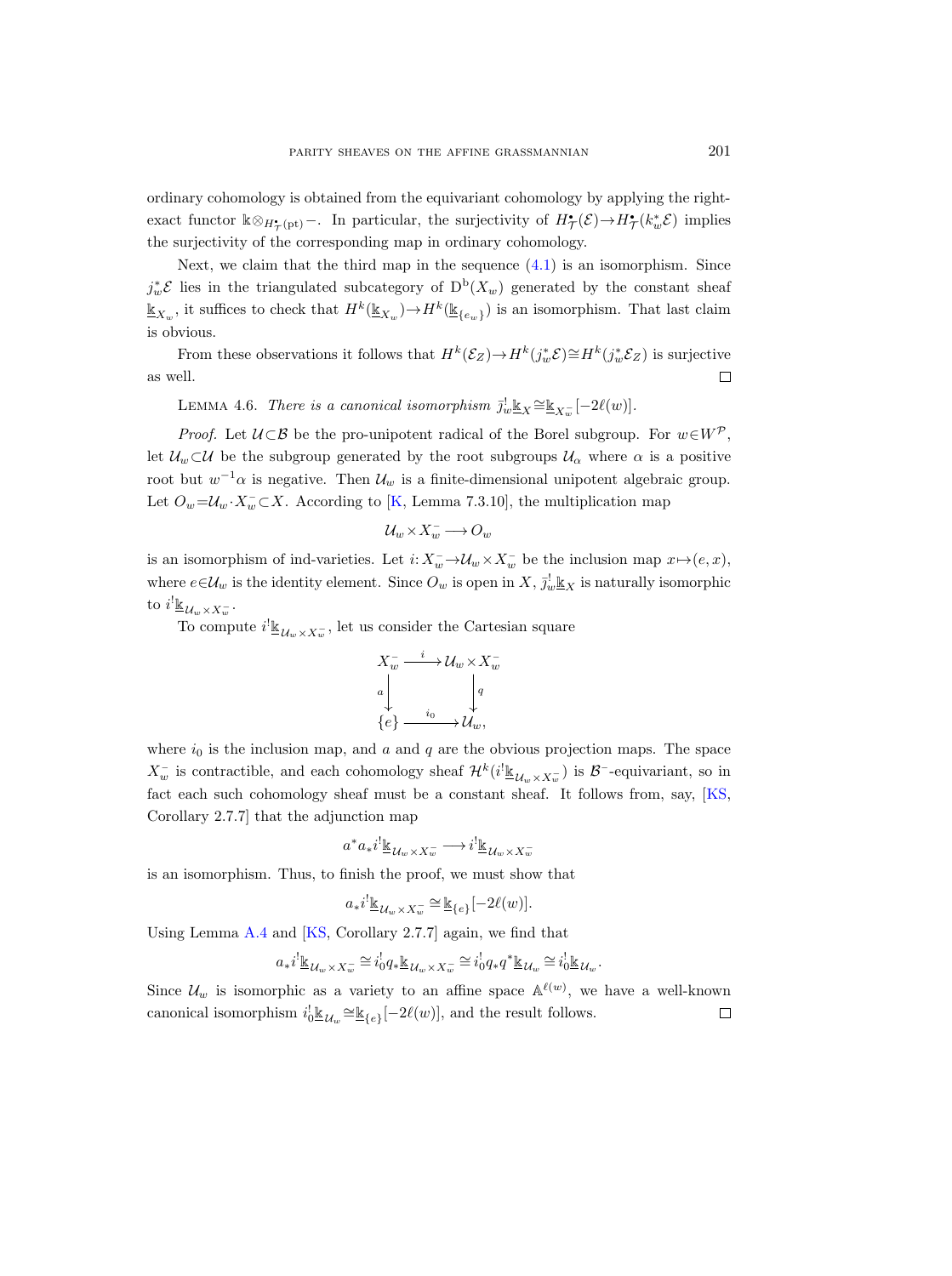Now, let  $Y \subset X$  be a finite union of Birkhoff varieties, and let

$$
\Lambda_Y = i_Y^! \underline{\mathbb{k}}_X.
$$

<span id="page-19-1"></span>LEMMA 4.7. Let  $d_Y = \min{\{\ell(w)|X_w^- \subset Y\}}$ . Then the cohomology sheaves  $\mathcal{H}^i(\Lambda_Y)$ vanish for  $i < 2d<sub>Y</sub>$ .

*Proof.* Let  $X_w^- \subset Y$  be such that  $\ell(w) = d_Y$ . Then  $X_w^-$  is necessarily open in Y. Let  $A_1 = X_w^-$ , and then inductively define  $A_k$ , for  $k \geq 2$ , by setting  $A_k$  to be some opposite Bruhat cell  $X_y^-$  that is open in  $Y \setminus (A_1 \cup ... \cup A_{k-1})$ . We also let  $B_k = A_1 \cup ... \cup A_k$ . The  $B_k$ 's form an increasing sequence of open subsets of Y whose union is all of Y. To show that  $\mathcal{H}^i(\Lambda_Y)$  vanishes for  $i \langle 2d_Y, 1 \rangle$  it suffices to show that for all k,

<span id="page-19-0"></span>
$$
\mathcal{H}^i(\Lambda_Y|_{B_k}) = 0 \quad \text{for } i < 2d_Y. \tag{4.2}
$$

We proceed by induction on k. For  $k=1$ , we have  $\Lambda_Y|_{B_1} \cong \overline{j_w^l} \mathbb{E}_X$ , so [\(4.2\)](#page-19-0) follows from Lemma [4.6.](#page-18-0) For  $k>1$ , let  $a: A_k \to B_k$  and  $b: B_{k-1} \to B_k$  be the inclusion maps. We have a distinguished triangle

$$
a_* a^! (\Lambda_Y|_{B_k}) \longrightarrow \Lambda_Y|_{B_k} \longrightarrow b_* b^* (\Lambda|_{B_k}) \longrightarrow.
$$

If  $A_k = X_y^-$ , the first term can be identified with  $a_*\overline{j}_y^{\dagger} \mathbf{k}_X$ . Since  $\ell(y) \geq d_Y$ , it follows from Lemma [4.6](#page-18-0) again that  $\mathcal{H}^i(a_* a^!(\Lambda_Y|_{B_k}))=0$  for  $i<2d_Y$ . On the other hand,  $b^*(\Lambda|_{B_k})\cong$  $\Lambda|_{B_{k-1}}$ , so  $\mathcal{H}^{i}(b_*b^*(\Lambda_Y|_{B_k}))$  vanishes for  $i<2d_Y$  by induction. Thus, [\(4.2\)](#page-19-0) holds, as desired.  $\Box$ 

LEMMA 4.8. For any  $w \in W^{\mathcal{P}}$ , there is a canonical morphism  $q_w : \underline{\mathbb{K}}_{\overline{X_w}} \to \Lambda_{\overline{X_w}}[2\ell(w)]$ whose restriction to  $X_w^- \subset \overline{X}_w^-$  is an isomorphism.

*Proof.* Let  $Y = \overline{X}_{w}^{-} \setminus X_{w}^{-}$ , and let  $y: Y \to \overline{X}_{w}^{-}$  and  $u: X_{w}^{-} \to \overline{X}_{w}^{-}$  be the inclusion maps. The space Y is a finite union of Birkhoff varieties, and, moreover, the integer  $d<sub>Y</sub>$  defined in Lemma [4.7](#page-19-1) satisfies  $d_Y > \ell(w)$ . Consider the distinguished triangle

$$
y_!\Lambda_Y\longrightarrow \Lambda_{\widetilde{X_w}^-}\longrightarrow u_*u^*\Lambda_{\widetilde{X_w}^-}\longrightarrow.
$$

Note that  $u^*\Lambda_{\overline{X}_w} \cong \overline{j}_w^! \underline{\mathbb{K}}_X$ . It follows from Lemma [4.6](#page-18-0) by adjunction that we have a canonical morphism

<span id="page-19-2"></span>
$$
\underline{\mathbb{k}}_{\overline{X}_w^-} \longrightarrow u_* u^* \Lambda_{\overline{X}_w^-} [2\ell(w)]. \tag{4.3}
$$

By construction, this map restricts to an isomorphism over  $X_w^-$ . Next, we deduce from Lemma [4.7](#page-19-1) that

$$
\mathrm{Hom}(\underline{\Bbbk}_{\overline{X}_w^-},y_!\Lambda_Y[2\ell(w)])=\mathrm{Hom}(\underline{\Bbbk}_{\overline{X}_w^-},y_!\Lambda_Y[2\ell(w)+1])=0.
$$

These facts imply that the map in [\(4.3\)](#page-19-2) factors in a unique way through  $\Lambda_{\overline{X}_w}$ . The resulting map  $\underline{\mathbb{K}}_{\overline{X_w}} \to \Lambda_{\overline{X_w}}[2\ell(w)]$  is the one we seek.  $\Box$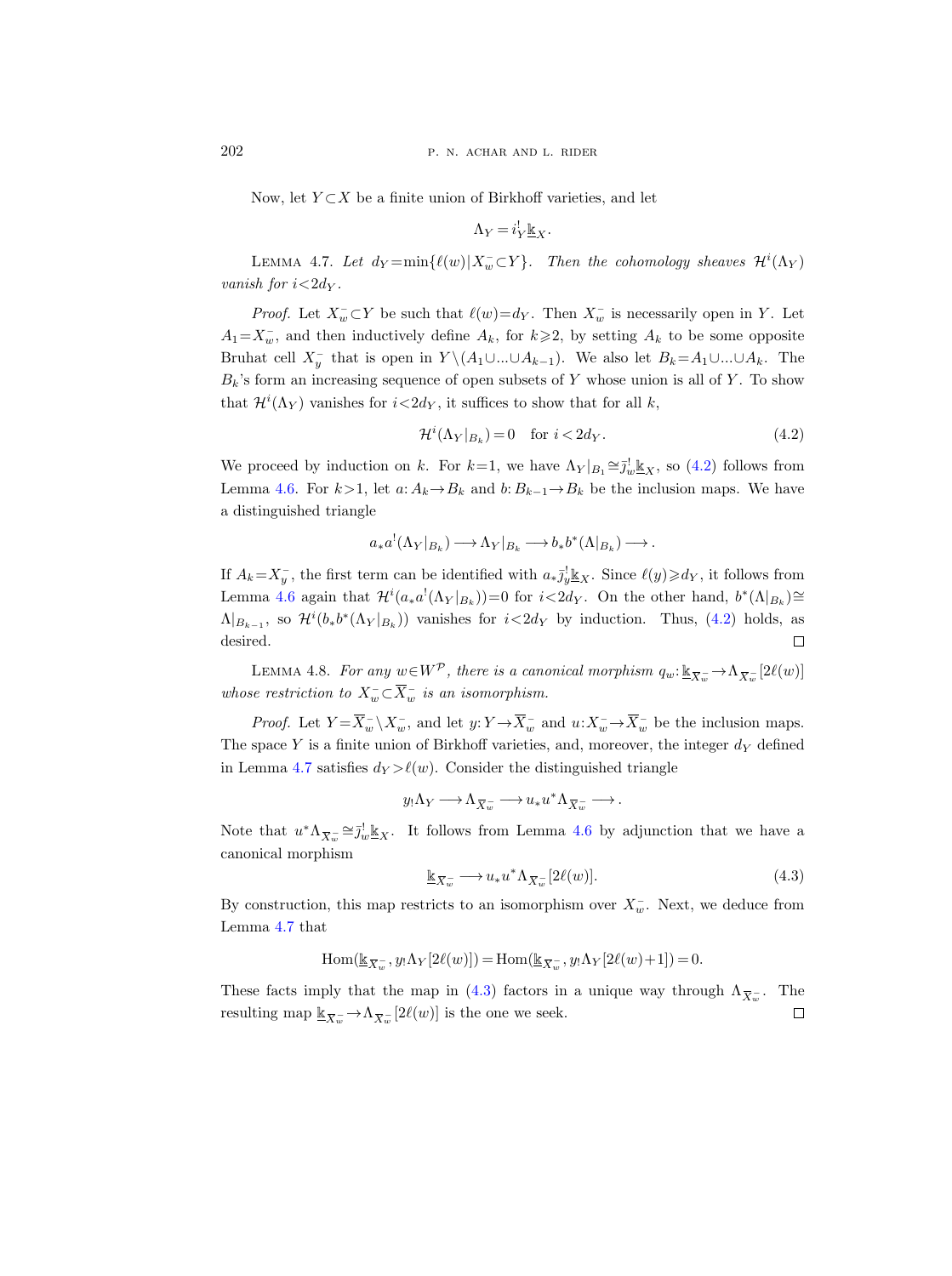Remark 4.9. The map  $q_w: \underline{\mathbb{K}}_{\overline{X_w}} \to \Lambda_{\overline{X_w}}[2\ell(w)]$  plays a role similar to that of the fundamental class in Borel–Moore homology.

Define  $c_w: \underline{\mathbb{k}}_X \to \underline{\mathbb{k}}_X[2\ell(w)]$  to be the composition

<span id="page-20-0"></span>
$$
\underline{\mathbb{k}}_X \longrightarrow \overline{\imath}_{w*} \underline{\mathbb{k}}_{\overline{X}_w} \xrightarrow{\overline{\imath}_{w*} q_w} \overline{\imath}_{w*} \Lambda_{\overline{X}_w} [2\ell(w)] \longrightarrow \underline{\mathbb{k}}_X [2\ell(w)]. \tag{4.4}
$$

We now study the map  $\bar{c}_w$ :Hom<sup>k</sup> $(\underline{\mathbb{k}}_X, \mathcal{E}_Z) \to$ Hom<sup>k+2 $\ell(w)$ </sup> $(\underline{\mathbb{k}}_X, \mathcal{E}_Z)$  induced by  $c_w$ .

<span id="page-20-1"></span>LEMMA 4.10. Let Z be a finite union of Schubert varieties, let  $X_w \subset Z$  be a Bruhat cell that is open in Z, and let  $\mathcal{E} \in \text{Parity}_{(\mathcal{B})}(X)$ . Then  $\bar{c}_w$  induces an isomorphism  $H^k(j_w^*\mathcal{E}_Z) \frac{\sim}{H^{k+2\ell(w)}(j_w; j_w^!\mathcal{E}_Z)}$  that makes the following diagram commute:

$$
\begin{array}{ccc} & H^{k}(\mathcal{E}_Z) \longrightarrow & H^{k}(j_{w}^{*}\mathcal{E}_Z) \\ & \Big\downarrow_{\bar{c}_{w}} & \Big\downarrow_{\bar{c}_{w}} \\ 0 \longleftarrow & H^{k+2\ell(w)}(\mathcal{E}_{Z\backslash X_{w}}) \longleftarrow & H^{k+2\ell(w)}(\mathcal{E}_Z) \longleftarrow & H^{k+2\ell(w)}(j_{w!}j_{w}^{!}\mathcal{E}_Z) \longleftarrow & 0. \end{array}
$$

*Proof.* Let  $Y = Z \ X_w$ , and let  $y: Y \to X$  be the inclusion map. Since  $c_w$  factors through an object supported on  $\overline{X}_{w}^{-}$ , and since  $\overline{X}_{w}^{-} \cap Y = \emptyset$ , we see that the composition  $H^k(y^!\mathcal{E}_Z) \rightarrow H^k(\mathcal{E}_Z) \xrightarrow{\bar{c}_w} H^{k+2\ell(w)}(\mathcal{E}_Z)$  vanishes. In other words,  $\bar{c}_w$  must factor through  $H^k(\mathcal{E}_Z) \to H^k(j_w^*\mathcal{E}_Z)$ . The resulting map  $H^k(j_w^*\mathcal{E}_Z) \to H^{k+2\ell(w)}(\mathcal{E}_Z)$  must factor through  $H^{k+2\ell(w)}(j_w j_w^! \mathcal{E}_Z) \rightarrow H^{k+2\ell(w)}(\mathcal{E}_Z)$  for the same reason, so we at least have a commutative diagram as shown above.

It remains to show that the right vertical map is an isomorphism. Let  $p: \{e_w\} \rightarrow X_w$ be the inclusion map. Applying  $i_w^*$  to  $(4.4)$  yields the composition

$$
\underline{\Bbbk}_{\overline{X}_w}\longrightarrow j_{w*}p_*\underline{\Bbbk}_{e_w}\longrightarrow \underline{\Bbbk}_{\overline{X}_w}[2\ell(w)],
$$

where the second map comes from adjunction and the identification  $\mathbb{E}_{e_w} \cong p^! \mathbb{E}_{X_w} [2\ell(w)]$ . Note that  $j_w \cdot p_* \underline{\mathbb{K}}_{e_w} \cong j_{w*} p_* \underline{\mathbb{K}}_{e_w}$ . Thus,  $\bar{c}_w$  is given by the following composition:

$$
H^k(j_w^*\mathcal{E}_Z) = \text{Hom}^k(\underline{\mathbb{k}}_{\overline{X}_w}, j_{w*}j_w^*\mathcal{E}_Z) \longrightarrow \text{Hom}^k(j_{w*}p_*\underline{\mathbb{k}}_{e_w}[-2\ell(w)], j_{w*}j_w^*\mathcal{E}_Z)
$$
  
\n
$$
\cong \text{Hom}^{k+2\ell(w)}(p_*\underline{\mathbb{k}}_{e_w}, j_w^!\mathcal{E}_Z) \cong \text{Hom}^{k+2\ell(w)}(j_{w!}p_*\underline{\mathbb{k}}_{e_w}, j_{w!}j_w^!\mathcal{E}_Z)
$$
  
\n
$$
\longrightarrow \text{Hom}^{k+2\ell(w)}(\underline{\mathbb{k}}_{\overline{X}_w}, j_{w!}j_w^!\mathcal{E}_Z) = H^{k+2\ell(w)}(j_{w!}j_w^!\mathcal{E}_Z).
$$

We claim that each step of this is an isomorphism. If it happens that  $j_w^* \mathcal{E}_Z \cong \underline{\mathbb{k}}_{X_w}[m],$ this can be checked explicitly. But because  $\mathcal{E}_Z$  is \*-parity,  $j_w^*\mathcal{E}_Z$  is always isomorphic to a direct sum of various  $\underline{\mathbb{k}}_{X_w}[m]$ .  $\Box$ 

A very similar argument establishes the following result, whose proof we omit.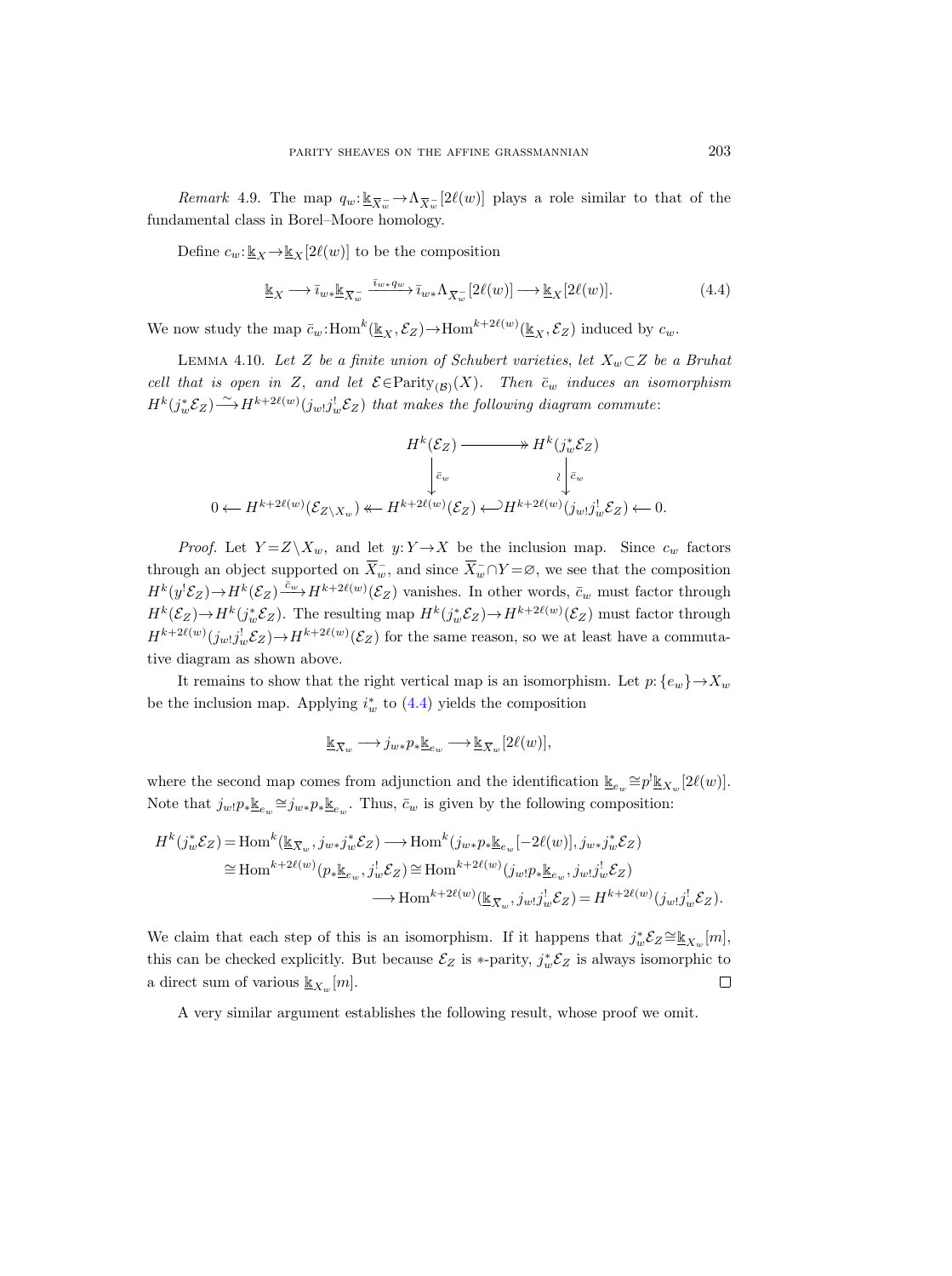<span id="page-21-1"></span>LEMMA 4.11. Let Z be a finite union of Schubert varieties, let  $X_w \subset Z$  be a Bruhat cell that is open in Z, and let  $\mathcal{F} \in \text{Parity}_{(\mathcal{B})}(X)$ . Then  $\bar{c}_w$  induces an isomorphism  $H^k(j_w^*\mathcal{F}_Z)\mathop{\longrightarrow}\limits^{\sim} H^{k+2\ell(w)}(j_{w!}j_w^!\mathcal{F}^Z)$  that makes the following diagram commute:

$$
0 \longrightarrow H^k(\mathcal{F}^{Z \setminus X_w}) \longrightarrow H^k(\mathcal{F}^Z) \longrightarrow H^k(j_w^*\mathcal{F}^Z) \longrightarrow 0
$$
  

$$
\downarrow_{\tilde{c}_w}^{\tilde{c}_w} \qquad \qquad \downarrow_{\tilde{c}_w}^{\tilde{c}_w}
$$
  

$$
H^{k+2\ell(w)}(\mathcal{F}^Z) \longleftrightarrow H^{k+2\ell(w)}(j_w, j_w^!\mathcal{F}^Z).
$$

With the following proposition, we complete the proof of Theorem [4.1.](#page-15-1)

PROPOSITION 4.12. Let  $Z\subset X$  be a finite union of Schubert varieties, and let  $\mathcal{E}, \mathcal{F} \in$ Parity<sub>(B)</sub>(X). The natural map

$$
\operatorname{Hom}^{\:\:\! \scriptscriptstyle\bullet}_{\operatorname{D}^{\rm b}_{(\mathcal{B})}(X)}(\mathcal{E}_Z,\mathcal{F}^Z)\longrightarrow \operatorname{Hom}^{\:\:\! \scriptscriptstyle\bullet}_{H^{\:\:\! \scriptscriptstyle\bullet}(X;\Bbbk)}(H^{\:\:\! \scriptscriptstyle\bullet}(\mathcal{E}_Z),H^{\:\:\! \scriptscriptstyle\bullet}(\mathcal{F}^Z))
$$

is an isomorphism.

Sketch of proof. This is proved by induction on the number of Bruhat cells in  $Z$ , via a diagram chase relying on formal consequences of the commutative diagrams in Lemmas [4.10](#page-20-1) and [4.11.](#page-21-1) The argument is essentially identical to the proof of  $[G1, Prop$ sition 3.10]; see also  $[G1, equation (3.8a-b)].$  We omit further details.  $\Box$ 

## 5. Ext-groups of parity sheaves on the affine Grassmannian

<span id="page-21-0"></span>In this section,  $\mathbb k$  will denote an algebraically closed field whose characteristic is good for  $G^{\vee}$ . We also assume that  $G^{\vee}$  satisfies [\(1.3\)](#page-2-1). Recall that the  $G_{\mathbf{O}}$ -orbits are parameterized by  $X^+$ . If  $\Gamma \subset X^+$  is a finite-order ideal, we can form the closed subset  $\mathcal{G}r_{\Gamma} = \bigcup_{\gamma \in \Gamma} \mathcal{G}r_{\gamma}$ . Let

<span id="page-21-2"></span>
$$
j_{\Gamma} : U_{\Gamma} = \mathcal{G}r \backslash \mathcal{G}r_{\Gamma} \longrightarrow \mathcal{G}r \tag{5.1}
$$

be the complementary open inclusion. For the remainder of the paper, all constructible complexes on  $\mathcal{G}_r$  or on any subset of  $\mathcal{G}_r$  should be understood to be constructible with respect to the G<sub>O</sub>-orbits. In particular,  $\text{Parity}_{(G_O)}(\mathcal{G}_r)$  will denote the category of G<sub>O</sub>constructible parity objects.

Our goal is compute certain Ext-groups in  $D^b_{(G_O)}(\mathcal{G}_r)$  or in some  $D^b_{(G_O)}(U_\Gamma)$  in terms of PCoh( $\mathcal{N}$ ). The main result, a modular generalization of [\[G2,](#page-32-0) Proposition 1.10.4], depends on a result of Yun–Zhu  $[YZ]$  describing the cohomology of  $\mathcal{G}_r$ . We begin by recalling that result.

Let  $e \in Lie(G^{\vee})$  be the principal nilpotent element described in [\[YZ,](#page-33-14) Proposition 5.6]. Let  $B^{\vee} \subset G^{\vee}$  be the unique Borel subgroup such that  $e \in Lie(B^{\vee})$ , and let  $U^{\vee} \subset B^{\vee}$  be its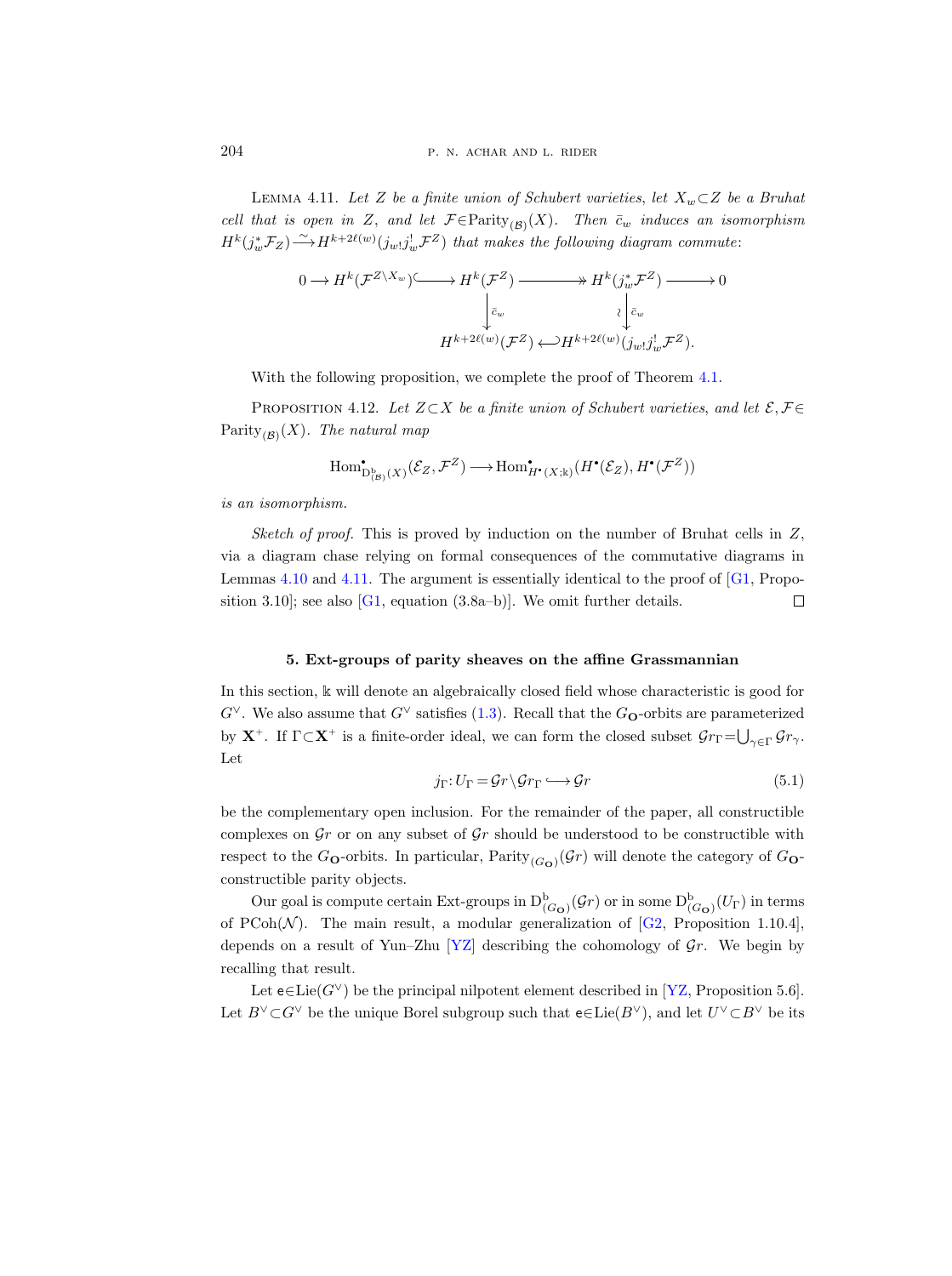unipotent radical. Recall that  $G^{\vee}\times \mathbb{G}_{m}$  acts on  $\mathcal N$  by  $(g, z) \cdot x = z^{-2} \text{Ad}(g)(x)$ . Below, for any subgroup  $H \subset G^{\vee} \times \mathbb{G}_{m}$ , we write  $H_{e}$  for the stabilizer of e in H.

Let  $\mathcal{G}r^{\circ}$  be the identity component of  $\mathcal{G}r$ , and let  $Dist(U_{e}^{\vee})$  denote the algebra of distributions on  $U_{e}^{\vee}$  with support at the identity (see [\[J1,](#page-33-15) §I.7.1 and §I.7.7]).

<span id="page-22-1"></span>THEOREM 5.1. (Yun–Zhu  $[YZ]$ ) There is a natural isomorphism

<span id="page-22-0"></span>
$$
H^{\bullet}(\mathcal{G}r^{\circ}; \Bbbk) \cong \text{Dist}(U_{\mathsf{e}}^{\vee}).\tag{5.2}
$$

The "naturality" in this proposition refers to a certain compatibility with  $S$ . To be more precise, given  $M \in \text{Perv}_{G_{\mathbf{O}}}(\mathcal{G}_r, \mathbb{k})$ , the isomorphism  $(5.2)$  endows  $H^{\bullet}(M)$  with the structure of a  $Dist(U_{e}^{\vee})$ -module. On the other hand, if we forget the grading on  $H^{\bullet}(M)$ , we obtain the underlying vector space of  $S^{-1}(M) \in \text{Rep}(G^{\vee})$ . Thus, we can regard  $H^{\bullet}(M)$  as a representation of  $U_{\mathbf{e}}^{\vee} \subset G^{\vee}$ , and hence as a  $Dist(U_{\mathbf{e}}^{\vee})$ -module. In fact, these two  $Dist(U_{\mathbf{e}}^{\vee})$ -module structures on  $H^{\bullet}(M)$  coincide.

*Remark* 5.2. Theorem [5.1](#page-22-1) is stated in [\[YZ\]](#page-33-14) only when G is quasi-simple and simply connected (in which case  $\mathcal{G}r = \mathcal{G}r^{\circ}$ ), but it is easily extended to general G by routine arguments. One caveat is that the element e may depend on a choice in general (it is uniquely determined in the quasi-simple case). Once e is fixed, however, the isomorphism [\(5.2\)](#page-22-0) is still natural in the sense described above.

Let  $\mathbb{G}_{m}$  act on  $G^{\vee}$  by conjugation via the cocharacter  $2\varrho:\mathbb{G}_{m}\to T^{\vee}$ , where  $2\varrho$  is the sum of the positive roots for  $G$ . The resulting semidirect product will be denoted  $\mathbb{G}_{m} \ltimes_{2\varrho} G^{\vee}$ . This action preserves the subgroups  $G_{e}^{\vee}$ ,  $B_{e}^{\vee}$ , and  $U_{e}^{\vee}$ , so groups such as  $\mathbb{G}_{\mathrm{m}} \ltimes_{2\varrho} U^\vee_\mathsf{e}$  also make sense.

<span id="page-22-2"></span>Lemma 5.3. There are isomorphisms

$$
(G^\vee \!\!\times\! \mathbb{G}_{\mathrm{m}})_{\mathrm{e}} \, \widehat{=}\, \mathbb{G}_{\mathrm{m}}\ltimes_{2\varrho} B_{\mathrm{e}}^\vee \, \widehat{=}\, \mathbb{G}_{\mathrm{m}}\ltimes_{2\varrho} U_{\mathrm{e}}^\vee \!\times\! \mathbf{Z}(G^\vee),
$$

where  $Z(G^{\vee})$  denotes the center of  $G^{\vee}$ .

*Proof.* Let  $\phi: G^{\vee}\times \mathbb{G}_{m} \to \mathbb{G}_{m} \times_{2g} G^{\vee}$  be the map  $\phi(g, z) = (z, 2g(z^{-1})g)$ . This map is an isomorphism, and it is easily checked that it takes  $(G^{\vee}\times\mathbb{G}_{m})_{e}$  to  $\mathbb{G}_{m}\ltimes_{2\varrho}G_{e}^{\vee}$ . By [\[Sp,](#page-33-16) Theorem 5.9 (b)],  $G_{\mathsf{e}}^{\vee} = B_{\mathsf{e}}^{\vee} \cong U_{\mathsf{e}}^{\vee} \times \mathbf{Z}(G^{\vee}).$  $\Box$ 

<span id="page-22-3"></span>LEMMA 5.4. Let  $M_1, M_2 \in \text{Perv}_{G_{\mathbf{O}}}(\mathcal{G}r^{\circ}, \mathbb{k})$ . Then there is a natural isomorphism

$$
\underline{\mathrm{Hom}}_{\mathrm{Coh}(\mathcal{N})}(\mathcal{S}^{-1}(M_1) \otimes \mathcal{O}_{\mathcal{N}}, \mathcal{S}^{-1}(M_2) \otimes \mathcal{O}_{\mathcal{N}}) \xrightarrow{\sim} \underline{\mathrm{Hom}}_{\mathrm{Dist}(U^{\vee}_{\mathbf{e}})}(H^{\bullet}(M_1), H^{\bullet}(M_2)).
$$

In the course of the proof of this lemma, we will encounter an analogous statement (see [\(5.4\)](#page-23-0) below) that is entirely in terms of  $G<sup>\vee</sup>$ -modules, and that does not involve the geometric Satake equivalence.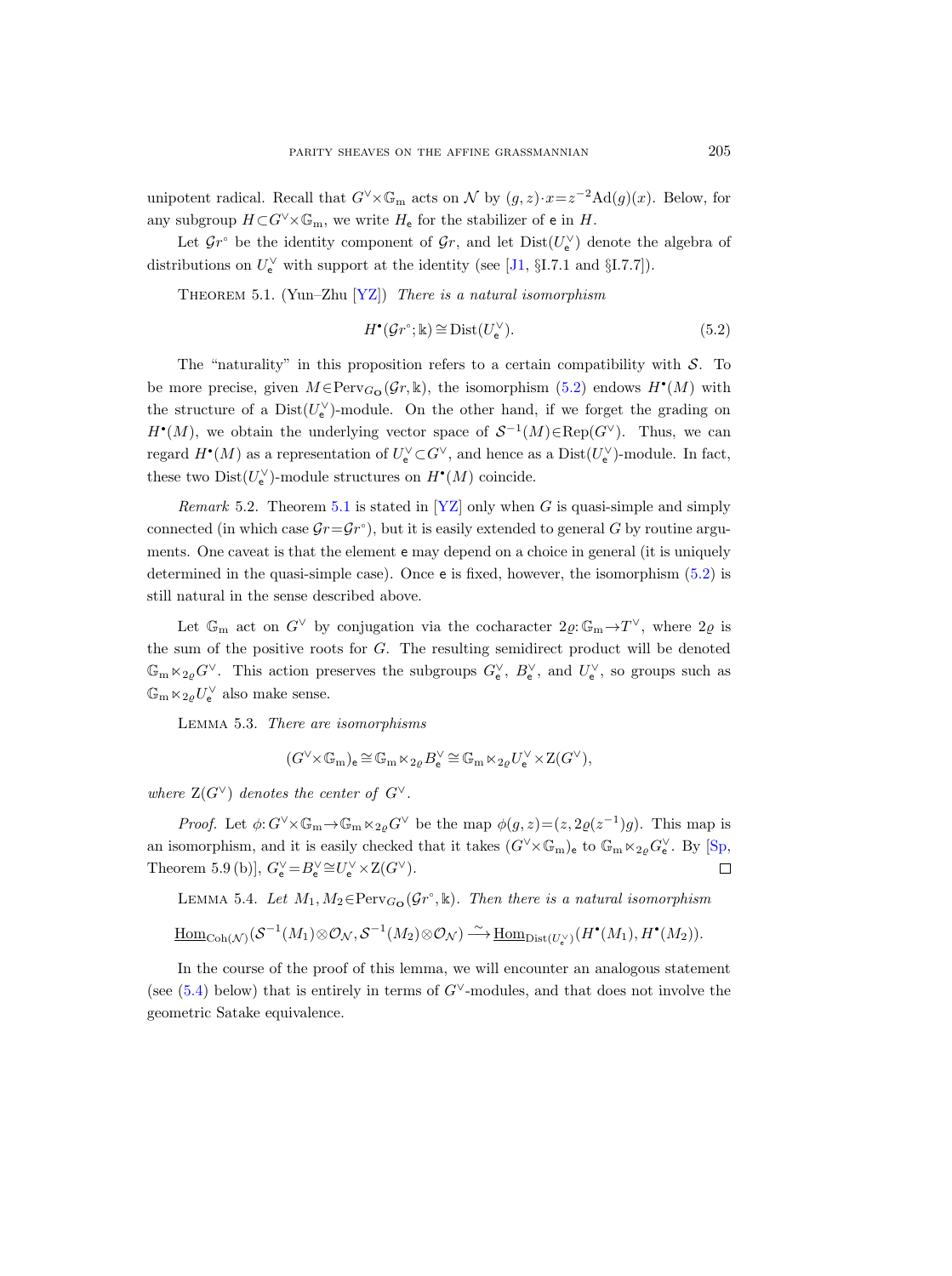206 **p. n. achar and l. rider** 

*Proof.* The assumptions on  $\Bbbk$  imply that  $\mathcal N$  is a normal variety (see, e.g., [\[J2,](#page-33-6) Proposition 8.5]). Let  $\mathcal{N}_{reg} \subset \mathcal{N}$  be the subvariety consisting of regular nilpotent elements, and let  $\mathcal{O}_{reg}$  denote its structure sheaf. Let  $h: \mathcal{N}_{reg} \hookrightarrow \mathcal{N}$  be the inclusion map, and let  $V \in \text{Rep}(G^{\vee})$ . Since the complement of  $\mathcal{N}_{reg}$  has codimension at least 2, the restriction map  $h^*: \Gamma(V \otimes \mathcal{O}_{\mathcal{N}}) \to \Gamma(V \otimes \mathcal{O}_{reg})$  is an isomorphism of  $(G^{\vee} \times \mathbb{G}_{m})$ -modules. Equivalently, the adjunction map  $V \otimes \mathcal{O}_{\mathcal{N}} \to R^0 h_* h^* (V \otimes \mathcal{O}_{\mathcal{N}})$  is an isomorphism. It follows that  $h^*$  is fully faithful on the category of free sheaves in  $\text{Coh}(\mathcal{N})$ . In particular, if we set

<span id="page-23-1"></span>
$$
V_1 = S^{-1}(M_1) = H^{\bullet}(M_1) \text{ and } V_2 = S^{-1}(M_2) = H^{\bullet}(M_2),
$$
 (5.3)

then  $h^*$  gives us a natural isomorphism

$$
\underline{\mathrm{Hom}}_{\mathrm{Coh}(\mathcal{N})}(V_1\otimes\mathcal{O}_{\mathcal{N}}, V_2\otimes\mathcal{O}_{\mathcal{N}})\xrightarrow{\,\sim\,}\underline{\mathrm{Hom}}_{\mathrm{Coh}^{G^\vee\times\mathbb{G}_{\mathrm{m}}}(V_1\otimes\mathcal{O}_{\mathrm{reg}}, V_2\otimes\mathcal{O}_{\mathrm{reg}}).
$$

Now,  $\mathcal{N}_{reg}$  is the orbit of the point e under  $G^{\vee}$  or  $G^{\vee}\times\mathbb{G}_{m}$ . Due to condition [\(1.3\)](#page-2-1), the natural map  $G^{\vee}/G_{e}^{\vee} \to \mathcal{N}_{reg}$  is an isomorphism of varieties. (See [\[J2,](#page-33-6) §2.9], for an example.) Factoring this map as  $G^{\vee}/G_{\mathsf{e}}^{\vee} \to (G^{\vee} \times \mathbb{G}_{\mathrm{m}})/(G^{\vee} \times \mathbb{G}_{\mathrm{m}})_{\mathsf{e}} \to \mathcal{N}_{\mathrm{reg}}$ , we see that  $(G^{\vee}\times\mathbb{G}_{\mathrm{m}})/(G^{\vee}\times\mathbb{G}_{\mathrm{m}})_{e}\rightarrow\mathcal{N}_{\mathrm{reg}}$  is also an isomorphism. Therefore, restriction to e induces an equivalence of categories  $\mathrm{Coh}^{G^\vee \times \mathbb{G}_{\mathrm{m}}}(\mathcal{N}_{\mathrm{reg}}) \overset{\sim}{\longrightarrow} \mathrm{Rep}((G^\vee \times \mathbb{G}_{\mathrm{m}})_{\mathsf{e}})$ . In view of Lemma [5.3,](#page-22-2) we have a natural isomorphism

<span id="page-23-0"></span>
$$
\underline{\text{Hom}}_{\text{Coh}(\mathcal{N})}(V_1 \otimes \mathcal{O}_{\mathcal{N}}, V_2 \otimes \mathcal{O}_{\mathcal{N}}) \xrightarrow{\sim} \underline{\text{Hom}}_{\mathbb{G}_{\text{m}} \ltimes_{2\varrho} U_{\mathbf{e}}^{\vee} \times \mathbf{Z}(G^{\vee})}(V_1, V_2). \tag{5.4}
$$

Since the  $M_i$ 's are supported on  $\mathcal{G}r^{\circ}$ ,  $\mathcal{Z}(G^{\vee})$  acts trivially on the  $V_i$ 's, so we may simply omit mentioning it and consider  $\text{Hom}_{\mathbb{G}_{\text{m}}\ltimes_{2\varrho}U_{\mathsf{e}}^{\vee}}(V_1, V_2)$ .

Now, the category of finite-dimensional  $U_{\mathsf{e}}^{\vee}$ -representations can be identified with a full subcategory of the finite-dimensional  $Dist(U_{e}^{\vee})$ -modules [\[J1,](#page-33-15) Lemma I.7.16]. Similarly, the category of finite-dimensional  $(\mathbb{G}_{\mathrm{m}} \ltimes_{2\varrho} U_{\mathsf{e}}^{\vee})$ -modules can be identified with a full subcategory of *graded* finite-dimensional  $Dist(U_e^{\vee})$ -modules, where  $Dist(U_e^{\vee})$  itself is graded by the action of  $\mathbb{G}_{m}$  via the cocharacter  $2\varrho$ . This is precisely the grading appearing in  $(5.2)$ , according to the remarks following  $[YZ,$  Theorem 1.1]. On the other hand, the grading on the right-hand side of each equation in  $(5.3)$  is also given by  $2\varrho$ , as seen in [\[MV2,](#page-33-0) Theorem 3.6]. Thus, we have

$$
\underline{\mathrm{Hom}}_{\mathbb{G}_{\mathrm{m}}\ltimes_{2\varrho}U_{\mathrm{e}}^{\vee}}(V_1,V_2)\cong \underline{\mathrm{Hom}}_{\mathrm{Dist}(U_{\mathrm{e}}^{\vee})}(H^{\bullet}(M_1),H^{\bullet}(M_2)),
$$

<span id="page-23-3"></span>and the result follows.

PROPOSITION 5.5. For all 
$$
V_1, V_2 \in \text{Rep}(G^{\vee})
$$
, there is a natural map

<span id="page-23-2"></span>
$$
\mathbb{S}:\text{Hom}_{\text{D}_{(G_{\mathbf{O}})}^{\hat{\mathbf{U}}}(G_{\mathbf{C}},\mathbb{K})}^{\hat{\mathbf{U}}}(S(V_1),S(V_2))\longrightarrow\text{Hom}_{\text{Coh}(\mathcal{N})}(V_1\otimes\mathcal{O}_{\mathcal{N}},V_2\otimes\mathcal{O}_{\mathcal{N}}\langle i\rangle). \tag{5.5}
$$

 $\Box$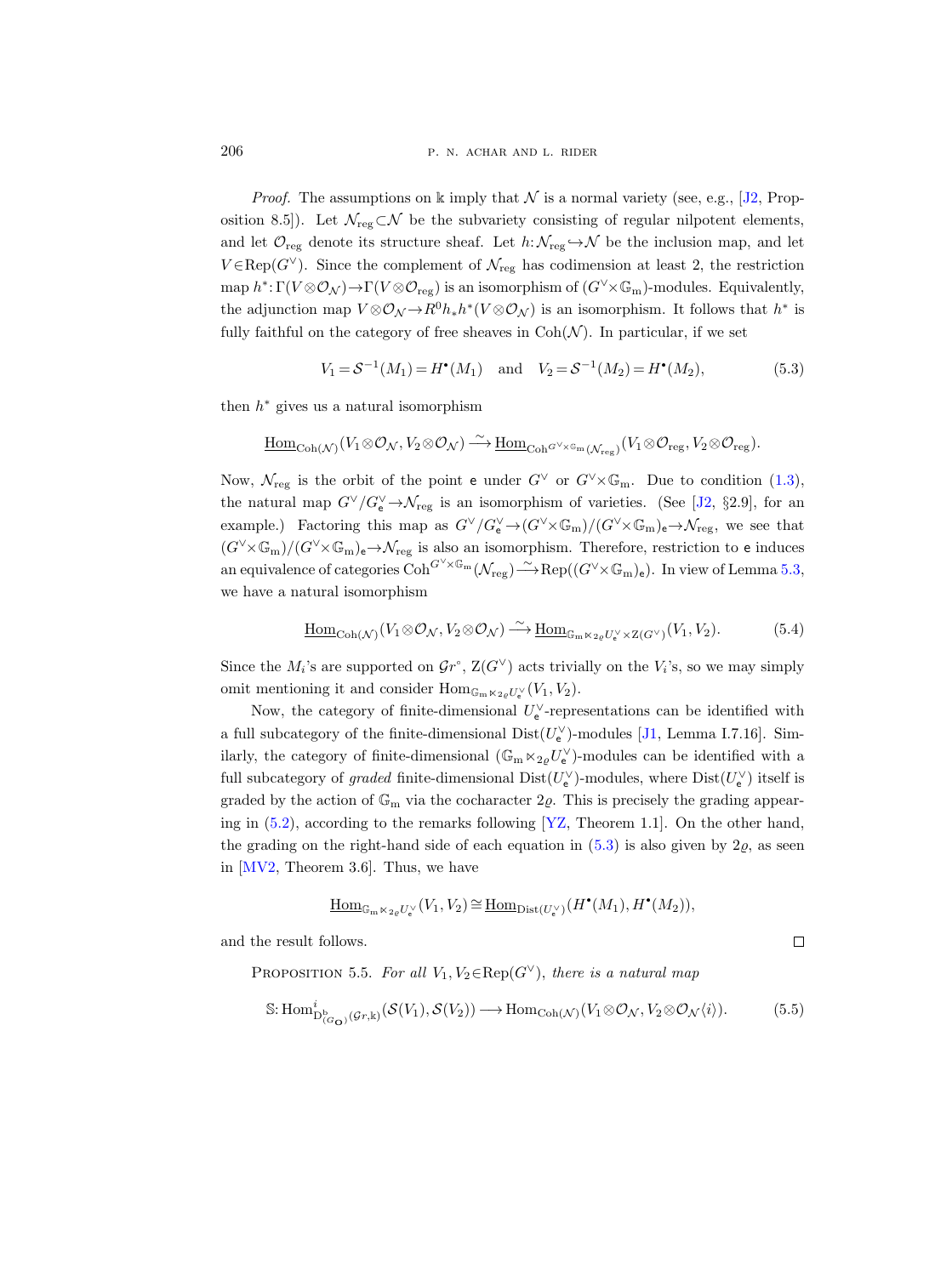When  $\mathcal{S}(V_1)$  and  $\mathcal{S}(V_2)$  are parity sheaves, this is an isomorphism. For any  $V_1$  and  $V_2$ , this map is compatible with composition; i.e., the following diagram commutes:

<span id="page-24-0"></span>
$$
\text{Hom}^{\bullet}(\mathcal{S}(V_2), \mathcal{S}(V_3)) \otimes \text{Hom}^{\bullet}(\mathcal{S}(V_1), \mathcal{S}(V_2)) \longrightarrow \text{Hom}^{\bullet}(\mathcal{S}(V_1), \mathcal{S}(V_3))
$$
\n
$$
\downarrow \qquad \qquad \downarrow \qquad \qquad \downarrow \qquad (5.6)
$$
\n
$$
\underline{\text{Hom}}(V_2 \otimes \mathcal{O}_\mathcal{N}, V_3 \otimes \mathcal{O}_\mathcal{N}) \otimes \underline{\text{Hom}}(V_1 \otimes \mathcal{O}_\mathcal{N}, V_2 \otimes \mathcal{O}_\mathcal{N}) \longrightarrow \underline{\text{Hom}}(V_1 \otimes \mathcal{O}_\mathcal{N}, V_3 \otimes \mathcal{O}_\mathcal{N}).
$$
\n(5.6)

Note that the naturality of [\(5.5\)](#page-23-2) just means that it is compatible with composition of morphisms in  $Perv_{G_{\mathbf{O}}}(\mathcal{G}r)$ . The diagram [\(5.6\)](#page-24-0) expresses a stronger property, allowing arbitrary morphisms in  $D^b_{(G_O)}(\mathcal{G}_r)$ .

Proof. We construct the map [\(5.5\)](#page-23-2) as the following composition:

<span id="page-24-1"></span>
$$
\text{Hom}^{\bullet}(\mathcal{S}(V_1), \mathcal{S}(V_2)) \xrightarrow{H^{\bullet}} \underline{\text{Hom}}_{H^{\bullet}(\mathcal{G}r)}(H^{\bullet}(\mathcal{S}(V_1)), H^{\bullet}(\mathcal{S}(V_2)))
$$
\n
$$
\xrightarrow[\sim]{\text{Lemma 5.4}} \underline{\text{Hom}}(V_1 \otimes \mathcal{O}_N, V_2 \otimes \mathcal{O}_N).
$$
\n
$$
(5.7)
$$

When  $\mathcal{S}(V_1)$  and  $\mathcal{S}(V_2)$  are parity sheaves, Theorem [4.1](#page-15-1) tells us that the first map in [\(5.7\)](#page-24-1) is an isomorphism. Note that the first map in [\(5.7\)](#page-24-1) is induced by a functor defined on all of  $D^b_{(G_O)}(\mathcal{G}_r)$ , while the second map is essentially the inverse of  $(5.4)$ , which is induced by a functor defined on all of  $Coh(\mathcal{N})$ . These two observations imply the commutativity of [\(5.6\)](#page-24-0).  $\Box$ 

For the remainder of this section, we will assume that char k is also a JMW prime (Definition [1.2\)](#page-1-3) for  $G^{\vee}$ . Recall that most good primes are known to be JMW.

THEOREM5.6. ([\[JMW2,](#page-33-5) Theorem 1.8]) Assume that  $G^{\vee}$  is quasi-simple. If char k satisfies the bounds in Table [1,](#page-1-1) then  $S$  sends every tilting module to a parity sheaf.

<span id="page-24-2"></span>PROPOSITION 5.7. There is an equivalence of additive categories

$$
\mathbb{S}\text{: Parity}_{(G_{\mathbf{O}})}(\mathcal{G}r)\longrightarrow\text{Tilt}(\text{PCoh}(\mathcal{N}))
$$

such that for any tilting G∨-module V, we have  $\mathbb{S}(\mathcal{S}(V)[n])\cong V\otimes\mathcal{O}_{\mathcal{N}}\langle n\rangle$ .

*Proof.* Every indecomposable object in  $\text{Parity}_{(G_{\mathbf{O}})}(\mathcal{G}_r)$  is isomorphic to an object of the form  $\mathcal{S}(V)[n]$ , where  $V \in \text{Rep}(G^{\vee})$  is a tilting module. Similarly, every indecomposable tilting object in PCoh(N) is of the form  $V \otimes \mathcal{O}_{\mathcal{N}}(n)$  for such a V. Thus, Proposi-tion [5.5](#page-23-3) implies that the full subcategory of indecomposable objects in  $\text{Parity}_{(G_{\mathbf{O}})}(\mathcal{G}_r)$  is equivalent to the full subcategory of indecomposable objects in  $Tilt(PCoh(\mathcal{N}))$ . Such an equivalence extends in a unique way (up to isomorphism) to an equivalence

$$
\mathrm{Parity}_{(G_{\mathbf{O}})}(\mathcal{G}r) \xrightarrow{\sim} \mathrm{Tilt}(\mathrm{PCoh}(\mathcal{N})).
$$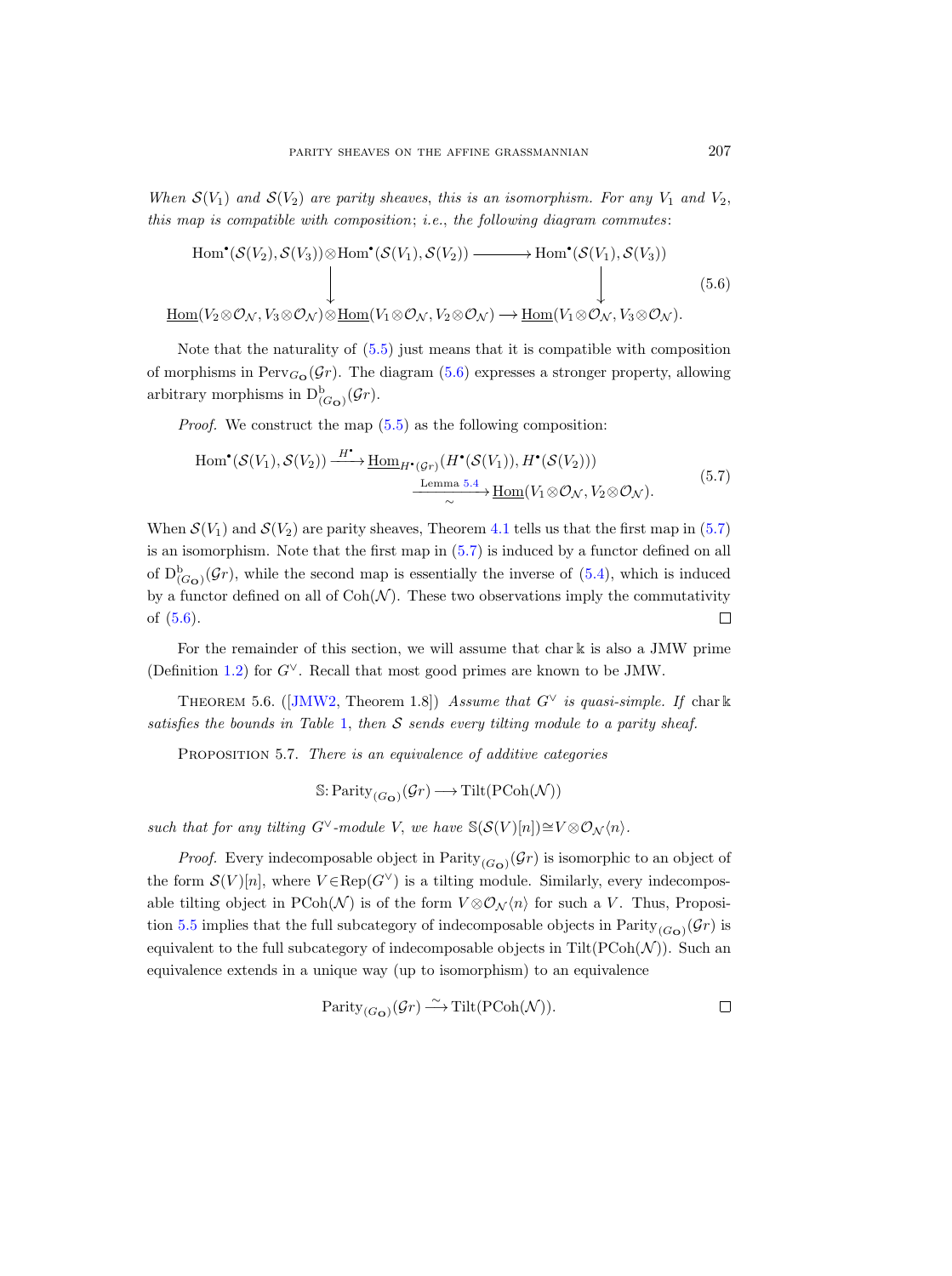<span id="page-25-2"></span>COROLLARY 5.8. Let  $\Gamma \subset \mathbf{X}^+$  be a finite-order ideal. There is an equivalence of categories  $\mathcal{S}_{\Gamma}$ , unique up to isomorphism, that makes the following diagram commute up to isomorphism:

$$
\begin{array}{ccc}\n\text{Parity}_{(G_{\mathbf{O}})}(\mathcal{G}r) & \xrightarrow{\quad \mathbb{S}} & \text{Tilt}(\text{PCoh}(\mathcal{N})) \\
& \downarrow^{j_{\Gamma}^*} & & \downarrow^{\quad \mathbb{I}_{\Gamma}} \\
\text{Parity}_{(G_{\mathbf{O}})}(U_{\Gamma}) & \xrightarrow{\quad \mathbb{S}_{\Gamma}} & \text{Tilt}(\text{PCoh}(\mathcal{N})/\text{PCoh}(\mathcal{N})_{\Gamma}).\n\end{array}
$$

*Proof.* The functor  $\delta$  of Proposition [5.7](#page-24-2) restricts to an equivalence of categories  $Parity_{(G_{\mathbf{O}})}(\mathcal{G}r_{\Gamma}) \longrightarrow \text{Tilt}(\text{PCoh}(\mathcal{N})_{\Gamma})$ , and so it induces an equivalence

$$
\mathrm{Parity}_{(G_{\mathbf{O}})}(\mathcal{G}r)/\!/\mathrm{Parity}_{(G_{\mathbf{O}})}(\mathcal{G}r_{\Gamma}) \stackrel{\sim}{\longrightarrow} \mathrm{Tilt}(\mathrm{PCoh}(\mathcal{N}))/\!/\mathrm{Tilt}(\mathrm{PCoh}(\mathcal{N})_{\Gamma}).
$$

Propositions [2.13](#page-8-3) and [3.4](#page-14-2) then give us the result.

<span id="page-25-1"></span>THEOREM 5.9. Let  $\Gamma \subset \mathbf{X}^+$  be a finite-order ideal. If  $V_1$  has a Weyl filtration and  $V_2$  a good filtration, then there is a natural isomorphism of graded vector spaces

$$
\begin{split} \widehat{\mathbb{S}}_{\Gamma} &:\text{Hom}^{\bullet}_{\mathbf{D}^{\mathbf{b}}_{(\mathbf{G}_{\mathbf{O}})}(U_{\Gamma})}(S(V_{1})|_{U_{\Gamma}}, S(V_{2})|_{U_{\Gamma}}) \\ &\stackrel{\sim}{\longrightarrow} \underline{\text{Hom}}_{\text{PCoh}(\mathcal{N})/ \text{PCoh}(\mathcal{N})_{\Gamma}}(\Pi_{\Gamma}(V_{1} \otimes \mathcal{O}_{\mathcal{N}}), \Pi_{\Gamma}(V_{2} \otimes \mathcal{O}_{\mathcal{N}})). \end{split} \tag{5.8}
$$

<span id="page-25-0"></span>This map is compatible with  $(5.5)$ , in the sense that the diagram

<span id="page-25-3"></span>
$$
\text{Hom}_{\mathcal{D}^{\mathfrak{b}}_{(G_{\mathbf{O}})}(\mathcal{G}_{r})}^{\mathfrak{b}}(\mathcal{S}(V_{1}),\mathcal{S}(V_{2})) \longrightarrow \frac{\mathfrak{s}}{\sim} \text{Hom}_{\text{PCoh}(\mathcal{N})}(V_{1}\otimes\mathcal{O}_{\mathcal{N}},V_{2}\otimes\mathcal{O}_{\mathcal{N}})
$$
\n
$$
\downarrow \qquad \qquad \downarrow \qquad \qquad \downarrow \qquad \qquad \downarrow \qquad \qquad \downarrow \qquad \qquad \downarrow \qquad \qquad \downarrow \qquad \qquad \downarrow \qquad \qquad \downarrow \qquad \qquad \downarrow \qquad \qquad \downarrow \qquad \qquad \downarrow \qquad \qquad \downarrow \qquad \qquad \downarrow \qquad \qquad \downarrow \qquad \qquad \downarrow \qquad \qquad \downarrow \qquad \qquad \downarrow \qquad \qquad \downarrow \qquad \qquad \downarrow \qquad \qquad \downarrow \qquad \qquad \downarrow \qquad \qquad \downarrow \qquad \qquad \downarrow \qquad \qquad \downarrow \qquad \qquad \downarrow \qquad \qquad \downarrow \qquad \qquad \downarrow \qquad \qquad \downarrow \qquad \qquad \downarrow \qquad \qquad \downarrow \qquad \qquad \downarrow \qquad \qquad \downarrow \qquad \qquad \downarrow \qquad \qquad \downarrow \qquad \qquad \downarrow \qquad \qquad \downarrow \qquad \qquad \downarrow \qquad \qquad \downarrow \qquad \qquad \downarrow \qquad \qquad \downarrow \qquad \qquad \downarrow \qquad \qquad \downarrow \qquad \qquad \downarrow \qquad \qquad \downarrow \qquad \qquad \downarrow \qquad \qquad \downarrow \qquad \qquad \downarrow \qquad \qquad \downarrow \qquad \qquad \downarrow \qquad \qquad \downarrow \qquad \qquad \downarrow \qquad \qquad \downarrow \qquad \qquad \downarrow \qquad \qquad \downarrow \qquad \qquad \downarrow \qquad \qquad \downarrow \qquad \qquad \downarrow \qquad \qquad \downarrow \qquad \qquad \downarrow \qquad \qquad \downarrow \qquad \qquad \downarrow \qquad \qquad \downarrow \qquad \qquad \downarrow \qquad \qquad \downarrow \qquad \qquad \downarrow \qquad \qquad \downarrow \qquad \qquad \downarrow \qquad \qquad \downarrow \q
$$

commutes. Moreover,  $(5.8)$  is compatible with composition: if  $V_1$  has a Weyl filtration,  $V_2$  is tilting, and  $V_3$  has a good filtration, then the following diagram commutes:

<span id="page-25-4"></span>Hom (S(V2)|<sup>U</sup><sup>Γ</sup> , S(V3)|<sup>U</sup><sup>Γ</sup> ) <sup>⊗</sup>Hom (S(V1)|<sup>U</sup><sup>Γ</sup> , S(V2)|<sup>U</sup><sup>Γ</sup> ) / Hom (S(V1)|<sup>U</sup><sup>Γ</sup> , S(V3)|<sup>U</sup><sup>Γ</sup> ) Hom (ΠΓ(V2⊗O<sup>N</sup> ), ΠΓ(V3⊗O<sup>N</sup> )) ⊗Hom(ΠΓ(V1⊗O<sup>N</sup> ), ΠΓ(V2⊗O<sup>N</sup> )) /Hom(ΠΓ(V1⊗O<sup>N</sup> ), ΠΓ(V3⊗O<sup>N</sup> )). (5.10)

Note that, in contrast to [\(5.5\)](#page-23-2), the map  $\hat{S}_{\Gamma}$  is only defined when  $V_1$  has a Weyl filtration and  $V_2$  has a good filtration, and not for general objects of  $\text{Rep}(G^{\vee})$ .

$$
\Box
$$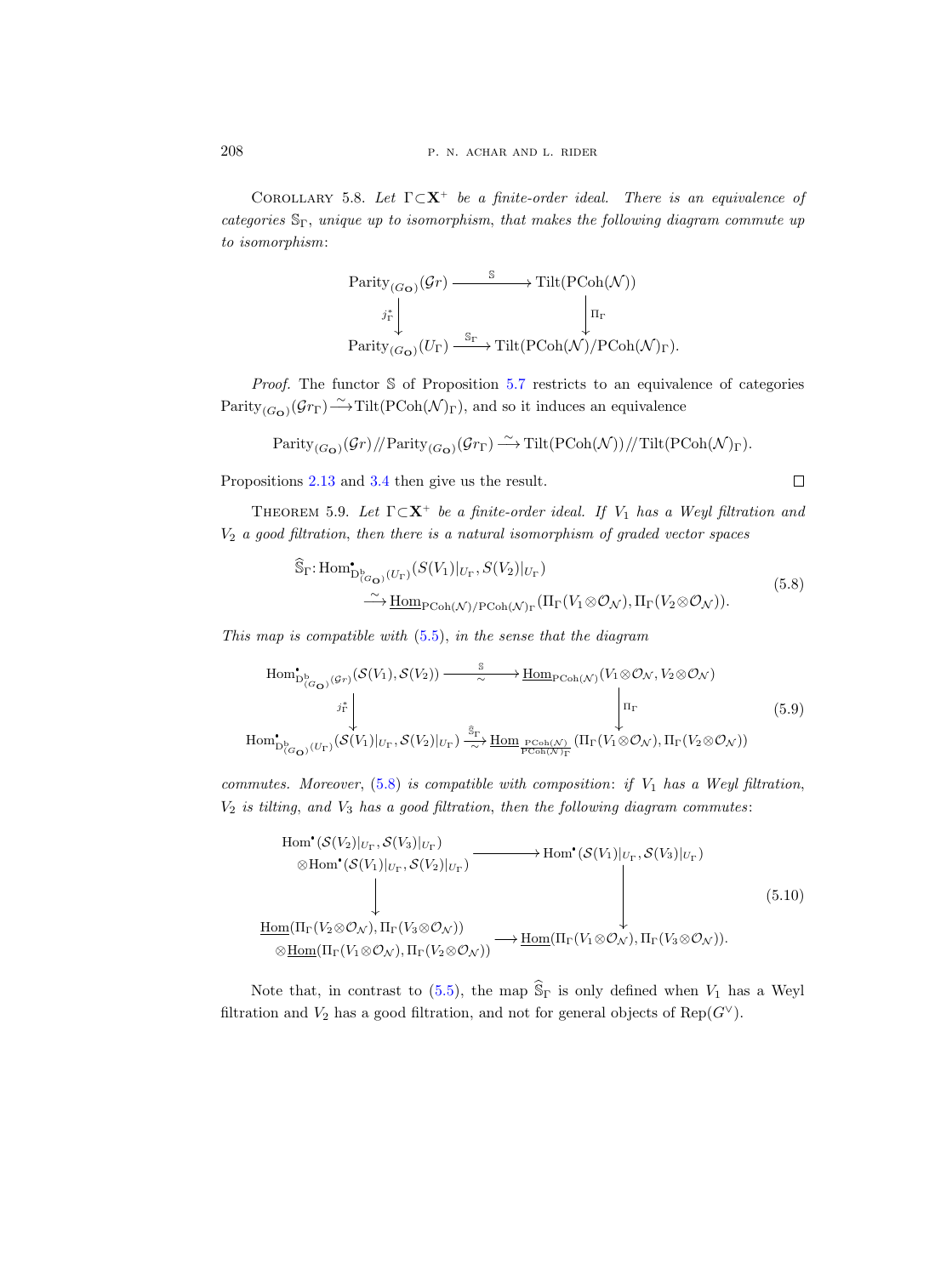

Figure 1. Commutative diagram for the proof of Theorem [5.9](#page-25-1)

*Proof.* For brevity, we will write  $\widehat{S}$  for  $\widehat{S}_{\Gamma}$ , U for  $U_{\Gamma}$ , and  $\Pi$  for  $\Pi_{\Gamma}$  throughout the proof. We proceed by induction on the tilting dimensions of  $V_1$  and  $V_2$ .

If  $V_1$  and  $V_2$  both have tilting dimension 0, i.e., if they are both tilting, then we simply take  $\hat{S}$  to be the map induced by the functor  $S_{\Gamma}$  from Corollary [5.8.](#page-25-2) The commutativity of both [\(5.9\)](#page-25-3) and [\(5.10\)](#page-25-4) is immediate from that proposition.

Suppose now that the result is known when  $V_1$  has tilting dimension  $\leq n_1$  and  $V_2$  has tilting dimension  $\leq n_2$ . Now, let  $V_1 \in \text{Rep}(G^{\vee})$  have a Weyl filtration and tilting dimension  $n_1+1$ . By Corollary [2.11,](#page-7-1) we can find a short exact sequence

<span id="page-26-0"></span>
$$
0 \longrightarrow V_1 \longrightarrow T \longrightarrow V_1' \longrightarrow 0,
$$
\n
$$
(5.11)
$$

where  $T$  is tilting and  $V'_1$  has a Weyl filtration and tilting dimension  $n_1$ .

Let  $V_2$  have a good filtration and tilting dimension  $\leq n_2$ . Let i be an even integer, and consider the commutative diagram in Figure [1.](#page-1-1) The left-hand column is the long exact sequence induced by  $(5.11)$ . The right-hand column is also induced by  $(5.11)$ . It is a short exact sequence because, by Theorem [2.16](#page-10-1) and Lemma [2.3,](#page-5-2)  $\Pi(V_1' \otimes \mathcal{O}_N)$  and  $\Pi(V_2 \otimes \mathcal{O}_N)$ have standard and costandard filtrations, respectively, in  $P\text{Coh}(\mathcal{N})/P\text{Coh}(\mathcal{N})_\Gamma$ , and so  $\underline{\mathrm{Ext}}^1(\Pi(V'_1 \otimes \mathcal{O}_{\mathcal{N}}), \Pi(V_2 \otimes \mathcal{O}_{\mathcal{N}})) = 0.$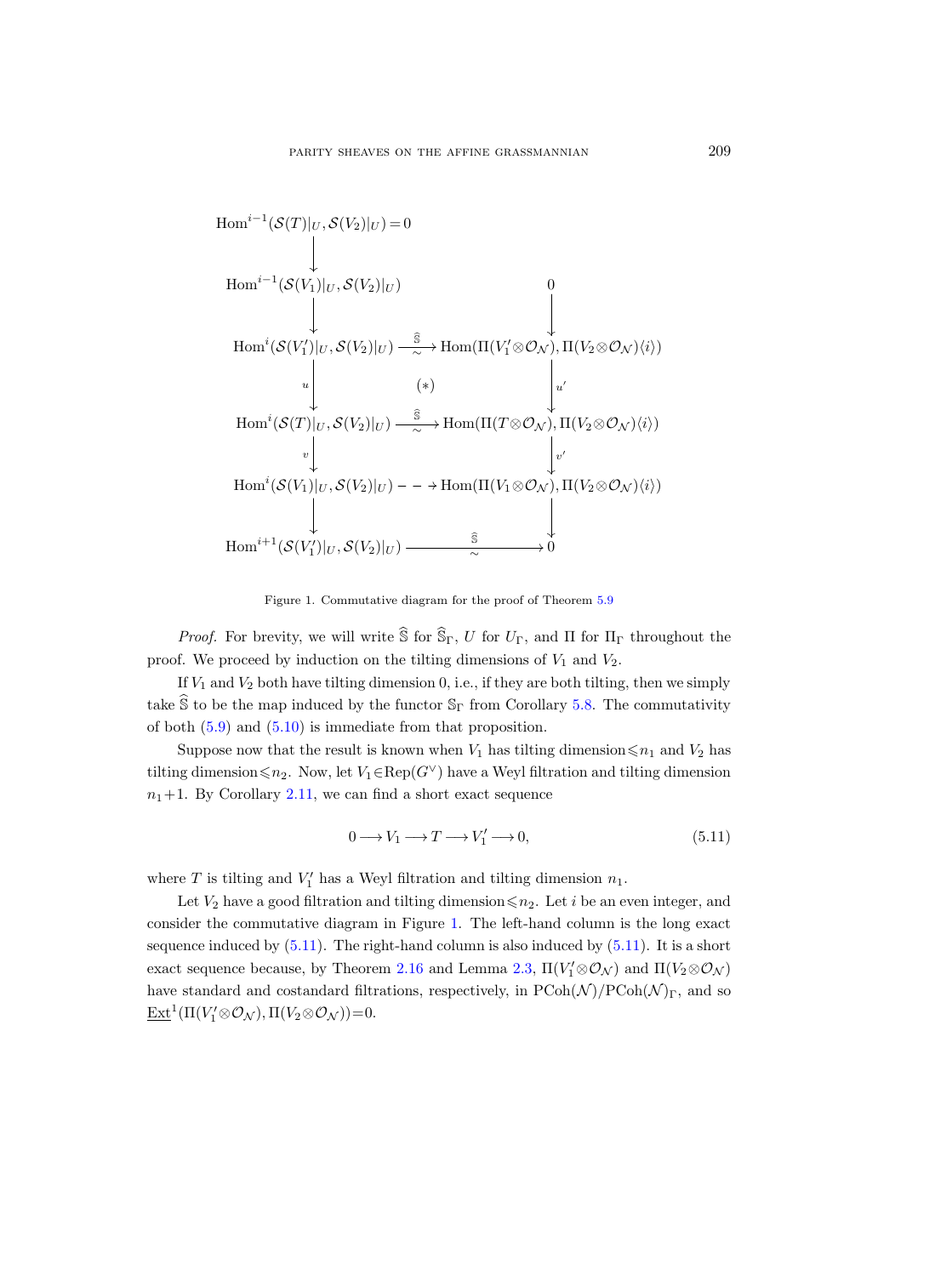By induction, we have  $\text{Hom}^{\bullet}(\mathcal{S}(T)|_U, \mathcal{S}(V_2)|_U) \cong \underline{\text{Hom}}(\Pi(T \otimes \mathcal{O}_{\mathcal{N}}), \Pi(V_2 \otimes \mathcal{O}_{\mathcal{N}})).$  In particular, since *i* is even, we have  $\text{Hom}^{i-1}(\mathcal{S}(T)|_U, \mathcal{S}(V_2)|_U) = 0$  by Corollary [2.17.](#page-13-1) Next, because the square  $(*)$  involving u and u' in Figure [1](#page-1-1) commutes, the map u must be injective. It follows that

$$
\text{Hom}^{i-1}(\mathcal{S}(V_1)|_U, \mathcal{S}(V_2)|_U) = 0 \quad \text{for } i-1 \text{ odd.}
$$

The left-hand column in Figure [1](#page-1-1) has now been reduced to a short exact sequence. It is clear that there is a unique isomorphism

<span id="page-27-1"></span>
$$
\widehat{\mathbb{S}}: \text{Hom}^i(\mathcal{S}(V_1)|_U, \mathcal{S}(V_2)|_U) \xrightarrow{\sim} \text{Hom}(\Pi(V_1 \otimes \mathcal{O}_\mathcal{N}), \Pi(V_2 \otimes \mathcal{O}_\mathcal{N})\langle i\rangle) \tag{5.12}
$$

that makes the diagram in Figure [1](#page-1-1) commute. For now, the map we have constructed appears to depend on the choice of [\(5.11\)](#page-26-0). We will address this issue later.

First, let us consider the special case where  $\Gamma = \emptyset$ , so that  $U = \mathcal{G}r$ , and  $\Pi$  is the identity functor. In this case, the solid horizontal arrows in Figure [1](#page-1-1) are given by [\(5.5\)](#page-23-2), by induction. Since the dotted arrow is uniquely determined, it too must be given by  $(5.5)$ . In particular, we have now shown that the top horizontal arrow in  $(5.9)$  is an isomorphism for the pair  $(V_1, V_2)$ .

Now, compare the special case ( $\Gamma = \emptyset$ ) of Figure [1](#page-1-1) with the general case. Since [\(5.9\)](#page-25-3) holds for the pairs  $(V_1', V_2)$  and  $(T, V_2)$  by induction, one can see by an easy diagram chase that it also holds for the pair  $(V_1, V_2)$ .

Recall from Corollary [2.14](#page-9-1) that the right-hand vertical map in [\(5.9\)](#page-25-3) is surjective. Since the horizontal maps are isomorphisms, the left-hand vertical map must be surjective as well. Once we know that both vertical maps are surjective, we can see that the bottom horizontal map is uniquely determined. Thus, the map  $(5.12)$  is independent of  $(5.11)$ .

It remains to show that  $(5.12)$  is natural in both variables, and that  $(5.10)$  commutes. The former is essentially a special case of the latter, so we focus on the latter. In the special case  $\Gamma = \emptyset$ , the commutativity of [\(5.10\)](#page-25-4) is contained in Proposition [5.5.](#page-23-3) For general Γ, we deduce the result by a diagram chase using the special case  $\Gamma = \varnothing$  together with several instances of  $(5.9)$ .

An entirely similar argument establishes the required induction step involving the tilting dimension of  $V_2$ .  $\Box$ 

#### 6. Proof of the Mirković–Vilonen conjecture

<span id="page-27-0"></span>In this section  $\mathbbk$  may be any field. We begin with a lemma about sheaves on a single  $G_{\mathbf{O}}$ -orbit  $\mathcal{G}r_{\lambda}$  in  $\mathcal{G}r$ . Note that  $D^{\mathrm{b}}_{(G_{\mathbf{O}})}(\mathcal{G}r_{\lambda})$  is the category of complexes of sheaves whose cohomology sheaves are (locally) constant.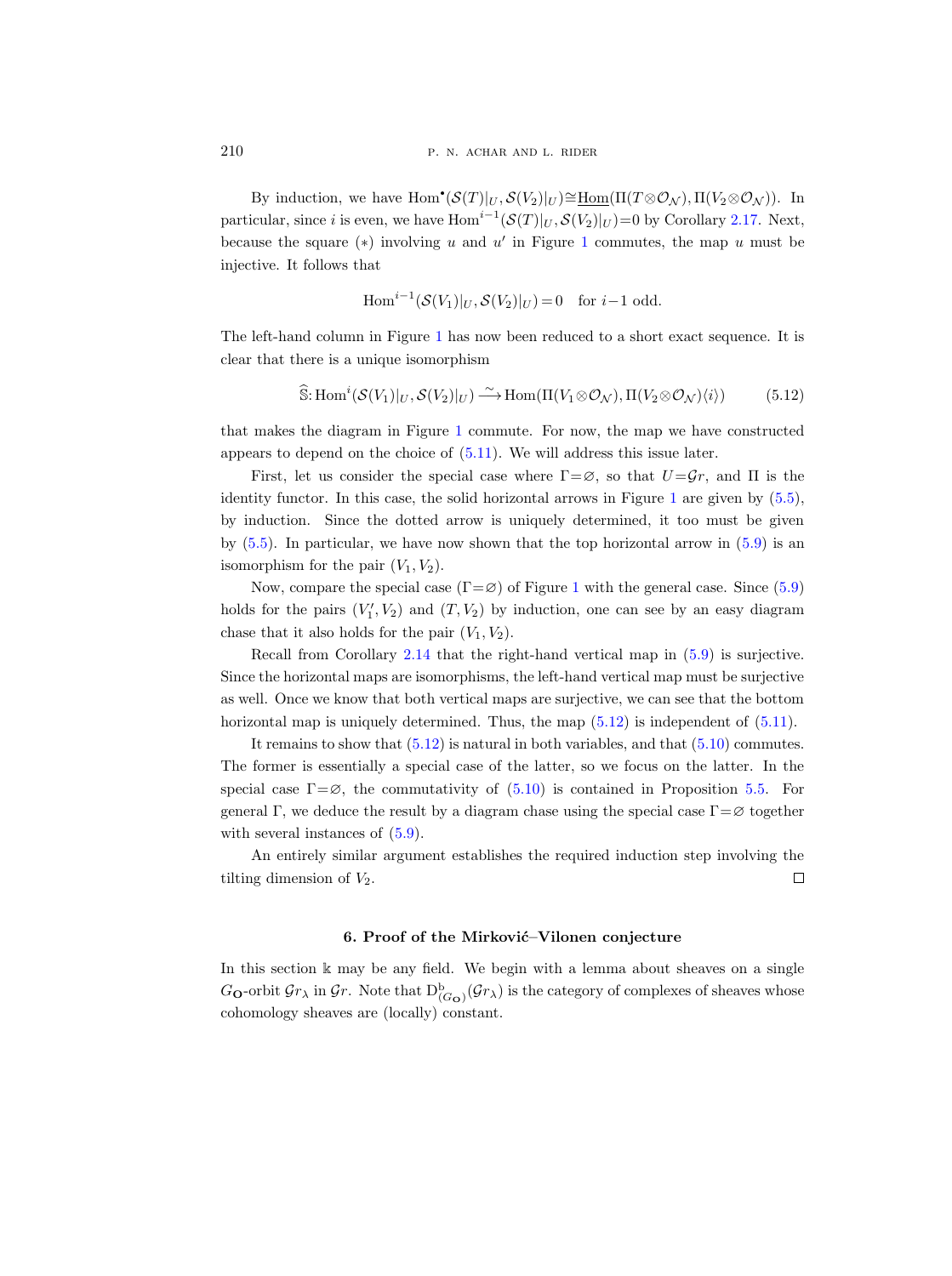<span id="page-28-1"></span>LEMMA 6.1. The following conditions on an object  $\mathcal{F} \in D^b_{(G_O)}(\mathcal{G}r_{\lambda})$  are equivalent: (1)  $F$  is even.

(2) Hom<sup>•</sup>( $\mathcal{F}, \underline{\mathbb{K}}_{Gr_\lambda}$ ) is a free  $H^{\bullet}(\mathcal{G}r_\lambda)$ -module generated in even degrees.

*Proof.* Every even object is a direct sum of objects of the form  $\mathbb{E}_{\mathcal{G}_{r_{\lambda}}}[2n]$ , so it is clear that the first condition implies the second. Suppose now that the second condition holds. Choose a basis  $e_1, ..., e_k$  for  $Hom^{\bullet}(\mathcal{F}, \underline{\mathbb{K}}_{\mathcal{G}r_{\lambda}})$  as a  $H^{\bullet}(\mathcal{G}r_{\lambda})$ -module, and suppose each  $e_i$  is homogeneous of degree  $2n_i$ . That is, each  $e_i$  is a morphism  $\mathcal{F} \rightarrow \underline{\mathbb{K}}_{\mathcal{G}r_{\lambda}}[2n_i]$ . Let

$$
\mathcal{F}' = \bigoplus_{i=1}^k \mathbb{E}_{\mathcal{G}_{r_\lambda}}[2n_i],
$$

and consider the map  $f = (e_1, ..., e_k): \mathcal{F} \to \mathcal{F}'$ . The map  $\text{Hom}^{\bullet}(\mathcal{F}', \underline{\mathbb{K}}_{\mathcal{G}r_{\lambda}}) \to \text{Hom}^{\bullet}(\mathcal{F}, \underline{\mathbb{K}}_{\mathcal{G}r_{\lambda}})$ induced by  $f$  is surjective (all the  $e_i$  lie in its image), and since these are finite-dimensional graded vector spaces, it is an isomorphism. Therefore, letting  $G$  denote the cone of  $f: \mathcal{F} \rightarrow \mathcal{F}'$ , we have

<span id="page-28-0"></span>
$$
\operatorname{Hom}^{\bullet}(\mathcal{G}, \underline{\mathbb{k}}_{\mathcal{G}r_{\lambda}}) = 0. \tag{6.1}
$$

We claim that  $\mathcal{G}=0$ . If not, let n be the top degree in which  $\mathcal{H}^n(\mathcal{G})\neq 0$ . Then, there is a non-zero truncation morphism  $\mathcal{G}\to\tau_{\geq n}\mathcal{G}\cong\mathcal{H}^n(\mathcal{G})[-n]$ . The constant sheaf  $\mathcal{H}^n(\mathcal{G})$  is a direct sum of copies of  $\underline{\mathbb{K}}_{\mathcal{G}r_{\lambda}}$ , so there is a non-zero map  $\mathcal{G} \rightarrow \underline{\mathbb{K}}_{\mathcal{G}r_{\lambda}}[-n]$ , contradicting  $(6.1)$ . Thus,  $\mathcal{G}=0$ , and f is an isomorphism. In particular,  $\mathcal{F} \cong \bigoplus_{i=1}^k \underline{\mathbb{K}}_{\mathcal{G}r_\lambda}[2n_i]$  is even.  $\Box$ 

<span id="page-28-2"></span>THEOREM 6.2. (Cf. [\[JMW2,](#page-33-5) Conjecture 1.10]) Assume that char k is a JMW prime for  $G^{\vee}$ . Then the perverse sheaf  $\mathcal{I}(\lambda, \mathbb{k})$  is  $\ast$ -parity.

More precisely,  $\mathcal{I}(\lambda, \mathbb{k})$  is \*-even (resp. \*-odd) if dim  $\mathcal{G}r_{\lambda}$  is even (resp. odd).

*Proof.* Let k be an algebraic closure of k. For any  $x \in \mathcal{G}_r$ , we have that

$$
\mathcal{I}_!(\lambda,\bar{\Bbbk})_x \cong \mathcal{I}_!(\lambda,\Bbbk)_x \otimes \bar{\Bbbk}.
$$

Thus, if  $\mathcal{I}(\lambda, \mathbb{k})$  were known to be \*-parity, the result would follow for  $\mathcal{I}(\lambda, \mathbb{k})$ . In other words, it suffices to prove the theorem for algebraically closed fields. For the remainder of the proof, we assume that  $\Bbbk$  is algebraically closed.

It is well known that every component of  $\mathcal{G}r$  is isomorphic to a component of the affine Grassmannian for the group  $G/Z(G)$ , via an isomorphism compatible with the stratification by  $G_{\mathbf{O}}$ -orbits. For groups of type  $A$ , there is a similar statement in the opposite direction: every component of the affine Grassmannian of  $PGL(n)$  is isomorphic to some component of the affine Grassmannian of  $GL(n)$ . These two observations imply that to prove the theorem in general, it suffices to consider groups of the form

$$
GL(n_1) \times ... \times GL(n_k) \times \begin{pmatrix} a \text{ semisimple group of adjoint type} \\ \text{containing no factors of type } A \end{pmatrix}.
$$
 (6.2)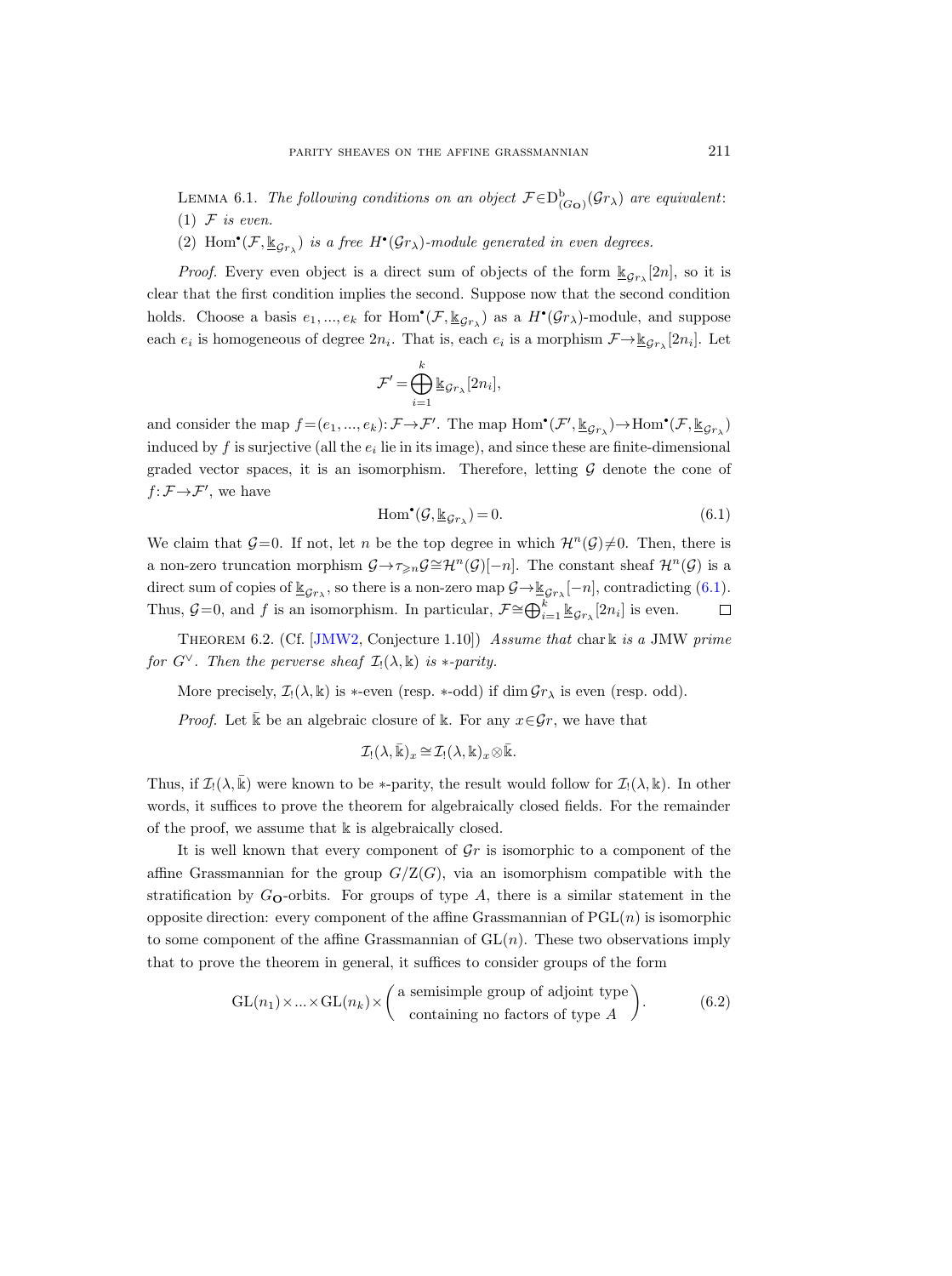Assume henceforth that G has this form. Then  $G^{\vee}$  is a product of  $GL(n_i)$ 's with a semisimple, simply connected group containing no factors of type  $A$ . According to [\[J2,](#page-33-6)  $\S 2.9$ , such a group satisfies  $(1.3)$ , so we can invoke the results of  $\S 5$ .

For simplicity, let us assume that  $\dim \mathcal{G}r_{\lambda}$  is even; the argument in the odd case is the same. Let  $\mu \in \mathbf{X}^+$  be a weight such that  $\mathcal{G}r_{\mu} \subset \overline{\mathcal{G}r}_{\lambda}$ . Recall that this implies that  $\dim \mathcal{G}r_{\mu}$  is also even.

Let  $\Gamma \subset \mathbf{X}^+$  be the set of weights that are strictly smaller than  $\mu$ . Let  $U = U_{\Gamma} =$  $\mathcal{G}_r \backslash \mathcal{G}_{r}$ , and let  $j=j_{\Gamma}$  as in [\(5.1\)](#page-21-2). By Theorem [5.9,](#page-25-1) we have a natural isomorphism

$$
\mathrm{Hom}^{\bullet}(j^*\mathcal{I}_!(\lambda,\Bbbk),j^*\mathcal{T}(\mu,\Bbbk))\cong \underline{\mathrm{Hom}}(\Pi(M(\lambda)\otimes\mathcal{O}_{\mathcal{N}}),\Pi(T(\mu)\otimes\mathcal{O}_{\mathcal{N}})).
$$

In particular, by [\(5.10\)](#page-25-4), this is an isomorphism of graded modules over the ring

$$
\mathrm{Hom}^{\bullet}(j^{\ast}\mathcal{T}(\mu,\Bbbk),j^{\ast}\mathcal{T}(\mu,\Bbbk))\cong \underline{\mathrm{End}}(\Pi(\mathrm{T}(\mu)\otimes\mathcal{O}_{\mathcal{N}})).
$$

Finally, in the quotient category  $P\text{Coh}(\mathcal{N})/P\text{Coh}(\mathcal{N})_\Gamma$ , the tilting object  $\Pi(T(\mu)\otimes \mathcal{O}_{\mathcal{N}})$ coincides with the costandard object  $\Pi(N(\mu) \otimes \mathcal{O}_N)$ , by Lemma [2.7](#page-6-1) (1). By Lemma [2.12,](#page-8-0) the space  $\underline{\text{Hom}}(\Pi(M(\lambda)\otimes\mathcal{O}_{\mathcal{N}}), \Pi(N(\mu)\otimes\mathcal{O}_{\mathcal{N}}))$  is a free  $\underline{\text{End}}(\Pi(N(\mu)\otimes\mathcal{O}_{\mathcal{N}}))$ -module, and by Corollary [2.17,](#page-13-1) it is generated in even degrees.

Now, let  $i: \mathcal{G}r_{\mu} \to U$  be the inclusion map. This is a closed inclusion, and we clearly have  $j^*\mathcal{T}(\mu,\Bbbk) \cong i_*\underline{\Bbbk}_{\mathcal{G}_{r_\mu}}[\dim \mathcal{G}_{r_\mu}]$ . Rephrasing the conclusion of the previous paragraph, we have that

$$
\mathrm{Hom}^{\bullet}(j^*\mathcal{I}_!(\lambda,\Bbbk),i_*\underline{\Bbbk}_{\mathcal{G}r_{\mu}}) \cong \mathrm{Hom}^{\bullet}(i^*j^*\mathcal{I}_!(\lambda,\Bbbk),\underline{\Bbbk}_{\mathcal{G}r_{\mu}})
$$

is a free module generated in even degrees over the ring

$$
\mathrm{Hom}^\bullet(i_*\underline{\Bbbk}_{\mathcal{G}r_\mu}, i_*\underline{\Bbbk}_{\mathcal{G}r_\mu})\cong H^\bullet(\mathcal{G}r_\mu).
$$

 $\Box$ 

By Lemma [6.1,](#page-28-1)  $i^*j^*\mathcal{I}_!(\lambda,\Bbbk)$  is even, as desired.

THEOREM 6.3. (Cf. [\[MV1,](#page-33-2) Conjecture 6.3] or [\[MV2,](#page-33-0) Conjecture 13.3]) If p is a JMW prime for  $G^{\vee}$ , then the stalks of  $\mathcal{I}(\lambda,\mathbb{Z})$  have no p-torsion.

*Proof.* Let M be a  $\mathbb{Z}$ -module. It is a routine exercise to show that if M has ptorsion, then  $H^{i}(M\otimes^L \mathbb{F}_p)\neq 0$  for both  $i=0$  and  $i=-1$ . Now, let  $x\in\mathcal{G}r$ , and consider the stalk  $\mathcal{I}(\lambda, \mathbb{Z})_x$ , which is an object in the derived category of finitely generated  $\mathbb{Z}$ modules. Since Z has global dimension 1,  $\mathcal{I}(\lambda, \mathbb{Z})_x$  is isomorphic to the direct sum of its cohomology modules, and if any cohomology module had  $p$ -torsion, the object  $\mathcal{I}(\lambda,\mathbb{Z})_x\otimes^L \mathbb{F}_p$  would have non-zero cohomology in both even and odd degrees. But by  $[MV2,$  Proposition 8.1(a)], we have

$$
\mathcal{I}_!(\lambda,\mathbb{Z})_x\otimes^L \mathbb{F}_p\cong \mathcal{I}_!(\lambda,\mathbb{F}_p)_x,
$$

and Theorem [6.2](#page-28-2) tells us that the latter cannot have cohomology in both even and odd degrees. Thus,  $\mathcal{I}(\lambda, \mathbb{Z})_x$  has no p-torsion.  $\Box$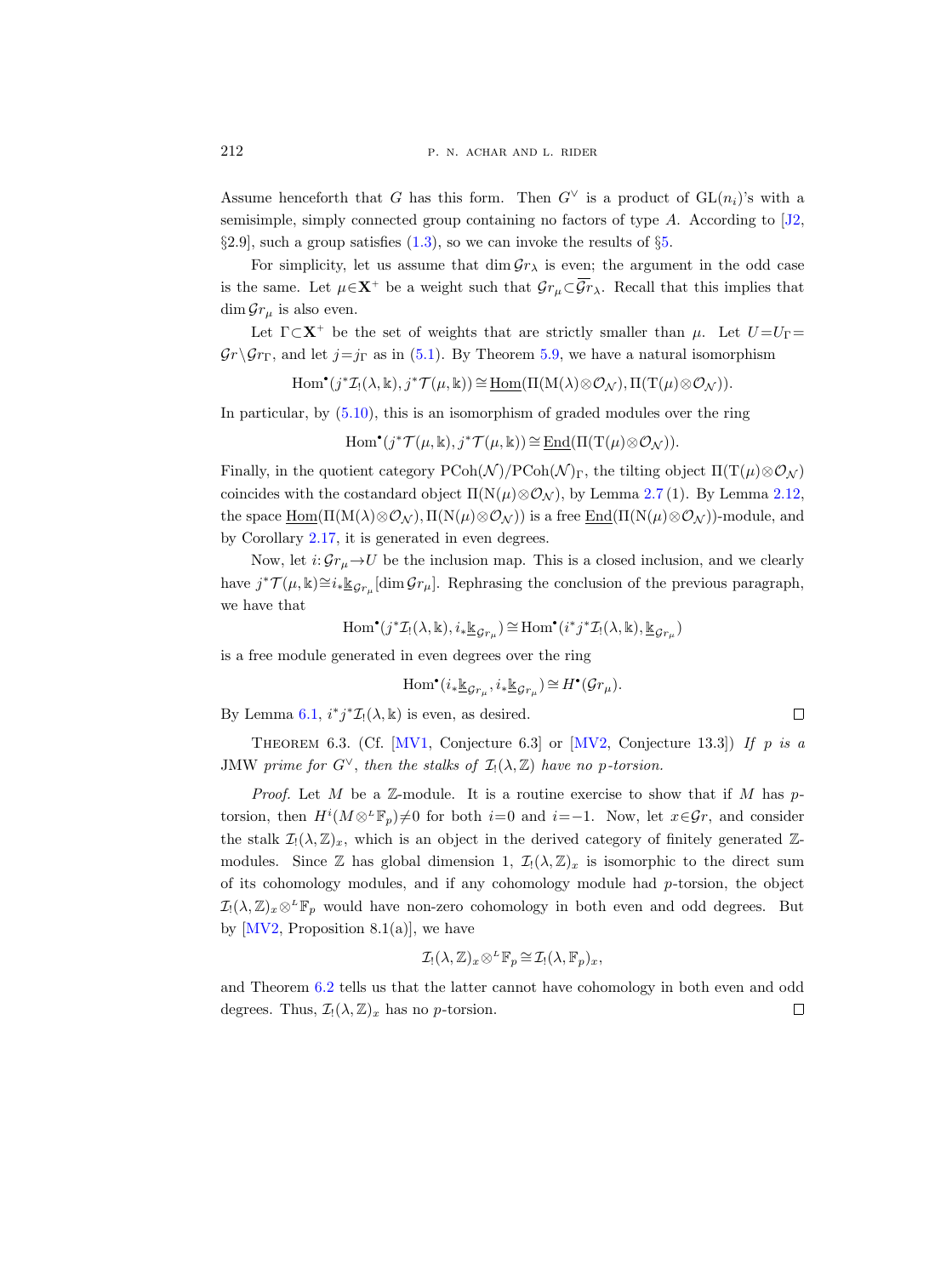#### Appendix A. Sheaves on non-locally compact spaces

<span id="page-30-0"></span>Let X and Y be Hausdorff topological spaces, and let  $h: Y \to X$  be a continuous map. If X is not locally compact, then  $h^!$  may not be defined, and  $h_!$  may fail to have some familiar properties. However, if h is an inclusion of a locally closed subset, these difficulties can be largely circumvented. In this appendix, we briefly explain how to define the functors  $h_1$  and  $h_2$ , and we discuss some of their properties.

Let  $\mathrm{Sh}(X)$  denote the category of sheaves of k-modules on X. The discussion below will make heavy use of the two functors  $\text{Sh}(X) \rightarrow \text{Sh}(X)$  discussed in [\[KS,](#page-33-13) Proposition 2.3.6 and Definition 2.3.8], denoted by

$$
\mathcal{F} \longmapsto \mathcal{F}_U \quad \text{and} \quad \mathcal{F} \longmapsto \Gamma_U(\mathcal{F}).
$$

As in the main body of this paper,  $h_1$  and  $h_*$  will always denote derived functors. Their non-derived analogues will be denoted by  $\hat{h}_1$  and  $\hat{h}_*$ , respectively.

As explained in [\[KS,](#page-33-13) equation (2.5.1)], the functor  $\hat{h}$ : Sh(Y)  $\rightarrow$  Sh(X) (and hence its derived functor  $h_1$  can be defined without any local compactness assumption. According to [\[KS,](#page-33-13) Proposition 2.5.4], when h is a locally closed inclusion, we have a natural isomorphism

<span id="page-30-1"></span>
$$
{}^{\circ}h_!h^*\mathcal{F} \cong \mathcal{F}_Y. \tag{A.1}
$$

On the other hand, inspired by [\[KS,](#page-33-13) Proposition 3.1.12], we define a new left-exact functor  $\hat{h}$ <sup>1</sup>: Sh(X)  $\rightarrow$  Sh(Y) by

<span id="page-30-2"></span>
$$
h^!(\mathcal{F}) = h^* \Gamma_Y(\mathcal{F}). \tag{A.2}
$$

<span id="page-30-3"></span>Let  $h^! \text{: } D^{\text{b}}(X) \to D^{\text{b}}(Y)$  be its right derived functor.

LEMMA A.1. Let  $h: Y \rightarrow X$  be a locally closed inclusion.

- (1) The functor  $h_!$  is exact.
- (2) If h is an open inclusion, then  $h' \cong h^*$ .
- (3) There are natural isomorphisms  $h_!h^* \mathcal{F} \cong \mathcal{F}_Y$  and  $h^! \mathcal{F} \cong h^* R \Gamma_Y(\mathcal{F})$ .

(4) Let  $k: Z \rightarrow Y$  be another locally closed inclusion. Then there are natural isomor $phisms (h \circ k) \cong h_! \circ k_! \text{ and } (h \circ k)^! \cong k^! \circ h^!$ .

(5) There are natural isomorphisms  $h_!\mathcal{F} \cong (h_*\mathcal{F})_Y$  and  $h_*h^!\mathcal{F} \cong R\Gamma_Y(\mathcal{F})$ .

Comparing part (3) with [\[KS,](#page-33-13) Proposition 3.1.12], we see that our definition of  $h^!$ agrees with the usual one in case  $X$  is locally compact. For part  $(4)$ , the usual proofs (see  $[KS, equation (2.6.6) and Proposition 3.1.8]$ ) require the use of c-soft sheaves, which may not be available on  $X$ .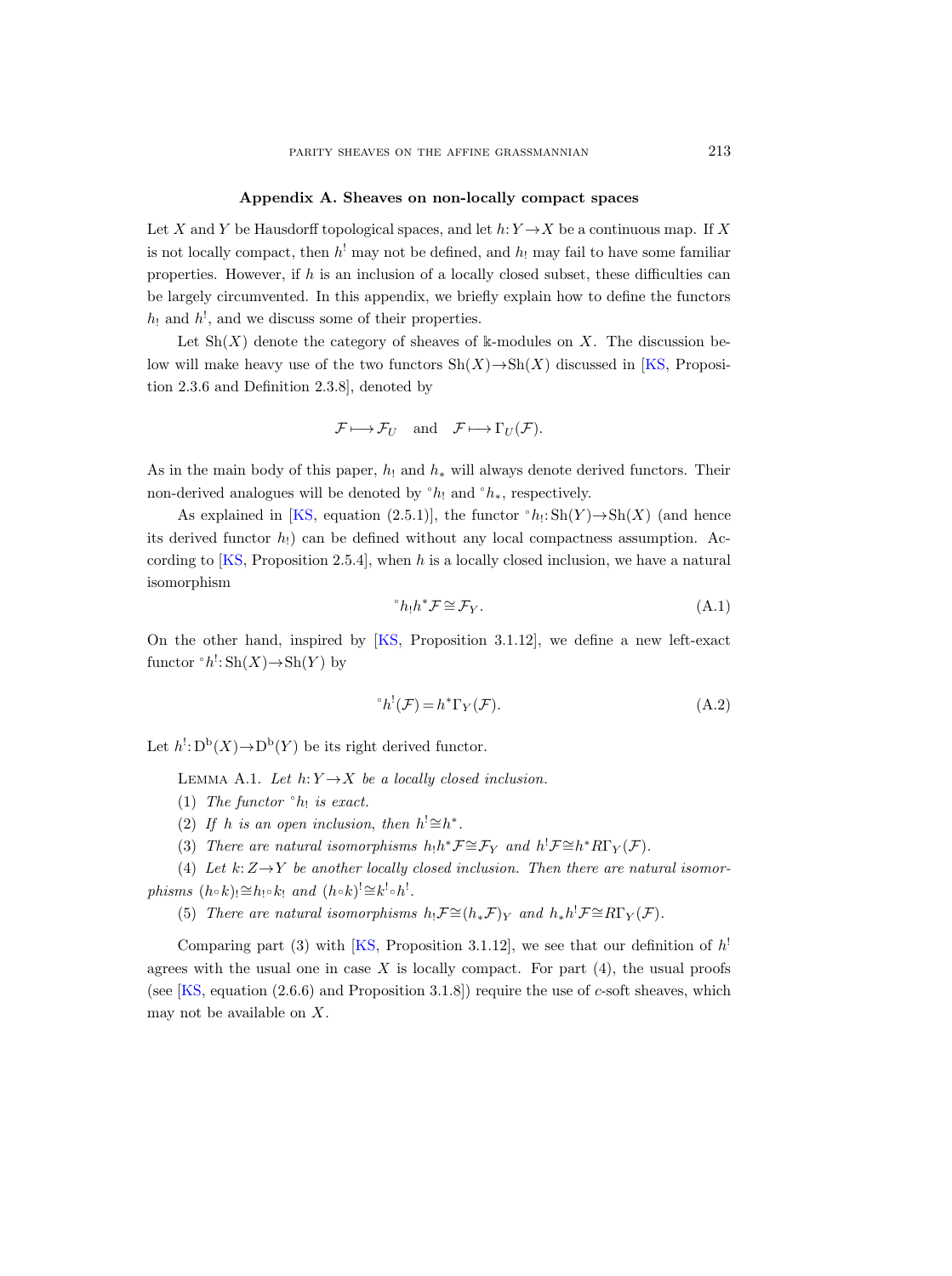*Proof.* (1) This is  $[KS, Proposition 2.5.4 (i)].$ 

(2) We see from [\[KS,](#page-33-13) Proposition 2.3.9 (iii)] that  $\partial h^! \cong h^* \circ h_* \circ h^* \cong h^*$ , and so  $h^! \cong h^*$ as well.

(3) According to  $[KS, Propositions 2.3.6]$  and part (1), every functor in  $(A.1)$  is exact, so its derived version follows. In  $(A.2)$ , since  $h^*$  is exact, the derived functor of the right-hand side is just  $h^*R\Gamma_Y$ .

(4) Since  $h_1$  and  $k_1$  are exact, the first assertion follows immediately from its nonderived analogue, found in [\[KS,](#page-33-13) equation (2.5.3)]. Next, a routine argument (cf. [\[KS,](#page-33-13) Proposition 2.4.6]) shows that  $h'$  takes flabby sheaves to flabby sheaves, and that its derived functor  $h^!$  can be computed using flabby resolutions. Therefore, the desired result follows from its non-derived analogue, which says that

$$
k^*\Gamma_Z h^*\Gamma_Y \cong (h \circ k)^*\Gamma_Z.
$$

(Note that on the left-hand side,  $\Gamma_Z$  is a functor on  $\text{Sh}(Y)$ , while on the right-hand side, it is a functor on  $\text{Sh}(X)$ .) This can be checked directly from the definition, in the spirit of [\[KS,](#page-33-13) Proposition 2.3.9].

(5) Since  $h^*h_*\mathcal{F} \cong \mathcal{F}$ , it follows immediately from part (3) that  $h_!\mathcal{F} \cong (h_*\mathcal{F})_Y$ . For the second assertion, due to part  $(4)$ , it suffices to consider the cases where Y is open or closed. If Y is open, the non-derived analogue  $h_* h' \cong \Gamma_Y$  is [\[KS,](#page-33-13) Proposition 2.3.9 (iii)], and the derived version follows because  $\partial h^! \cong h^*$  takes flabby sheaves to flabby sheaves. If Y is closed, one can check from the definitions that  $h_* \hat{h}_* = h_* h^* \Gamma_Y \cong \Gamma_Y$ . Since  $h_*$ is exact, it follows that  $h_*h^! \cong R\Gamma_Y$ .  $\Box$ 

LEMMA A.2. The functor  $h^!$  is right adjoint to  $h_!$ .

*Proof.* It follows from [\[KS,](#page-33-13) equation (2.6.9)] that  $\text{Hom}(\mathcal{F}_Y, \mathcal{G}) \cong \text{Hom}(\mathcal{F}, R\Gamma_Y(\mathcal{G}))$ . We therefore have the following sequence of natural isomorphisms:

$$
\text{Hom}(h_!(\mathcal{F}), \mathcal{G}) \cong \text{Hom}((h_*\mathcal{F})_Y, \mathcal{G}) \cong \text{Hom}(h_*\mathcal{F}, R\Gamma_Y(\mathcal{G}))
$$
  

$$
\cong \text{Hom}(h_*\mathcal{F}, h_*h^! \mathcal{G}) \cong \text{Hom}(h^*h_*\mathcal{F}, h^! \mathcal{G}) \cong \text{Hom}(\mathcal{F}, h^! \mathcal{G}). \qquad \Box
$$

LEMMA A.3. Let  $i: Z \rightarrow X$  be the inclusion of a closed subset, and let  $j: U \rightarrow X$  be the inclusion of the complementary open subset. For any  $\mathcal{F} \in D^b(X)$ , there are functorial distinguished triangles

$$
i_*i^! \mathcal{F} \longrightarrow \mathcal{F} \longrightarrow j_*j^* \mathcal{F} \longrightarrow \quad and \quad j_!j^* \mathcal{F} \longrightarrow \mathcal{F} \longrightarrow i_*i^* \mathcal{F} \longrightarrow.
$$

*Proof.* According to  $[KS, \text{ equation } (2.6.32)]$ , there is a functorial distinguished triangle  $R\Gamma_Z(\mathcal{F})\to\mathcal{F}\to R\Gamma_U(\mathcal{F})\to$ . Using Lemma [A.1](#page-30-3) (5), we obtain the first distinguished triangle above. The second follows similarly from  $[KS, equation (2.6.33)].$  $\Box$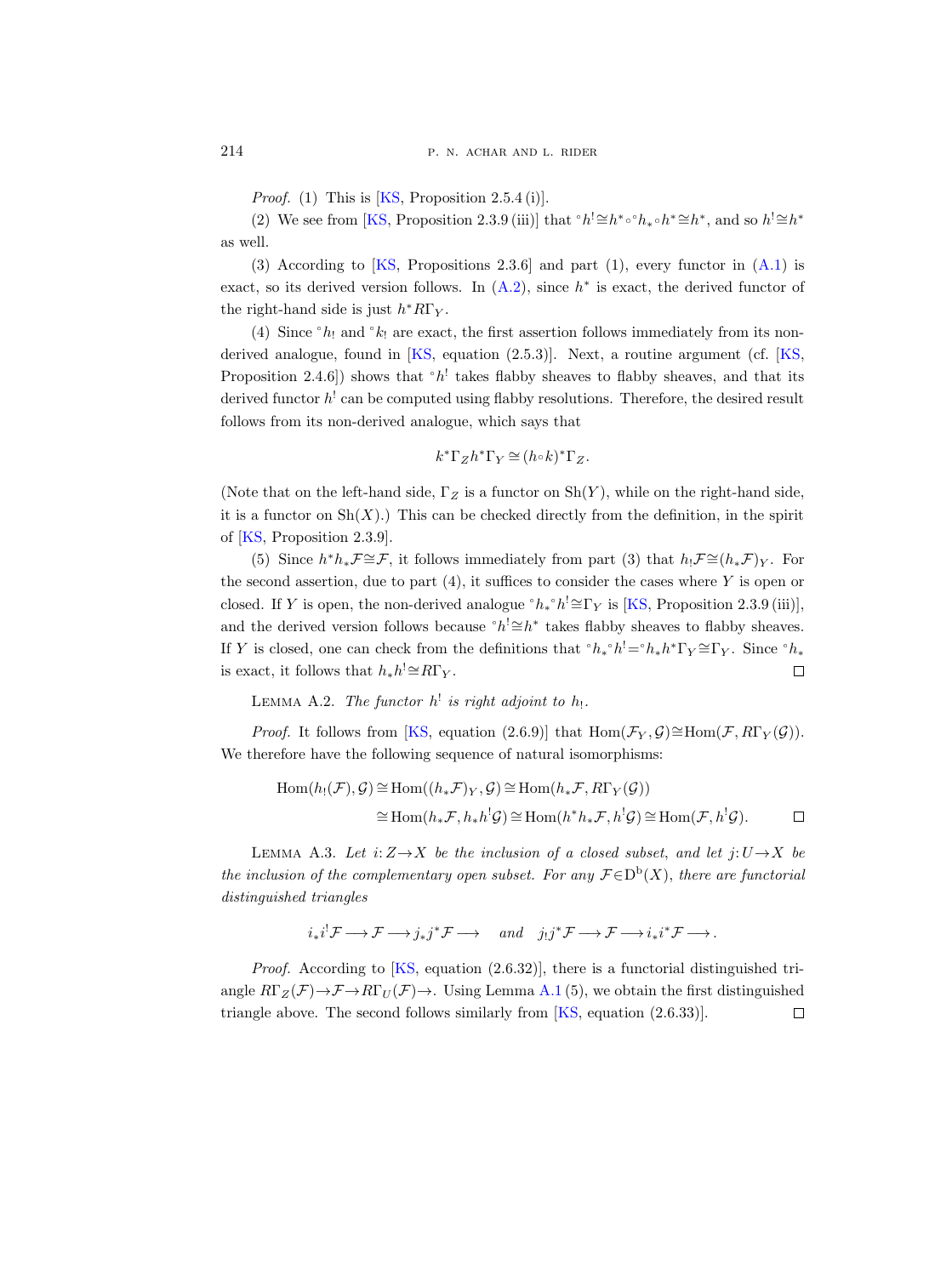<span id="page-32-14"></span>Lemma A.4. Suppose we have a Cartesian square



where h and h' are locally closed inclusions. Then we have  $h^! f_* \cong f'_* h'^!$ .

*Proof.* According to [\[KS,](#page-33-13) equation (2.3.20)],  $\Gamma_Y f_* \cong f_* \Gamma_{Y'}$ . Since all these functors take flabby sheaves to flabby sheaves, we also have the derived version  $R\Gamma_Y f_* \cong f_* R\Gamma_{Y'}$ . In other words,  $h_* h^! f_* \cong f_* h'_* h'^! \cong h_* f'_* h'^!$ . Compose with  $h^*$  to obtain  $h_! f^* \cong f'_* h'^!$ .  $\Box$ 

#### References

- <span id="page-32-10"></span>[A] Achar, P. N., Perverse coherent sheaves on the nilpotent cone in good characteristic, in Recent Developments in Lie Algebras, Groups and Representation Theory, Proc. Sympos. Pure Math., 86, pp. 1–23. Amer. Math. Soc., Providence, RI, 2012.
- <span id="page-32-1"></span>[AR] ACHAR, P. N. & RIDER, L., The affine Grassmannian and the Springer resolution in positive characteristic. With an appendix joint with Simon Riche. Preprint, 2014. [arXiv:1408.7050 \[math.RT\]](http://arxiv.org/abs/1408.7050).
- <span id="page-32-7"></span> $[\hat{A}HLU]$   $\hat{A}$  GOSTON, I., HAPPEL, D., LUKACS, E. & UNGER, L., Standardly stratified algebras and tilting. J. Algebra, 226 (2000), 144–160.
- <span id="page-32-9"></span>[AB] Arinkin, D. & Bezrukavnikov, R., Perverse coherent sheaves. Mosc. Math. J., 10 (2010), 3–29.
- <span id="page-32-2"></span>[ABG] Arkhipov, S., Bezrukavnikov, R. & Ginzburg, V., Quantum groups, the loop Grassmannian, and the Springer resolution. J. Amer. Math. Soc., 17 (2004), 595– 678.
- <span id="page-32-8"></span>[BBM] BEILINSON, A., BEZRUKAVNIKOV, R. & MIRKOVIĆ, I., Tilting exercises. Mosc. Math. J., 4 (2004), 547–557.
- <span id="page-32-3"></span>[B] Bezrukavnikov, R., Quasi-exceptional sets and equivariant coherent sheaves on the nilpotent cone. Represent. Theory, 7 (2003), 1–18.
- <span id="page-32-11"></span>[CG] Chriss, N. & Ginzburg, V., Representation Theory and Complex Geometry. Birkhäuser, Boston, MA, 1997.
- <span id="page-32-6"></span>[CPS] CLINE, E., PARSHALL, B. & SCOTT, L., Finite-dimensional algebras and highest weight categories. J. Reine Angew. Math., 391 (1988), 85–99.
- <span id="page-32-4"></span>[D] DLAB, V., Properly stratified algebras. C. R. Acad. Sci. Paris Sér. I Math., 331 (2000), 191–196.
- <span id="page-32-13"></span>[FW] Fiebig, P. & Williamson, G., Parity sheaves, moment graphs and the p-smooth locus of Schubert varieties. Ann. Inst. Fourier (Grenoble), 64 (2014), 489–536.
- <span id="page-32-5"></span>[FM] Frisk, A. & Mazorchuk, V., Properly stratified algebras and tilting. Proc. London Math. Soc., 92 (2006), 29–61.
- <span id="page-32-12"></span>[G1] GINZBURG, V., Perverse sheaves and C<sup>\*</sup>-actions. J. Amer. Math. Soc., 4 (1991), 483– 490.
- <span id="page-32-0"></span>[G2] — Perverse sheaves on a loop group and Langlands' duality. Preprint, 1995. [arXiv:9511007 \[math.AG\]](http://arxiv.org/abs/9511007).